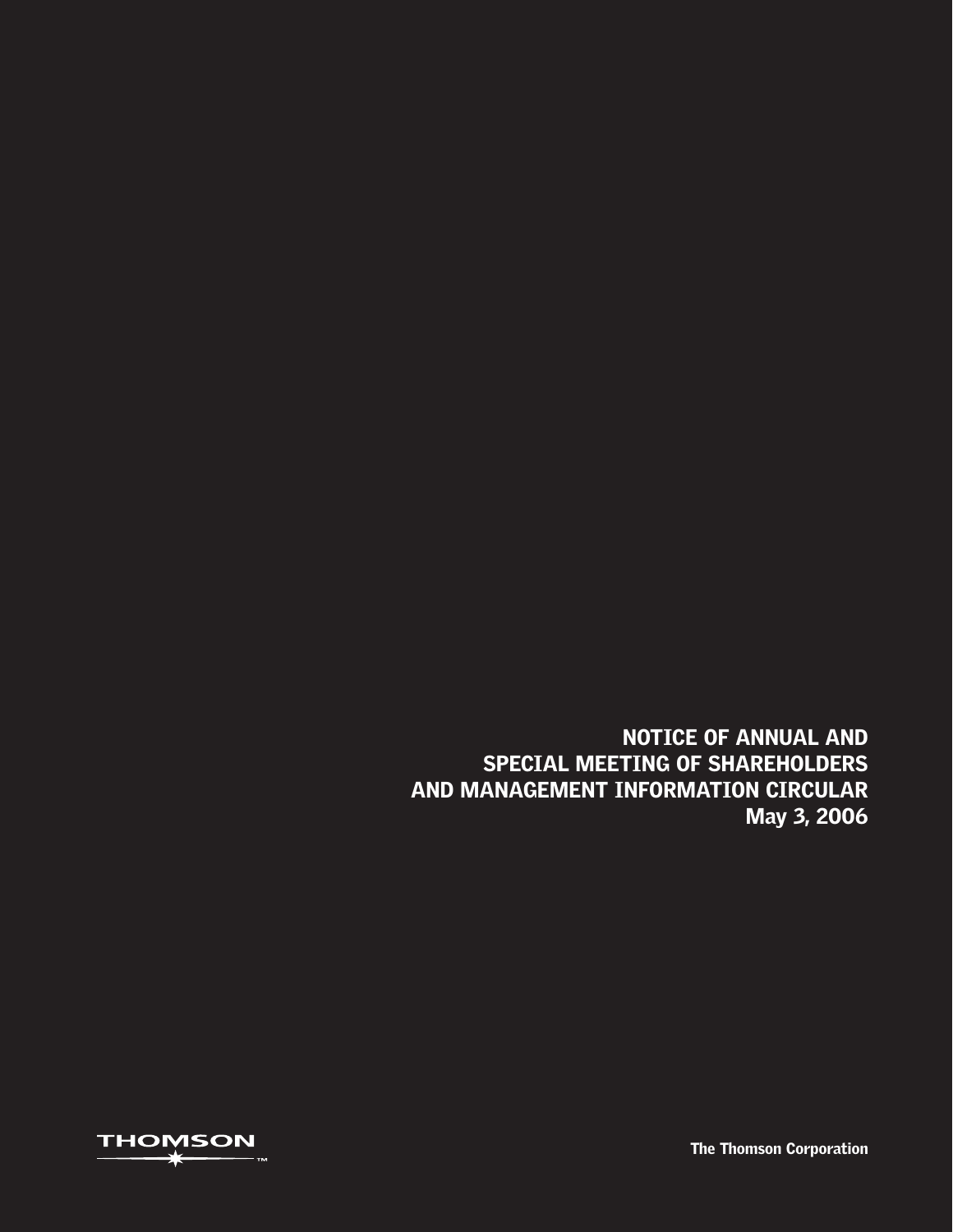# Notice of Annual and Special Meeting of Shareholders of The Thomson Corporation

### Date

Wednesday, May 3, 2006

### Time

12:00 p.m. (EDT)

### Place

Roy Thomson Hall, 60 Simcoe Street, Toronto, Ontario, Canada

### **Business**

The business of the meeting is to:

- receive the consolidated financial statements of the company for the year ended December 31, 2005 and the auditors' report on those statements;
- elect directors;
- appoint auditors and authorize the directors to fix their remuneration;
- consider, and if thought fit, approve the Thomson deferred compensation plan; and
- transact any other business properly brought before the meeting.

At the meeting, you will have an opportunity to hear about our company's 2005 performance and plans going forward. The management information circular included with this notice is your guide to the business to be considered at the meeting.

### Record Date

You are entitled to vote if you were a holder of Thomson common shares as of 5:00 p.m. (EST) on Thursday, March 16, 2006.

### Voting

Please vote by proxy on the matters to be considered at the meeting if it is not convenient for you to attend in person. The enclosed proxy form contains instructions on how to complete and send your voting instructions. Our transfer agent, Computershare Trust Company of Canada, must receive your proxy or voting instructions no later than 5:00 p.m. (EDT) on Monday, May 1, 2006 or, if the meeting is adjourned, no later than 48 hours (excluding Saturdays and holidays) before any adjourned meeting.

Please visit *www.thomson.com* for more information about Thomson.

By order of the Board,

David W. Binet Secretary to the Board of Directors

March 17, 2006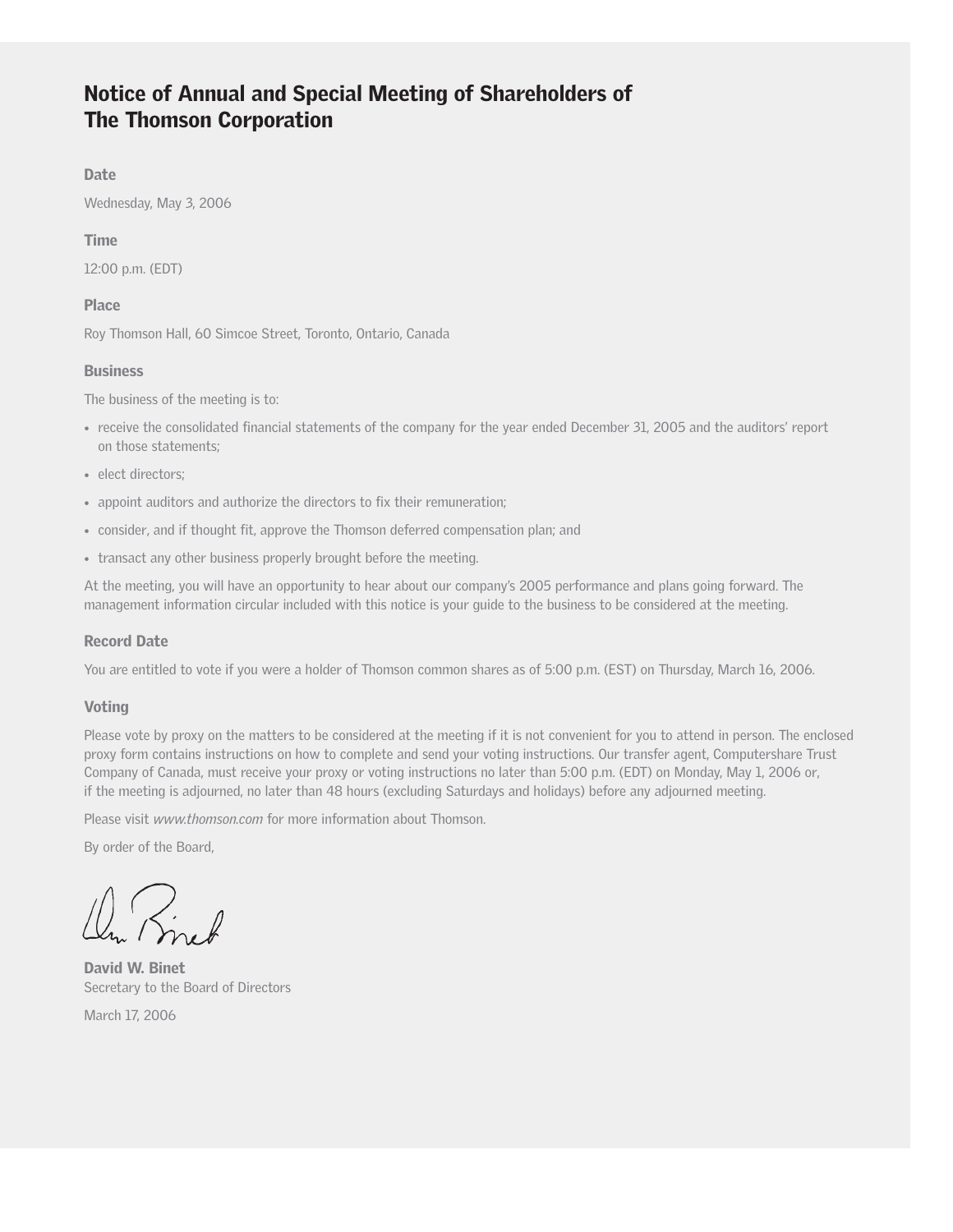# Management Information Circular Table of Contents

- 1 About this Circular and Related Proxy Materials
- 1 Voting Q&A
- 4 Receiving Annual and Quarterly Financial Statements and Related MD&A
- 4 Principal Shareholder
- 4 Business of the Meeting
	- Financial Statements
	- Election of Directors
	- Appointment of Auditors
- 8 Special Business
	- Approval of the Thomson Deferred Compensation Plan
- 11 Executive Compensation
- 17 Report on Executive Compensation
- 26 Performance Graph
- 26 Compensation of Directors
- 28 Indebtedness of Officers, Directors and Employees
- 28 Directors' and Officers' Indemnification and Insurance
- 28 Statement of Corporate Governance Practices
- 34 Share Repurchase Program
- 34 Additional Information
- 34 Directors' Approval
- A-1 Annex A: The Thomson Deferred Compensation Plan
- B-1 Annex B: Corporate Governance Guidelines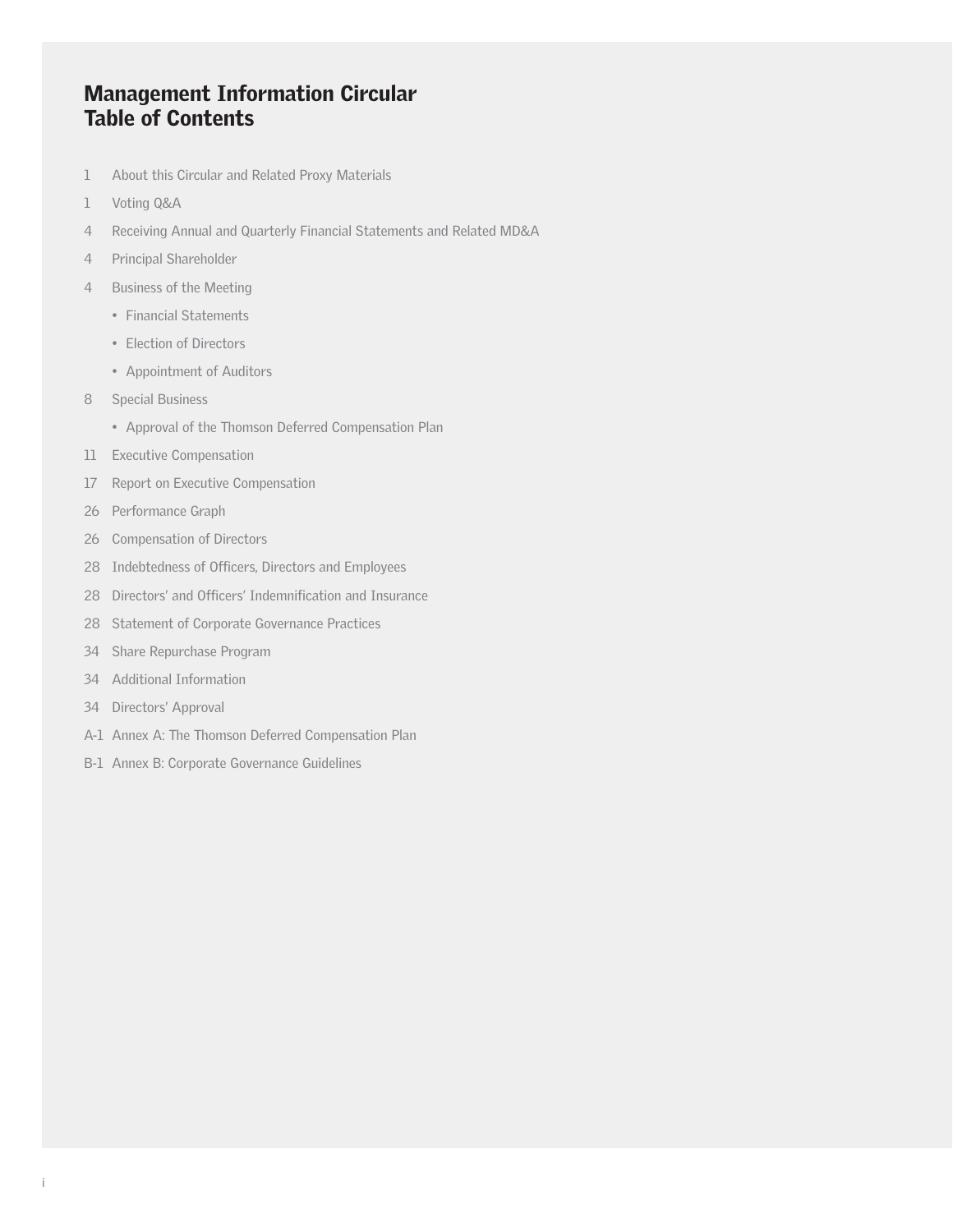### ABOUT THIS CIRCULAR AND RELATED PROXY MATERIALS

We are providing this circular and proxy materials to you in connection with The Thomson Corporation's annual and special meeting of shareholders on May 3, 2006. As a shareholder, you are invited to attend the meeting. If you are unable to attend, you may still vote.

This circular describes the items to be voted on at the meeting and the voting process, and provides information about executive compensation, our corporate governance practices and other matters.

Please see the "Voting Q&A" section below for an explanation of how you can vote on the matters to be considered at the meeting, whether or not you decide to attend the meeting.

Unless otherwise indicated, all amounts in this circular are in U.S. dollars and information is as of March 1, 2006.

### VOTING Q&A

#### What is the business of the meeting?

At the meeting, shareholders are voting on three items: (1) the election of directors of the company; (2) the appointment of PricewaterhouseCoopers LLP as auditors of the company and the authorization of the directors to fix the auditors' remuneration; and (3) approval of the Thomson deferred compensation plan. We are not aware of any other matters to be considered at the meeting. However, you may also vote on any other business that may properly come before the meeting.

#### Who can vote?

Holders of common shares as of 5:00 p.m. (EST) on March 16, 2006 are entitled to vote at the meeting. Each common share is entitled to one vote. On March 1, 2006, there were 646,793,581 common shares outstanding.

If you want to vote shares acquired after March 16, 2006 at the meeting, you must request Computershare in writing to include you on the list of shareholders entitled to vote at the meeting and you must produce properly endorsed share certificates or establish in some other way that you owned the shares before 5:00 p.m. (EDT) on April 21, 2006.

#### How many votes are required for approval?

A simple majority of votes cast, in person or by proxy, is required to approve each of the items specified in the notice of meeting which accompanies this circular.

#### How do I vote?

You should first determine whether you are a registered shareholder or a non-registered shareholder.

- You are a *registered shareholder* if your name appears on your share certificates or if you hold your shares in book-entry form on the records of our transfer agent, Computershare Trust Company of Canada. If you are a registered shareholder, you can vote either in person at the meeting or by submitting your voting instructions by proxy, which means that you give another person authority to vote on your behalf.
- You are a *non-registered shareholder* if your name does not appear on your share certificates or if you hold your shares in bookentry form through an intermediary. For example, you are a non-registered shareholder if your shares are held in the name of a bank, trust company, securities broker, trustee or custodian. If you are a non-registered shareholder, please see page 2 for information on how to vote your shares.

#### If I am a registered shareholder, how do I vote in person?

You do not need to do anything except attend the meeting. Do not complete or return the proxy form, as your vote will be taken at the meeting. You should register with representatives of Computershare when you arrive at the meeting. If you wish to vote shares registered in the name of a corporation, the corporation must submit a properly executed proxy to Computershare appointing you to vote the shares on behalf of the corporation.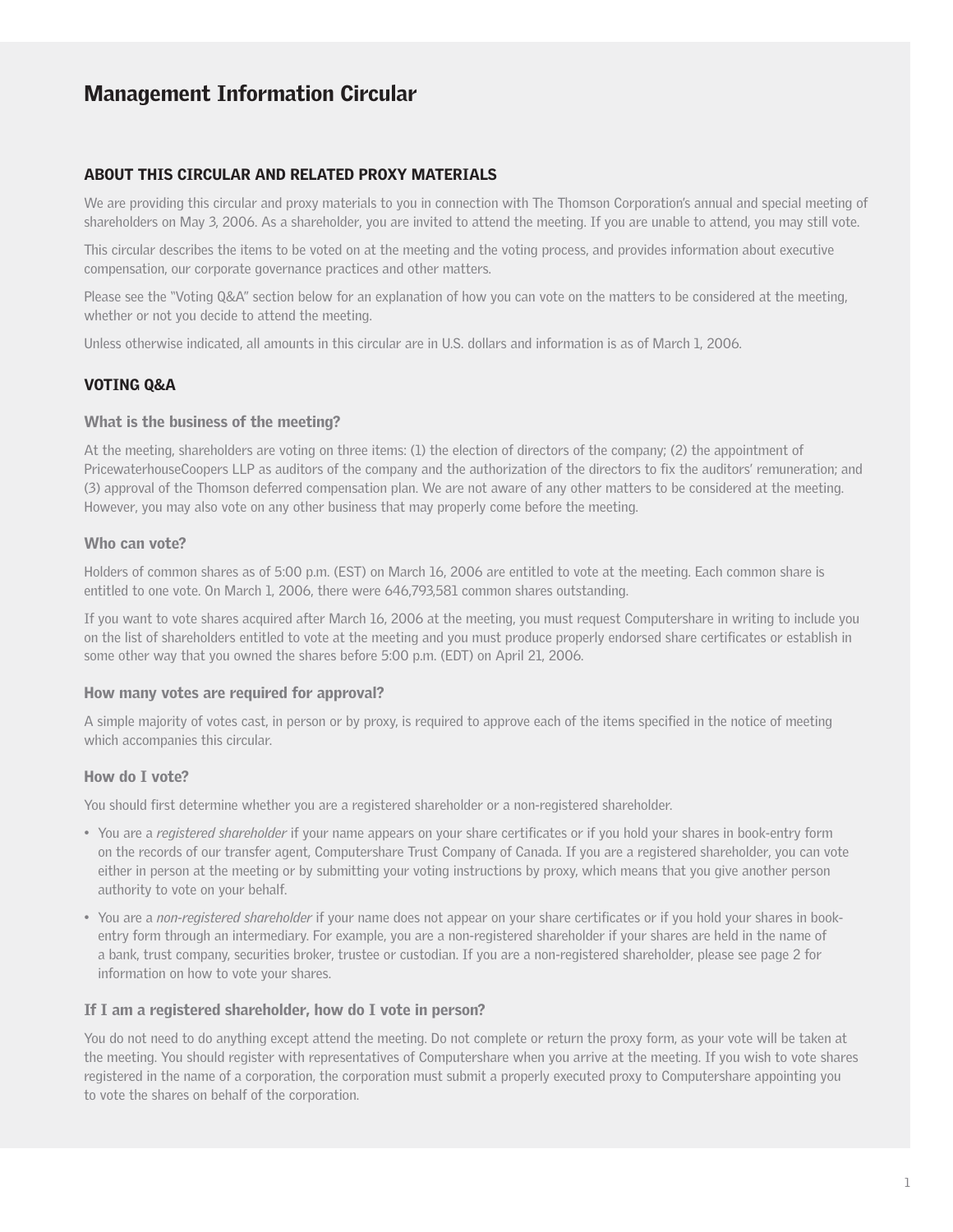#### If I am a registered shareholder, how do I vote by proxy?

If it is not convenient for you to attend the meeting, you may vote by proxy on the matters to be considered at the meeting in one of two ways:

- You can authorize the directors of our company who are named on the enclosed proxy form to vote your shares as your proxyholder. If you choose this option, you can give voting instructions by mail, telephone or through the Internet. Please refer to your proxy form for instructions.
- **You may appoint another person to attend the meeting on your behalf and vote your shares as your proxyholder. If you choose this option, you can appoint your proxy by mail or through the Internet. If you mail the proxy form, you must print that person's name in the blank space provided on the back of the enclosed proxy form and you may indicate how you want your shares voted.** Sign, date and return the proxy form in the envelope provided. If you vote through the Internet, you may also appoint another person to be your proxyholder. You may choose anyone to be your proxyholder; the person does not have to be another shareholder. The person you appoint must attend the meeting and vote on your behalf in order for your votes to be counted. Proxyholders should register with representatives of Computershare when they arrive at the meeting.

Please remember that your proxy or voting instructions must be received by 5:00 p.m. (EDT) on Monday, May 1, 2006.

#### If I am a non-registered shareholder, how do I vote my shares?

As mentioned above, you are a non-registered shareholder if your shares are held in the name of an intermediary (such as a bank, trust company, securities broker, trustee or custodian).

There are two ways that you can vote your shares:

- *In person*. If you wish to attend the meeting and vote in person, you should do one of the following:
	- If you have received a proxy form from your intermediary, insert your own name in the blank space provided in the proxy form to appoint yourself as proxyholder. If the intermediary has not signed the form, you must sign and date it. Follow your intermediary's instructions for returning the proxy form. Do not otherwise complete the form as your vote will be taken at the meeting; or
	- If you have received a voting instruction form from your intermediary, follow your intermediary's instructions for completing the form.
- *By proxy*. If it is not convenient for you to attend the meeting, you should do one of the following:
	- If you received a proxy form from your intermediary, you may vote by authorizing the directors of our company named on the form to vote your shares as your proxyholder. If you choose this option, you may complete the proxy form by indicating how you want your shares to be voted. If the intermediary has not signed the proxy form, you must sign and date it. Return the completed proxy form as instructed on the form. **Alternatively, you may appoint another person to attend the meeting on your behalf and vote your shares by printing that person's name in the blank space on the form and indicating how you want your shares to be voted.** The person you choose does not have to be another shareholder. The person named on the form must attend the meeting and vote on your behalf in order for your votes to be counted; or
	- If you have received a voting instruction form from your intermediary, follow your intermediary's instructions for completing the form.

#### How will my shares be voted if I appoint a proxyholder?

Your proxyholder must vote your shares on each matter according to your instructions if you have properly completed and returned a proxy. If you have not specified how to vote on a particular matter, then your proxyholder can vote your shares as he or she sees fit.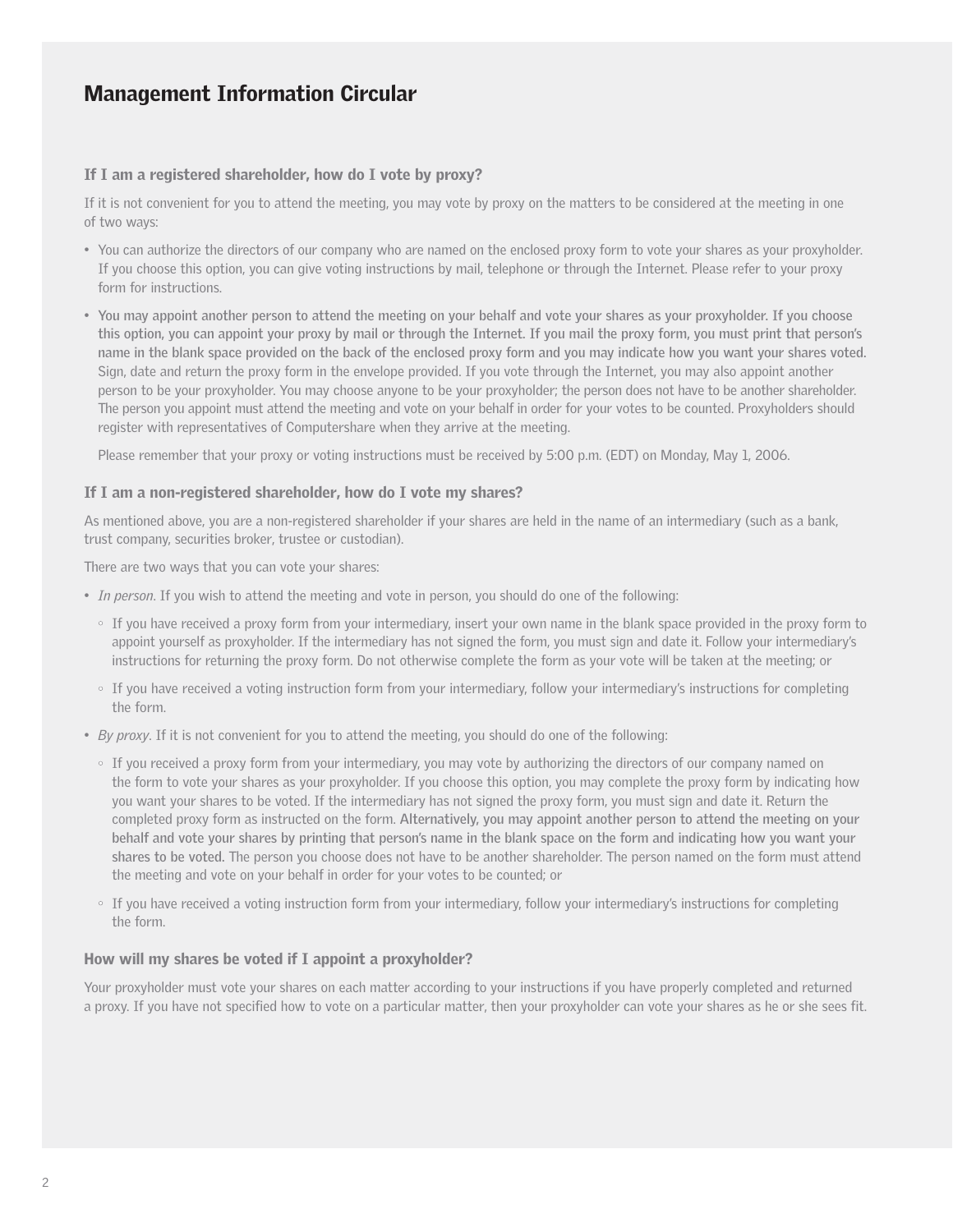**If you have appointed the directors of our company named on the enclosed proxy form as your proxyholder, and you have not specified how you want to vote, your shares will be voted as follows:**

- **FOR the election as directors of the nominees set out in this circular;**
- **FOR the appointment of PricewaterhouseCoopers LLP as the auditors of the company and the authorization of the directors to fix their remuneration; and**
- **FOR the approval of the Thomson deferred compensation plan.**

#### What happens if any amendments are made to these matters or if other matters are properly brought before the meeting?

Your proxyholder will have discretionary authority to vote your shares as he or she sees fit. As of the date of this circular, management knows of no such amendment, variation or other matter expected to come before the meeting.

### If I change my mind, how do I revoke my proxy or voting instructions?

If you are a registered shareholder and you have returned a proxy form or have given voting instructions, you may revoke them in any of the following ways:

- By completing and signing a proxy form with a later date than the proxy form you previously returned, and delivering it to Computershare;
- By completing a written statement revoking your instructions, which is signed by you or your attorney authorized in writing, and delivering it:
	- To the offices of Computershare at any time before 5:00 p.m. (EDT) on May 2, 2006, or, if the meeting is adjourned, the business day before any adjourned meeting; or
	- To the Chairman of the meeting before the meeting starts; or
- In any other manner permitted by law.

If you are a non-registered shareholder, you may revoke a proxy or voting instruction (or a waiver of the right to receive meeting materials and to vote) given to your intermediary at any time by written notice to the intermediary, provided that the revocation is received by the intermediary at least seven days before the meeting. If your revocation is not received by that time, your intermediary is not required to act on it.

#### Who is soliciting my proxy?

**Our company's management is soliciting your proxy for use at the meeting and any adjourned meeting.** We are soliciting proxies by mail and our employees may also solicit them personally. We are paying all costs of solicitation.

#### Is my vote confidential?

Yes. Computershare independently counts and tabulates the proxies to preserve the confidentiality of individual shareholder votes. Proxies are referred to us only in cases where a shareholder clearly intends to communicate with management, in the event of questions as to the validity of a proxy or where it is necessary to do so to meet applicable legal requirements.

#### Does Thomson provide electronic delivery of shareholder communications?

Yes. Electronic delivery is a voluntary program for our registered and non-registered shareholders. Under this program, an e-mail notification is sent advising you that documents (such as this circular and our annual report) that must be delivered under applicable securities law are available on our website. We believe that electronic delivery will benefit the environment and reduce our costs. If this approach is not suitable for you, we will continue to provide paper copies of documentation to you.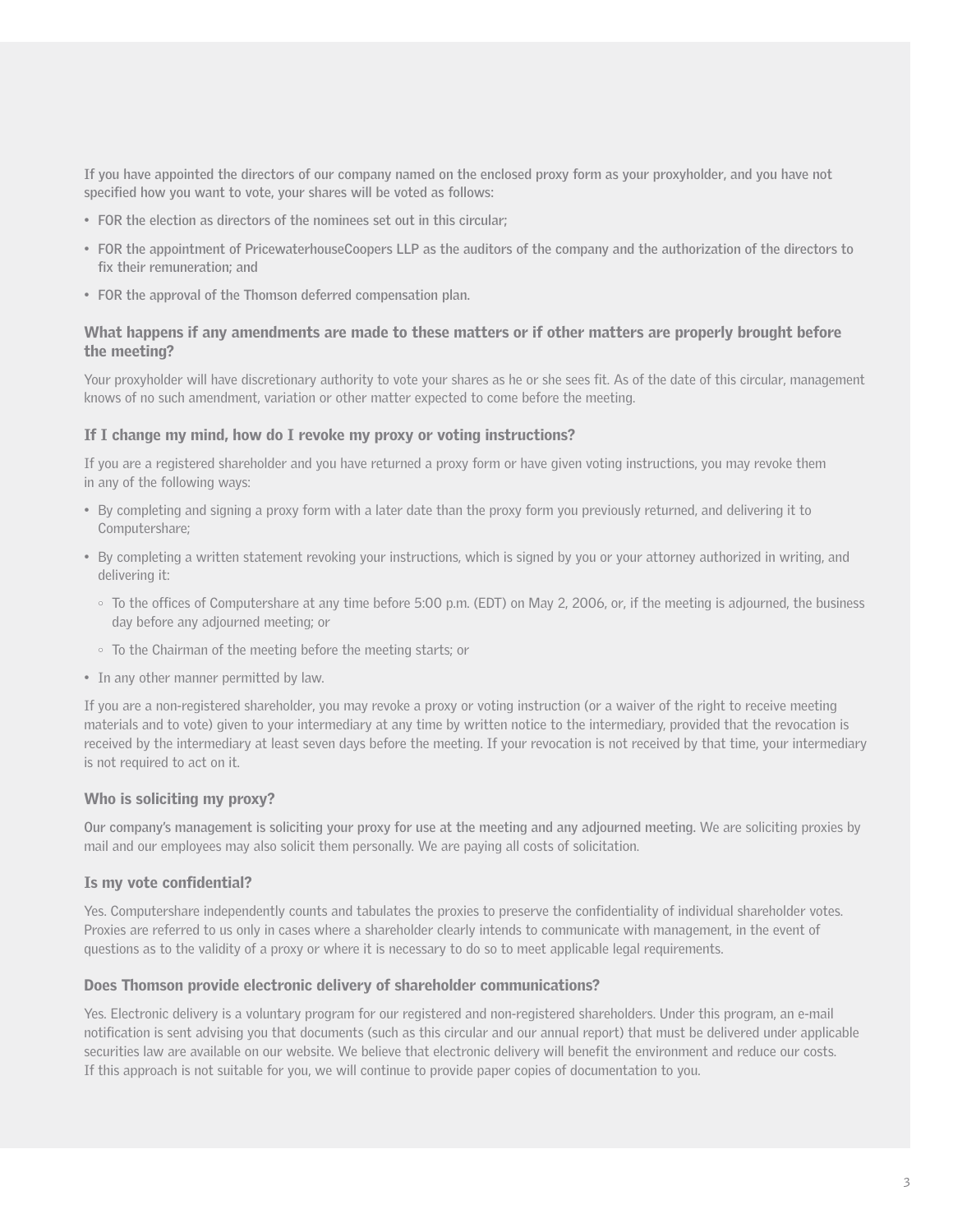#### How can I enroll for electronic delivery of shareholder communications?

If you are a *registered shareholder*, please go to *www.computershare.com* and click "Enroll for e-delivery" under the "Shareholder Services" menu. You will need your Holder Account Number and postal/zip code. You can find your Holder Account Number on the proxy form provided in your package.

If you are a *non-registered shareholder*, please go to *www.investordelivery.com* for more instructions and to register. You will need your Enrollment Number/Control Number. You can find this number on the proxy form provided in your package.

### RECEIVING ANNUAL AND QUARTERLY FINANCIAL STATEMENTS AND RELATED MD&A

*Quarterly financial statements and related MD&A*. If you did not already make a request earlier this year and if you wish to receive (or continue to receive) quarterly financial statements and related management's discussion and analysis (MD&A) by mail during 2006, you must mark the request box on your proxy or voting instruction form. If you have not made a request earlier this year and you do not mark the box, quarterly reports will not be sent to you. Non-registered shareholders who hold their interests through a U.S. intermediary must complete and return the enclosed request form in order to receive these reports.

*Annual financial statements and related MD&A*. If you are a non-registered shareholder and hold your interests through a Canadian intermediary and wish to receive future annual reports (which contain our annual financial statements and related MD&A), you must mark the request box on your voting instruction form. If you hold your shares in this manner and do not mark this box, future annual reports will not be sent to you. Registered Canadian shareholders may opt out of receiving annual reports by marking the appropriate box at the bottom of their forms of proxy. Shareholders who opt not to receive future annual reports will continue to receive our management information circular, form of proxy and other shareholder mailings unless they have declined to receive these materials.

Financial results are announced by news release and are available on the Thomson website at *www.thomson.com*.

### PRINCIPAL SHAREHOLDER

The Woodbridge Company Limited, or Woodbridge, is our principal shareholder. On March 1, 2006, Woodbridge beneficially owned 419,658,230 of our common shares, or 64.88%.

Woodbridge is a private company that is the primary investment vehicle for Kenneth R. Thomson and other members of the family of the late first Lord Thomson of Fleet. Mr. Thomson, a director of our company, controls Woodbridge and other companies that beneficially owned an additional 29,082,763 of our common shares on March 1, 2006. Through Woodbridge and these other companies, Mr. Thomson controlled an aggregate of 448,740,993 of our common shares, or 69.38%.

Note 22 to our 2005 consolidated financial statements provides information on certain transactions that we entered into with Woodbridge and certain of its affiliates in 2004 and 2005.

To the knowledge of our company, no other person or company beneficially owns, directly or indirectly, 10% or more of our common shares.

### BUSINESS OF THE MEETING

### Financial Statements

Our consolidated financial statements for the year ended December 31, 2005 are included in our annual report. A copy of our annual report is also available in the "Investor Relations" section of our website, *www.thomson.com*.

### Election of Directors

At the meeting, 15 directors are proposed to be elected. All of the nominees are currently directors of our company. David H. Shaffer, who is an Executive Vice President of our company, is currently a director but has decided not to stand for re-election. Mr. Shaffer has been a director since 1998. Each director elected will hold office until the next annual meeting of shareholders or until the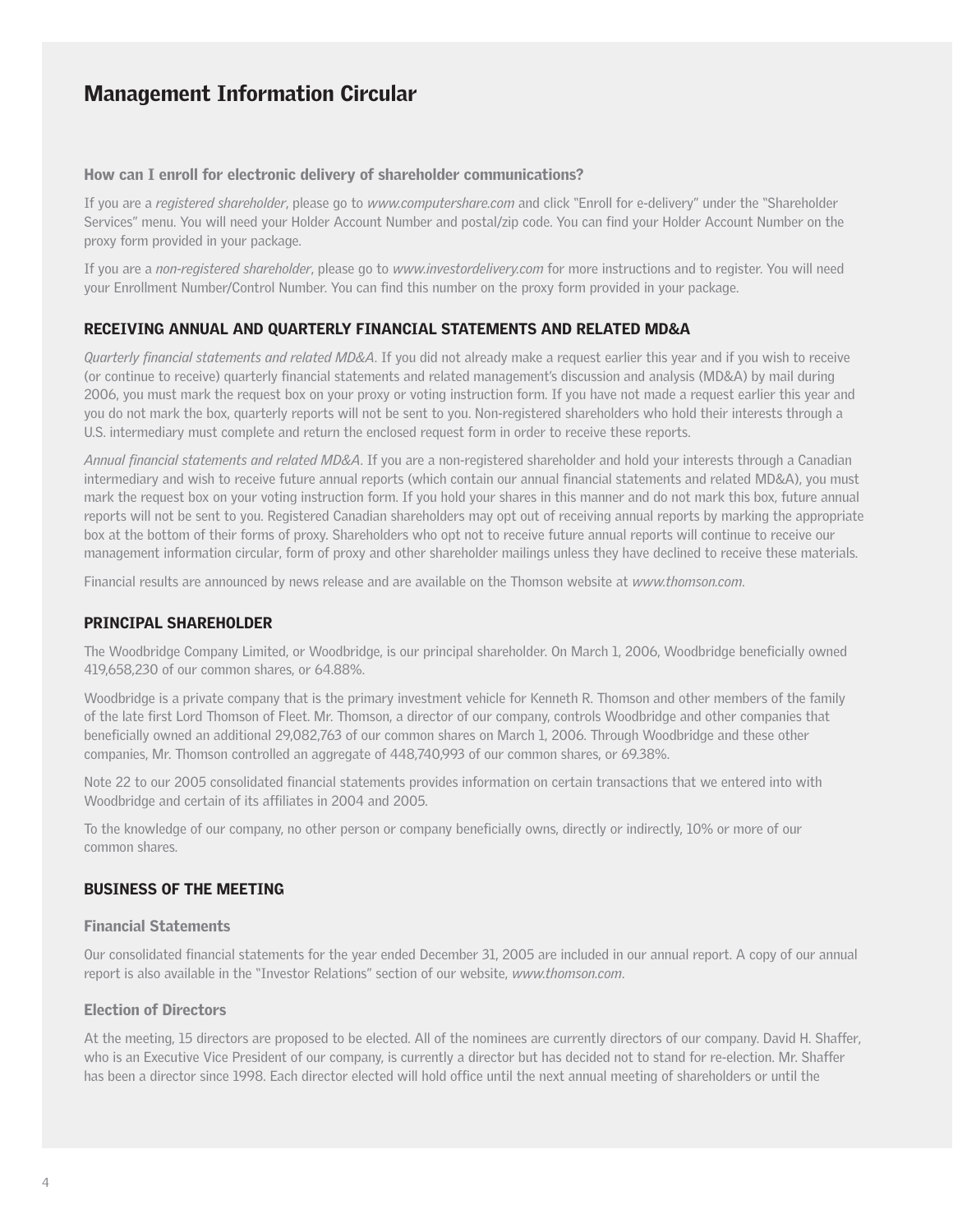director resigns or a successor is elected or appointed. Management does not believe that any of the nominees will be unable to serve as a director but, if this should occur for any reason before the meeting, the persons named in the enclosed proxy form may vote for another nominee at their discretion.

The following provides information regarding the nominees, including the number of shares beneficially owned directly or indirectly by them, or over which they exercised control or direction, and the number of restricted share units, deferred share units and options held by them on March 1, 2006. Information regarding common shares beneficially owned does not include common shares that may be obtained through the exercise or vesting of options, restricted share units or deferred share units. Information as to shares beneficially owned or under control or direction is not within the knowledge of our company and has been provided to us by each nominee.

| David K.R. Thomson <sup>1</sup><br>Toronto, Ontario,<br>Canada                                                                                                                                                                                                                                 | Director since: 1988<br>Common shares: 6,070<br>Non-independent<br>Member of the Finance Committee                                                                | David K.R. Thomson, 48, is Chairman of The Thomson<br>Corporation and a Deputy Chairman of Woodbridge.<br>Mr. Thomson was named Chairman of Thomson in May 2002.                                                                                                                                                                                                                                                                                       |  |  |
|------------------------------------------------------------------------------------------------------------------------------------------------------------------------------------------------------------------------------------------------------------------------------------------------|-------------------------------------------------------------------------------------------------------------------------------------------------------------------|--------------------------------------------------------------------------------------------------------------------------------------------------------------------------------------------------------------------------------------------------------------------------------------------------------------------------------------------------------------------------------------------------------------------------------------------------------|--|--|
| <b>W. Geoffrey Beattie</b><br>Director since: 1998<br>Common shares: 200,500<br>Toronto, Ontario,<br>Restricted share units: 15,259<br>Canada<br>Options: 200,000<br>Non-independent<br>Chair of the Finance Committee<br>Member of the Corporate Governance<br>and Human Resources Committees |                                                                                                                                                                   | W. Geoffrey Beattie, 45, is Deputy Chairman of The Thomson<br>Corporation and President of Woodbridge.<br>Mr. Beattie has been Deputy Chairman of Thomson since<br>2000. Mr. Beattie is also a director of Royal Bank of Canada<br>and is the Chairman of Bell Globemedia Inc.                                                                                                                                                                         |  |  |
| <b>Richard J. Harrington</b><br>Westport, Connecticut,<br><b>United States</b>                                                                                                                                                                                                                 | Director since: 1993<br>Common shares: 15,100<br>Restricted share units: 50,000<br>Deferred share units: 357,087<br>Options: 2,280,000<br>Non-independent         | Richard J. Harrington, 59, is President and Chief Executive<br>Officer of Thomson.<br>Mr. Harrington joined Thomson in 1982. He has held a number<br>of key leadership positions during his Thomson career,<br>including President and Chief Executive Officer of Thomson<br>Newspapers. In October 1997, he became President and<br>Chief Executive Officer of Thomson. Mr. Harrington also<br>serves on the board of directors of Xerox Corporation. |  |  |
| Ron D. Barbaro<br>Toronto, Ontario,<br>Canada                                                                                                                                                                                                                                                  | Director since: 1993<br>Common shares: 25,000<br>Deferred share units: 13,514<br>Independent<br>Member of the Audit and Corporate<br><b>Governance Committees</b> | Ron D. Barbaro, 74, is a corporate director.<br>Prior to 2004, Mr. Barbaro was Chairman and CEO of the<br>Ontario Lottery and Gaming Corporation. Mr. Barbaro is also<br>Chairman of The Brick Group Income Fund, a director of<br>Flow International Corp. and Chairman of Trans Global Life<br>Insurance Company.                                                                                                                                    |  |  |
| <b>Mary Cirillo</b><br>New York, New York,<br><b>United States</b>                                                                                                                                                                                                                             | Director since: 2005<br>Deferred share units: 1,556<br>Independent<br>Member of the Corporate<br>Governance Committee                                             | Mary Cirillo, 58, is a corporate director.<br>Ms. Cirillo was Chair and Chief Executive Officer of Opcenter,<br>LLC, an Internet consulting firm, from 2000 to 2003. Prior<br>to that, Ms. Cirillo was Chief Executive Officer of Global<br>Institutional Services at Deutsche Bank. Ms. Cirillo is also<br>a director of Healthcare Property Investors, Inc. and is<br>the lead director of DealerTrack Holdings, Inc.                                |  |  |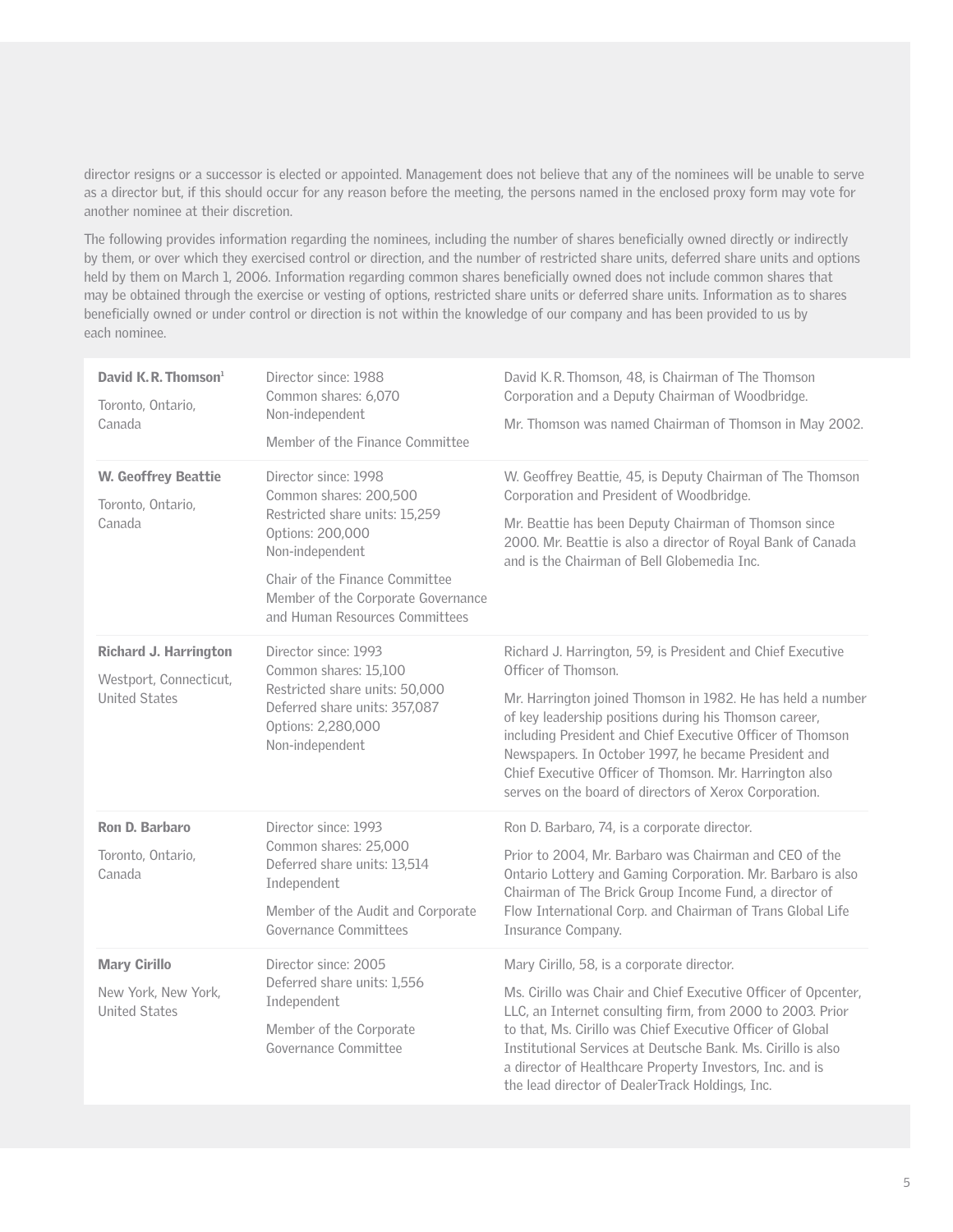| Robert D. Daleo<br>Alpine, New Jersey,                                           | Director since: 2001<br>Common shares: 1,269                                                                                                                                               | Robert D. Daleo, 56, is Executive Vice President and Chief<br>Financial Officer of Thomson.                                                                                                                                                                                                                                                                                                                            |  |  |
|----------------------------------------------------------------------------------|--------------------------------------------------------------------------------------------------------------------------------------------------------------------------------------------|------------------------------------------------------------------------------------------------------------------------------------------------------------------------------------------------------------------------------------------------------------------------------------------------------------------------------------------------------------------------------------------------------------------------|--|--|
| <b>United States</b>                                                             | Restricted share units: 40,950<br>Deferred share units: 51,447<br>Options: 743,000<br>Non-independent                                                                                      | Mr. Daleo began his career with Thomson in January 1994<br>when he joined Thomson Newspapers as Senior Vice<br>President and Chief Financial Officer. In November 1998,<br>Mr. Daleo became Chief Financial Officer of Thomson.                                                                                                                                                                                        |  |  |
| <b>Steven A. Denning</b><br>Greenwich, Connecticut,<br><b>United States</b>      | Director since: 2000<br>Deferred share units: 10,515<br>Independent<br>Chair of the Human Resources<br>Committee                                                                           | Steven A. Denning, 57, is Chairman of General Atlantic LLC,<br>a private equity investment firm.<br>Mr. Denning is a director of Hewitt Associates, Inc., IHS, Inc.,<br>Eclipsys Corporation, SRA International, Inc., Liberata plc<br>and Genpact.                                                                                                                                                                    |  |  |
| V. Maureen Kempston<br>Darkes, O.C.<br>Miramar, Florida,<br><b>United States</b> | Director since: 1996<br>Common shares: 500<br>Deferred share units: 12,392<br>Independent<br>Member of the Corporate<br>Governance and Human<br>Resources Committees                       | V. Maureen Kempston Darkes, O.C., 57, is Group Vice<br>President, General Motors Corporation and President of GM<br>Latin America, Africa and the Middle East, an automobile<br>manufacturer.<br>Previously, Ms. Kempston Darkes was President and General<br>Manager of General Motors of Canada Limited. Ms. Kempston<br>Darkes is also a director of Canadian National Railway<br>Company and Falconbridge Limited. |  |  |
| Roger L. Martin<br>Toronto, Ontario,<br>Canada                                   | Director since: 1999<br>Common shares: 6,000<br>Deferred share units: 11,290<br>Independent<br>Member of the Audit Committee                                                               | Roger L. Martin, 49, is Dean of the Joseph L. Rotman School<br>of Management at the University of Toronto, a post-secondary<br>educational institution.<br>Mr. Martin is also Chairman of the Board of Workbrain<br>Corporation.                                                                                                                                                                                       |  |  |
| Vance K. Opperman<br>Minneapolis, Minnesota,<br><b>United States</b>             | Director since: 1996<br>Common shares: 50,000<br>Deferred share units: 15,317<br>Independent<br>Chair of the Audit Committee                                                               | Vance K. Opperman, 63, is President and Chief Executive<br>Officer of Key Investment, Inc., a holding company.<br>Previously, Mr. Opperman was President of West Publishing<br>Company. He is also a director of Delta Dental Plans Association,<br>BlueCross/BlueShield of Minnesota and Avenet LLC.                                                                                                                  |  |  |
| John M. Thompson<br>Toronto, Ontario,<br>Canada                                  | Director since: 2003<br>Common shares: 1,500 <sup>2</sup><br>Deferred share units: 6,366<br>Independent<br>Chair of the Corporate<br>Governance Committee<br>Member of the Audit Committee | John M. Thompson, 63, is Chairman of the Board of<br>The Toronto-Dominion Bank, a financial institution.<br>Mr. Thompson was Vice Chairman of the Board of IBM from<br>August 2000 to September 2002. Prior to that, he held<br>various senior executive positions with IBM. Mr. Thompson<br>is also a director of Royal Philips Electronics.                                                                          |  |  |
| Kenneth R. Thomson <sup>1</sup><br>Toronto, Ontario,<br>Canada                   | Director since: 1978<br>Common shares: 448,740,993 <sup>3</sup><br>Non-independent                                                                                                         | Kenneth R. Thomson, 82, is Chairman of Woodbridge.<br>Mr. Thomson is our company's controlling shareholder and<br>was Chairman of Thomson from 1978 to 2002.                                                                                                                                                                                                                                                           |  |  |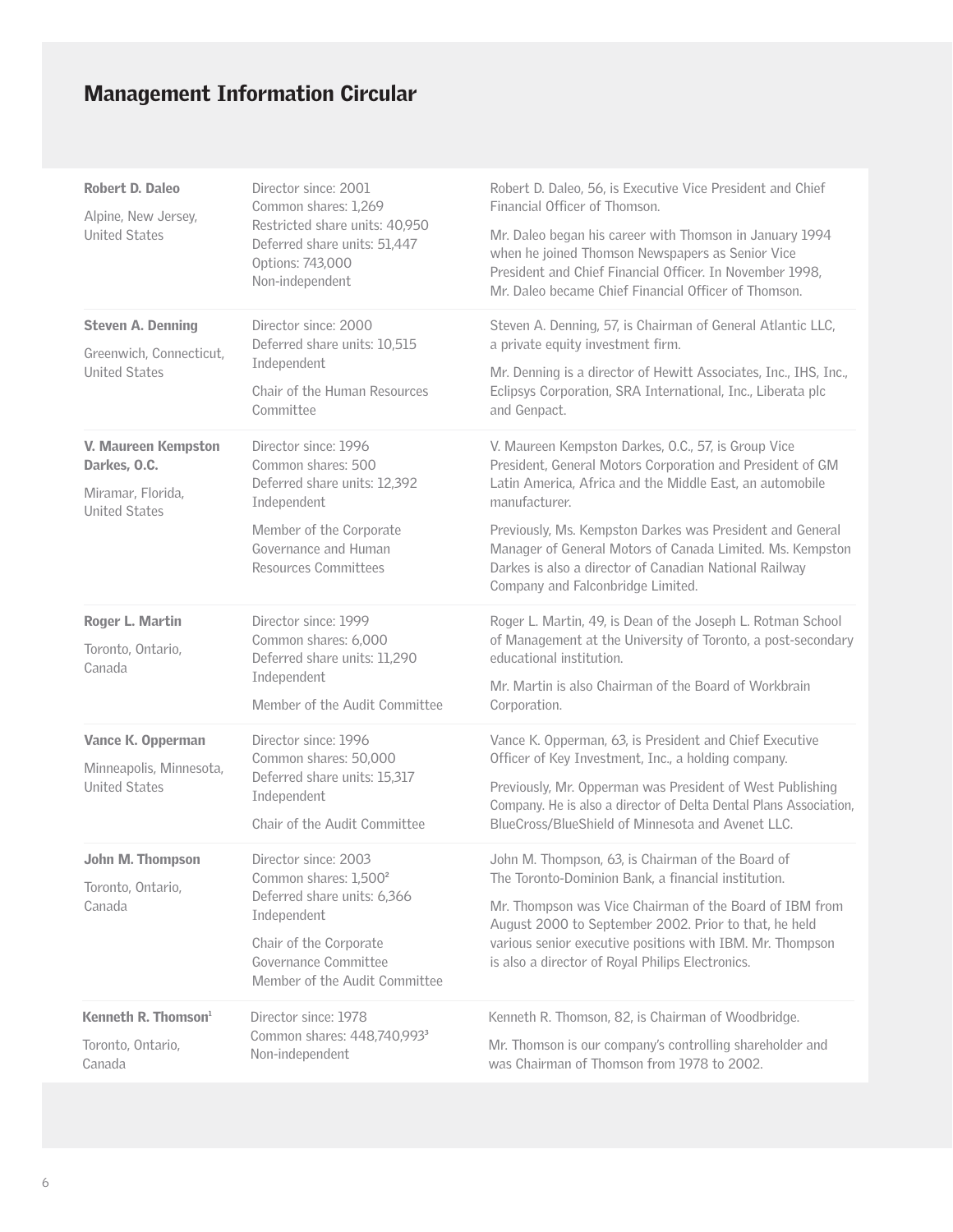| Peter J. Thomson $1,4$<br>Toronto, Ontario,<br>Canada                          | Director since: 1995<br>Non-independent                                                                                                                     | Peter J. Thomson, 40, is a Deputy Chairman of Woodbridge.                                                                                                                                                                                                                                                                            |
|--------------------------------------------------------------------------------|-------------------------------------------------------------------------------------------------------------------------------------------------------------|--------------------------------------------------------------------------------------------------------------------------------------------------------------------------------------------------------------------------------------------------------------------------------------------------------------------------------------|
| <b>Richard M. Thomson.</b><br>0.C. <sup>1</sup><br>Toronto, Ontario,<br>Canada | Director since: 1984<br>Common shares: 31,700<br>Deferred share units: 16,023<br>Independent<br>Member of the Audit and<br>Human Resources Committees       | Richard M. Thomson, O.C., 72, is a corporate director.<br>Previously, Mr. Thomson was Chairman and Chief Executive<br>Officer of The Toronto-Dominion Bank. He is a director of<br>Trizec Properties Inc., Nexen Inc. and S.C. Johnson & Son, Inc.                                                                                   |
| John A. Tory<br>Toronto, Ontario,<br>Canada                                    | Director since: 1978<br>Common shares: 501,670<br>Deferred share units: 1,111<br>Non-independent<br>Member of the Finance and<br>Human Resources Committees | John A. Tory, 75, is President of Thomson Investments<br>Limited, a holding company that is an affiliate of Woodbridge.<br>Mr. Tory was Deputy Chairman of Thomson from 1978<br>to 1997 and President of Woodbridge from 1973 to 1998.<br>Mr. Tory is also a director of Abitibi-Consolidated Inc.<br>and Rogers Communications Inc. |

1 David K.R. Thomson and Peter J. Thomson are the sons of Kenneth R. Thomson. Richard M. Thomson is not related to the family of Kenneth R. Thomson.

2 In addition, Mrs. J.M. Thompson owned 300 common shares as of March 1, 2006.

3 In addition, Mrs. K.R. Thomson indirectly beneficially owned 262,558 common shares as of March 1, 2006.

4 Peter J. Thomson was a director of Exchange Resources, Inc. when it filed a petition for creditor protection under Chapter 11 of the U.S. Bankruptcy Code in September 1996.

For more information on deferred share units held by our non-management directors, please see "Compensation of Directors" on page 26 of this circular. Messrs. Harrington and Daleo hold their deferred share units under our deferred compensation plan. Options and restricted share units are issued under our stock incentive plan. For more information on our deferred compensation plan and stock incentive plan, please see the "Report on Executive Compensation" that begins on page 17 of this circular.

### Appointment of Auditors

It is recommended that PricewaterhouseCoopers LLP be appointed as the auditors of the company to hold office until the next annual meeting of shareholders and that the directors be authorized to fix their remuneration. PricewaterhouseCoopers LLP have been the auditors of the company since its incorporation in 1977.

Fees payable to PricewaterhouseCoopers LLP for the years ended December 31, 2005 and 2004 were as follows:

| (In millions of U.S. dollars) | 2005   | 2004   |
|-------------------------------|--------|--------|
| Audit fees                    | \$12.1 | \$11.4 |
| Audit-related fees            | 3.0    | 3.0    |
| Tax fees                      | 6.9    | 6.9    |
| All other fees                | 0.1    | 0.3    |
| Total                         | \$22.1 | \$21.6 |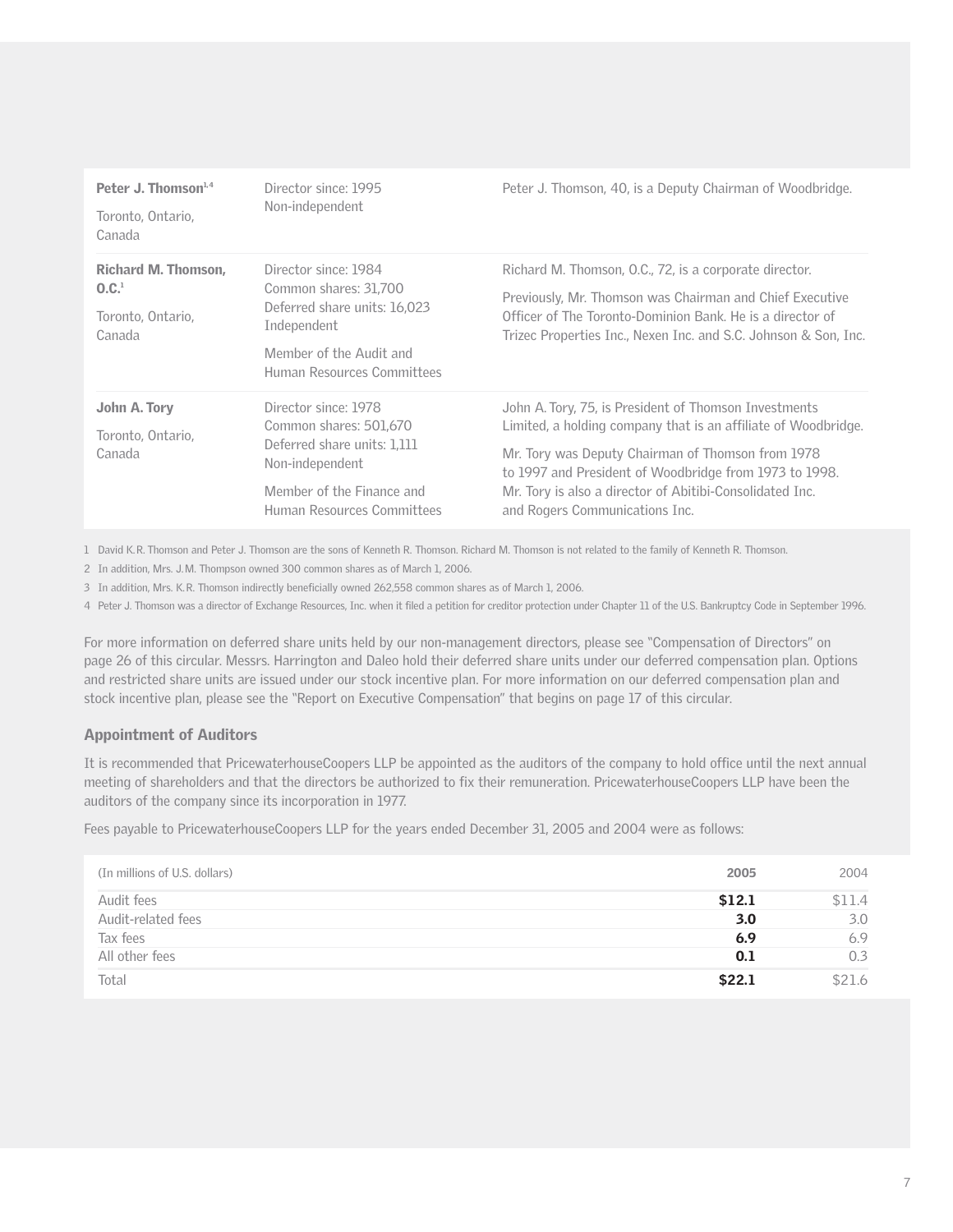#### AUDIT FEES

These audit fees were for professional services rendered for the audits of our consolidated financial statements, reviews of interim financial statements included in our quarterly reports and services that generally only the independent auditors can reasonably provide, such as comfort letters, statutory audits, consents, and assistance and review of documents filed with the SEC and Canadian securities regulatory authorities.

#### AUDIT-RELATED FEES

These audit-related fees were for assurance and related services that are reasonably related to the performance of the audit or review of our financial statements and are not reported under the "audit fees" category above. These services included Sarbanes-Oxley Section 404 advisory services, audits of our various employee benefit plans, transaction due diligence, subsidiary audits, and other services related to acquisitions and dispositions.

#### TAX FEES

Tax fees were for tax compliance, tax advice and tax planning. These services included the preparation and review of corporate and expatriate tax returns, assistance with tax audits and transfer pricing matters, advisory services relating to federal, state, provincial and international tax compliance for customs and duties, common forms of domestic and international taxation (i.e., tax credits, income tax, VAT, GST and excise taxes) and restructurings, mergers and acquisitions.

#### ALL OTHER FEES

Fees disclosed in the table above under the item "all other fees" were for services other than the audit fees, audit-related fees and tax fees described above. These services included:

- Insurance, transaction and benefit plan advisory services; and
- French translations of financial statements, management's discussion and analysis and financial information included in our annual information form, prospectuses and other offering documents.

#### PRE-APPROVAL POLICIES AND PROCEDURES

Our Audit Committee is responsible for overseeing the work of the independent auditors and has considered whether the provision of services other than audit services is compatible with maintaining the auditors' independence. The Audit Committee has adopted a policy regarding its pre-approval of all audit and permissible non-audit services provided by the independent auditors. The policy gives detailed guidance to our management as to the specific types of services that have been pre-approved by the Audit Committee. The policy requires the Audit Committee's specific pre-approval of all other permitted types of services that have not already been pre-approved. Our senior management periodically provides the Audit Committee with a summary of services provided by the independent auditors in accordance with the pre-approval policy. The Audit Committee's charter delegates to its Chair the authority to evaluate and approve engagements in the event that the need arises for approval between Audit Committee meetings. If the Chair approves any such engagements, he reports his approval decisions to the full Audit Committee at its next meeting. For the year ended December 31, 2005, none of the audit-related, tax or all other fees described above made use of the *de minimus* exception to pre-approval provisions contained in Rule 2-01(c)(7)(i)(C) of SEC Regulation S-X or Section 2.4 of the Canadian Securities Administrators' Multilateral Instrument 52-110 (Audit Committees).

#### SPECIAL BUSINESS

#### Approval of the Thomson Deferred Compensation Plan

You are being asked to consider, and if thought fit, approve the Thomson deferred compensation plan (the Plan). As described in more detail below, the Plan allows eligible employees the ability to defer a percentage of their base salary and bonus and to allocate portions of the deferred amount to, among other investment options, deferred share units (DSUs) of our company. The Plan originally became effective in 1993, and DSUs have been issued under the Plan since 2003. On February 24, 2006, our Board approved an amended version of the Plan, subject to shareholder approval, that permits us to satisfy our obligations in respect of DSUs by issuing common shares to participants from treasury. Previously, the Plan had only permitted DSU obligations to be satisfied through open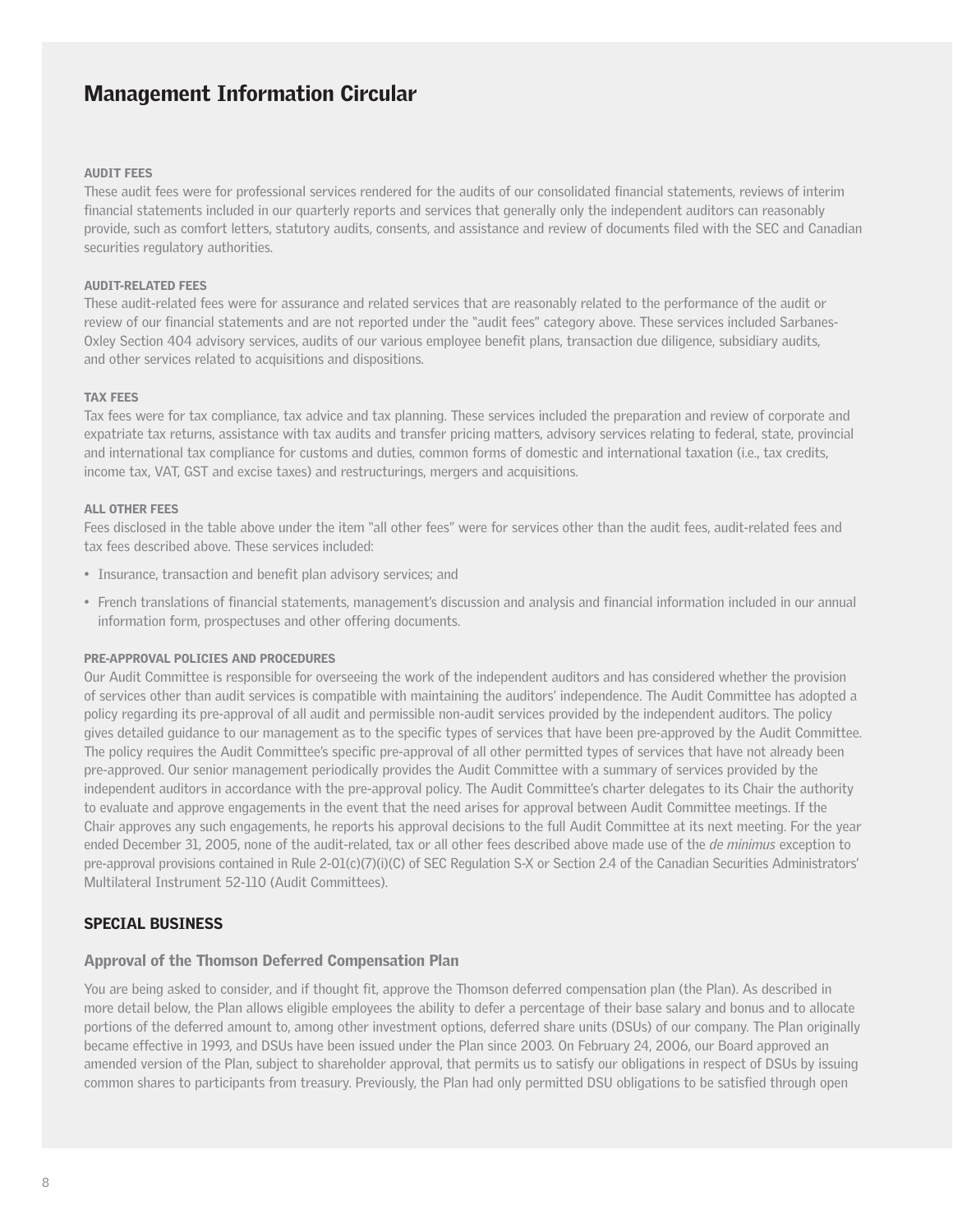market purchases. To date, no common shares have been issued under the Plan to satisfy these obligations. The following summary of the material features of the Plan is qualified in its entirety by the terms of the Plan, a copy of which is attached as Annex A.

PURPOSE. The purpose of the Plan is to provide specified benefits to a limited group of senior management who contribute materially to the continued growth, development and future business success of Thomson.

ELIGIBILITY. A limited group of U.S.-based senior executives are eligible to participate in the Plan. As of March 1, 2006, approximately 400 people were eligible to participate in the Plan and approximately 300 people were participating.

PARTICIPATION. On an annual basis, participants in the Plan may elect to defer a percentage of their base salary, annual incentive bonus and/or long-term incentive bonus. Elections are generally effective for one full calendar year and participants cannot change their elections during the year. Participants in the Plan may allocate their deferred amounts among a variety of investment options. Certain participants in the plan are eligible to convert deferred cash and common shares receivable upon the exercise of options into DSUs. We intend to amend the Plan later this year to permit participants to convert common shares receivable upon the vesting of restricted share units (RSUs) into DSUs. Deferred cash may be converted into DSUs on the basis of the closing price of our common shares on the New York Stock Exchange, or NYSE, on the day before the deferral or conversion. These DSUs generally vest immediately. If a participant elects to hold DSUs, his or her Plan account is also credited with a 10% DSU match, which matching units generally vest over a period of four years. The DSU match becomes fully vested on death or termination of employment for disability. On cessation of employment at or after age 55, a portion of the DSU match vests. On any other cessation of employment, the DSU match is forfeited. Additional DSUs are automatically credited to participants' accounts representing dividends that are paid on our common shares. A wholly-owned U.S. subsidiary of our company has entered into a trust agreement with a trustee under an irrevocable trust, with the amounts allocated thereto and the earnings thereon being used to satisfy obligations under the Plan.

When a participant elects to defer pay into the Plan, he or she can choose whether to receive that year's deferral amount plus credited investment returns (i) at retirement; or (ii) after the completion of a minimum of five Plan years, which is called a short-term payout. U.S. Internal Revenue Service (IRS) rules prohibit distributions of amounts deferred prior to 2005 to "key employees" (i.e., the 50 most highly compensated officers of our company) for six months following the employee's separation from service (other than by reason of death or disability).

SHARES AVAILABLE. If the Plan is approved, there will be an aggregate of 6,000,000 common shares available for issuance under the Plan to satisfy obligations in respect of DSUs. This amount represented approximately 0.9% of our issued and outstanding common shares as of March 1, 2006. Approximately 634,000 common shares, representing less than 0.1% of our issued and outstanding common shares, are issuable pursuant to DSUs which have been granted as of March 1, 2006. Common shares may be issued only from treasury. The Plan does not specify a maximum percentage of common shares that may be issued to insiders of our company under the Plan. Further, the Plan does not specify a maximum number of common shares that any one person is entitled to receive under the Plan. However, under our stock incentive plan, the maximum number of common shares which may be issued under plan awards held by a participant granted under the stock incentive plan and under any other share compensation arrangement of our company (i) to all "insiders" may not exceed 10% of the number of outstanding common shares at such time determined on a nondiluted basis, and (ii) to an "insider" and such insider's "associates" during any one year period may not exceed 5% of the number of outstanding common shares at such time determined on a non-diluted basis. If an outstanding DSU expires or is terminated pursuant to the Plan, the common shares allocable to the unexercised portion of the unit shall again be available for issuance under the Plan. For more information on DSUs, see the section entitled "Participation" above.

TERMINATION OF EMPLOYMENT. The following describes the effect of termination of employment for participants other than "key employees".

- If a participant ceases employment at or after age 55, the vested portion of his or her Plan account will paid out according to the payment option elected. Payments begin as soon as practicable after the retirement date.
- If a participant's employment terminates for any reason other than retirement, disability or death, he or she will receive his or her entire Plan account amounts as a lump sum payment as soon as practicable after the termination of employment. However, if a participant is involuntarily terminated without cause, and the vested value of the participant's Plan account is at least \$100,000 when employment terminates, the retirement distribution election will govern the distribution of the Plan account.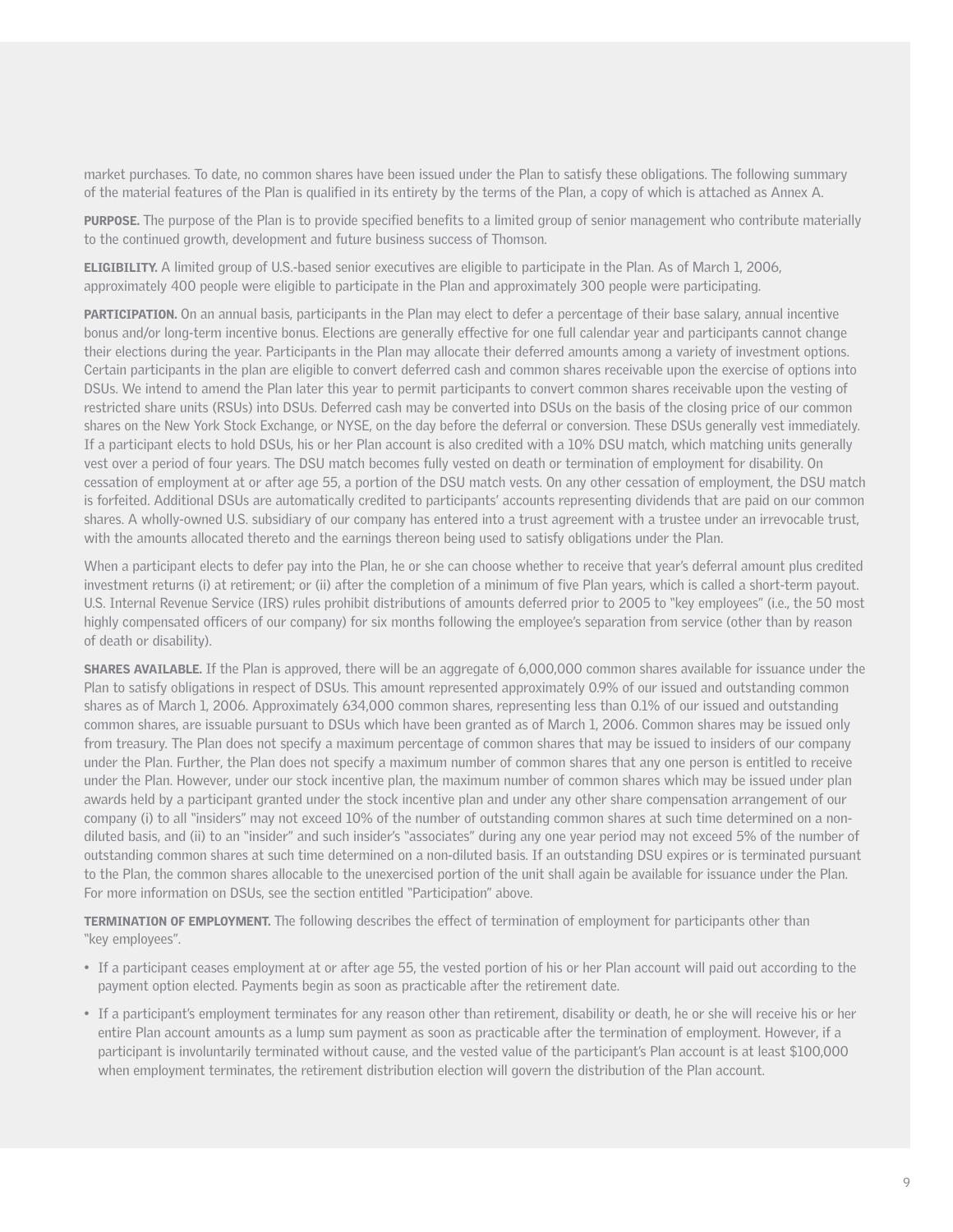- If a participant becomes disabled, he or she shall continue to be treated as an employee and shall be eligible to receive his or her benefits under the rules applicable to retirement. However, the committee administering the Plan may treat him or her as a terminated employee, in which case, the vested account balance will be distributed in a lump sum as soon as practicable.
- If a participant dies, his or her vested account balance will be paid to his or her designated beneficiary according to the payment option designated by the participant as soon as practicable.

NO RIGHTS AS SHAREHOLDERS. Other than the right to receive notional DSU dividends based on the amount of dividends that our company pays to our common shareholders, a participant who holds DSUs shall have no rights as a shareholder with respect to any DSUs credited to his or her account until such units are converted into common shares and distributed to participants.

ASSIGNABILITY. Neither a participant nor any other person shall have any right to commute, sell, assign, transfer, pledge, anticipate, mortgage or otherwise encumber, transfer, hypothecate, alienate or convey in advance of actual receipt the amounts, if any, payable under the Plan.

ADJUSTMENTS. In the event of any change in our company's outstanding common shares by reason of a stock split, stock dividend, recapitalization, merger, consolidation, combination or exchange of shares or similar corporate change or in the event of any special distribution to our shareholders, the number of DSUs (including matching DSUs) credited to a participant's account shall be adjusted as the committee administering the Plan determines is necessary and appropriate.

**EFFECT OF CHANGE OF CONTROL.** If a change of control of our company occurs, all benefits shall be distributed to participants in a lump sum. A change in control under the Plan includes the direct or indirect holdings of the Thomson family, in the voting power or fair market value of the stock of our company or any successor thereto, falling below 40%. A change of control would also occur if we sold substantially all of our assets to an unrelated third party at any time, or within a two year period.

ADMINISTRATION. The Plan is administered by Thomson Holdings Inc., a wholly-owned U.S. subsidiary of our company. Thomson Holdings Inc. may appoint agents as it deems necessary or appropriate to assist it with the operation and administration of the Plan.

AMENDMENT. To the extent required by law, regulations or stock exchange requirements, our company will obtain shareholder approval for amendments to the Plan. Subject to this limitation, Thomson Holdings Inc. may, at any time, amend or modify the Plan in whole or in part by action of its board of directors, a committee thereof, or a committee appointed to administer the Plan. However, no amendment or modification may operate to (i) decrease the value of a participant's account balance computed as of the date the amendment or modification is approved; or (ii) effect the timing of a distribution of an account balance that is scheduled to commence on or before such date; provided, however, that Thomson Holdings Inc. may accelerate the distribution of installment payments by paying the account balance in a lump sum or in quarterly installments (annual installments in the case of DSUs).

TERMINATION. Thomson Holdings Inc. and any of its affiliates that participate in the Plan reserve the right to discontinue their respective sponsorship of the Plan and/or terminate the Plan at any time with respect to any or all of their participating employees, by action of its board of directors. The termination of the Plan shall not adversely affect any participant or beneficiary who has become entitled to any benefits under the Plan as of the date of termination; provided, however, that the participating employer of the participant shall have the right to accelerate installment payments without premium or prepayment penalty by distributing an amount equal to the participant's account balance. Upon termination of the Plan, each participant shall become 100% vested in his or her matching DSU account.

SECTION 409A AMENDMENTS. In October 2004, the American Jobs Creation Act of 2004 was enacted which, among other things, added Section 409A to the U.S. Internal Revenue Code of 1986, as amended (the Code). Section 409A governs the taxation of nonqualified deferred compensation arrangements, including the Plan. Our Plan is structured so that Section 409A does not apply to amounts deferred and vested under the Plan prior to January 1, 2005. The attached version of the Plan applies to amounts deferred or vested through December 31, 2004. Later this year, after the U.S. Department of Treasury issues final regulations addressing Section 409A, Thomson Holdings Inc. plans to subsequently amend this Plan to bring it into compliance with Section 409A. These future amendments are solely intended to bring the Plan into compliance with applicable tax rules and will not have any effect on the issuance of common shares under the Plan.

A simple majority of votes cast, in person or by proxy, is required to approve this item.

**THE BOARD OF DIRECTORS RECOMMENDS THAT SHAREHOLDERS VOTE "FOR" APPROVAL OF THE THOMSON DEFERRED COMPENSATION PLAN.**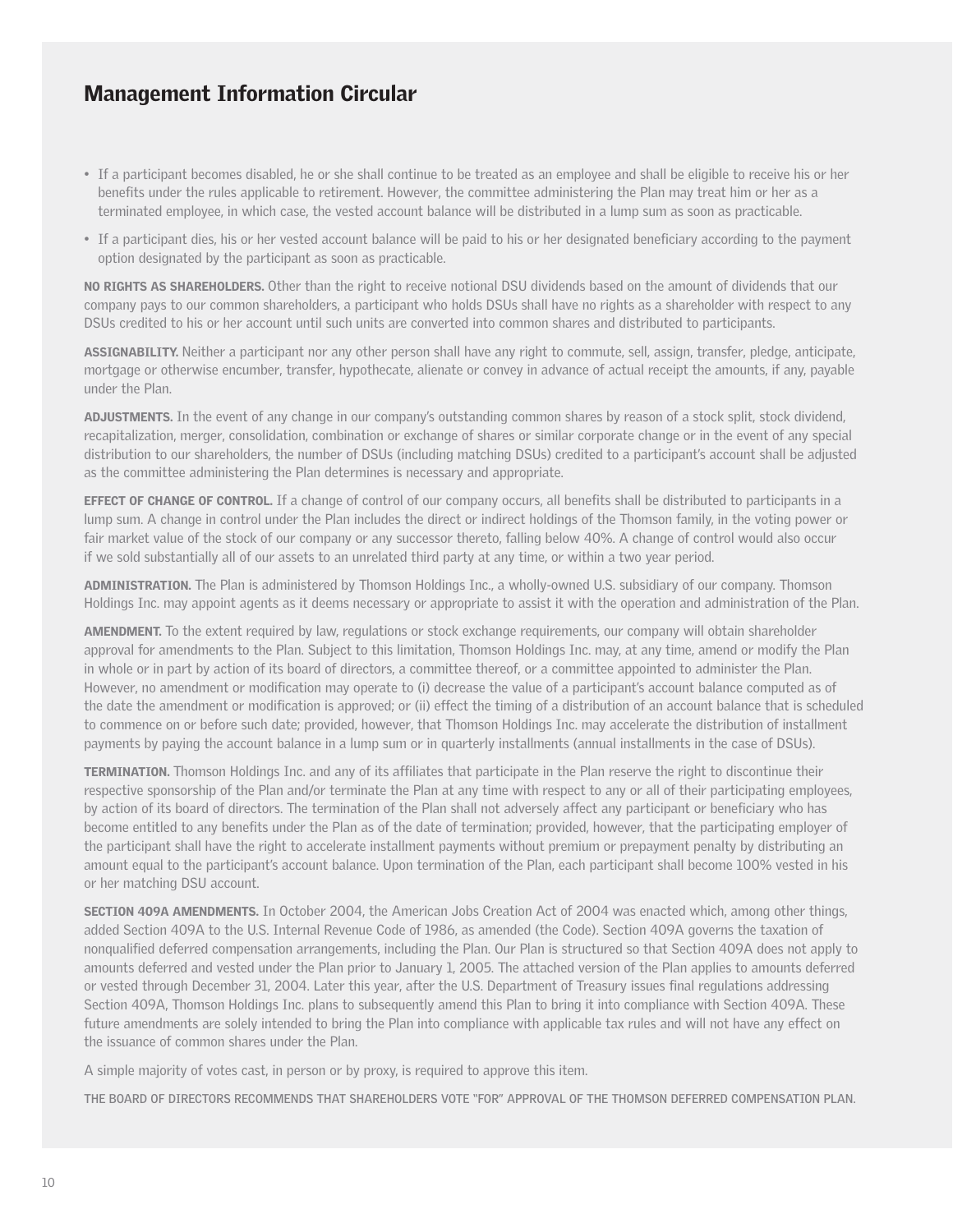### EXECUTIVE COMPENSATION

#### Summary Compensation Table

The following table discloses compensation earned during the last three years by our President and Chief Executive Officer, our Chief Financial Officer and our next three most highly compensated executive officers in 2005. In this section, these individuals are referred to as the named executive officers. All dollar amounts are in U.S. dollars unless otherwise indicated.

|                                                                                                                                                       |                      |                                     | Annual compensation                  |                               | Long-term compensation                  |                                                                                  |                                                                |                                                             |                                                  |
|-------------------------------------------------------------------------------------------------------------------------------------------------------|----------------------|-------------------------------------|--------------------------------------|-------------------------------|-----------------------------------------|----------------------------------------------------------------------------------|----------------------------------------------------------------|-------------------------------------------------------------|--------------------------------------------------|
|                                                                                                                                                       |                      |                                     |                                      |                               | Awards                                  |                                                                                  | Payouts                                                        |                                                             |                                                  |
| Name and principal position                                                                                                                           | Year                 |                                     | Salary $($ \$)                       | Bonus (\$)                    | Other annual<br>sation $(\mathbb{S})^1$ | Securities<br>under<br>compen- options/SARs<br>granted $(#)$                     | Restricted<br>shares or<br>restricted<br>share<br>units $(5)2$ | Long-term<br>incentive<br>plan<br>payouts $(\frac{5}{3})^3$ | All other<br>compen-<br>sation $(\frac{5}{9})^4$ |
| Richard J. Harrington<br>President and                                                                                                                | 2005<br>2004         | 1,372,000<br>1,325,000              | 1,413,160<br>1,446,503               | 262,422<br>222,751            | $-5$<br>325,000                         | $\hspace{1.0cm} - \hspace{1.0cm}$<br>$\qquad \qquad -$                           | 1,200,259<br>679.905                                           | 224,306<br>420,910                                          |                                                  |
| <b>Chief Executive Officer</b>                                                                                                                        | 2003                 | 1,280,000                           | 1,461,888                            | 232,797                       | 325,000                                 | $\qquad \qquad -$                                                                | 266,240                                                        | 218,148                                                     |                                                  |
| Robert D. Daleo<br><b>Executive Vice President</b><br>and Chief Financial Officer                                                                     | 2005<br>2004<br>2003 | 810,000<br>780,000<br>750,000       | 834,300<br>851,526<br>856,575        | 150,663<br>112,478<br>124,219 | 125,000<br>115,000<br>105,000           | $\overline{\phantom{a}}$<br>$\overline{\phantom{a}}$<br>$\overline{\phantom{a}}$ | 706,212<br>399,330<br>156,000                                  | 124,125<br>122,588<br>121,313                               |                                                  |
| David H. Shaffer <sup>6</sup><br><b>Executive Vice President</b>                                                                                      | 2005<br>2004<br>2003 | 1,080,000<br>1,040,000<br>1,000,000 | 1,699,5007<br>1,220,570<br>1,250,000 | 562,985<br>571,627<br>563,981 | 50,000<br>50,000<br>140,000             | $\overline{\phantom{0}}$<br>$\qquad \qquad -$<br>$\overline{\phantom{a}}$        | 941,616<br>532,440<br>208,000                                  | 65,047<br>64,796<br>64,695                                  |                                                  |
| <b>Brian H. Hall</b><br>Executive Vice President of<br>Thomson and President<br>and Chief Executive Officer<br>of Thomson Legal & Regulatory          | 2005<br>2004<br>2003 | 950,000<br>900,000<br>810,000       | 1,268,250<br>1,380,038<br>1,171,326  | 245,602<br>157,504<br>108,783 | 125,000<br>125,000<br>115,000           | $\overline{\phantom{a}}$<br>1,029,000<br>-                                       | 802.788<br>446,310<br>168,480                                  | 142,108<br>151,120<br>138,909                               |                                                  |
| Ronald H. Schlosser <sup>8</sup><br>Executive Vice President of<br><b>Thomson and President</b><br>and Chief Executive Officer<br>of Thomson Learning | 2005<br>2004<br>2003 | 780,000<br>730,000<br>700,000       | 771,420<br>611,740<br>500,000        | 122,139<br>117,205<br>91,696  | 125,000<br>115,000<br>100,000           | 337,300<br>$\overline{\phantom{a}}$<br>$\overline{\phantom{a}}$                  | 666,978<br>373.230<br>145,600                                  | 130,437<br>122,809<br>91,802                                |                                                  |

1 Amounts include tax reimbursements to each named executive officer related to premiums paid by our company for life insurance policies maintained on behalf of each individual. Mr. Harrington received tax reimbursements of \$114,807 in 2005, \$117,093 in 2004 and \$119,337 in 2003. Mr. Daleo received tax reimbursements of \$64,326 in 2005, \$65,659 in 2004 and \$66,820 in 2003. Mr. Daleo also received \$37,712 in 2005 for reimbursement of club dues. Mr. Shaffer received tax reimbursements of \$53,650 in 2005 and \$38,300 in both 2004 and 2003. Mr. Hall received tax reimbursements of \$71,957 in 2005, \$73,385 in 2004 and \$74,787 in 2003. Mr. Hall's 2005 amounts also include \$107,863 for travel and commuting expenses, primarily associated with his use of leased corporate aircraft as a result of an operation on his knee. Mr. Schlosser received tax reimbursements of \$49,004 in 2005, \$50,018 in 2004 and \$50,901 in 2003. Mr. Schlosser also received \$39,791 in 2005 for reimbursement of travel and commuting expenses. The amounts for 2005, 2004 and 2003 also include \$466,935, \$457,178 and \$449,482, respectively, paid to Mr. Shaffer as compensation for living, travel and related expenses incurred as a result of working a significant distance from his family's principal residence. These amounts also include related tax reimbursements to Mr. Shaffer. Beginning with this year's circular, for disclosure purposes, personal use of corporate aircraft for 2005 has been valued based on the incremental variable operating cost to our company. Because our leased corporate aircraft are used primarily for business purposes, fixed costs that do not change based on usage are excluded from this calculation. The applicable 2004 and 2003 amounts in this column were calculated using the Standard Industry Fare Level (SIFL) rates determined by the U.S. Department of Transportation and published by the U.S. Internal Revenue Service. SIFL rates are used to determine the amount of compensation income that is imputed to an executive for U.S. tax purposes for personal use of corporate aircraft.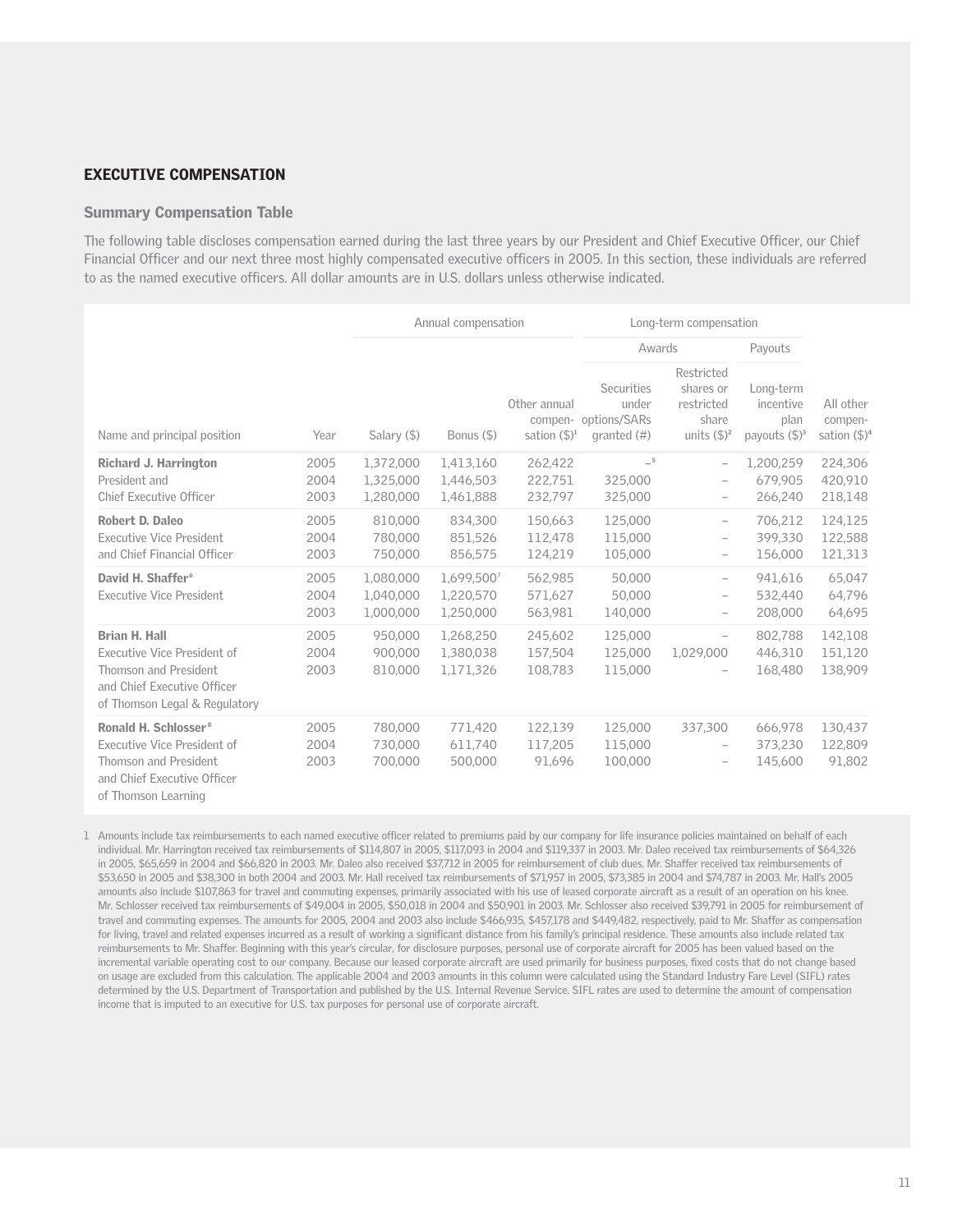2 Amounts represent the dollar value of restricted share units (RSUs) issued during 2004 and 2005, based on the closing price of our common shares on the New York Stock Exchange on the grant dates multiplied by the number of RSUs granted. In 2004, we granted 30,000 RSUs to Mr. Hall. 3,000 of Mr. Hall's RSUs vested on December 31, 2004, 4,500 RSUs vested on December 31, 2005 and 7,500 RSUs will vest on each of December 31, 2006, 2007 and 2008. In 2005, we granted 10,000 RSUs to Mr. Schlosser. One third of Mr. Schlosser's RSUs will vest on each of May 5, 2008, 2010 and 2012.

These RSUs vest if the named executive officer is employed by our company or one of our subsidiaries on a full-time basis on the vesting date. In addition, all RSUs will vest upon the named executive officer's death, disability or if the company that employs him ceases to be one of our subsidiaries. RSUs also accumulate additional units based on notional equivalents of dividends paid on our common shares. Additional RSUs resulting from dividends vest to the same extent as the RSUs that resulted in the crediting of such additional RSUs.

The following table sets forth the number and the value of the RSUs held by Messrs. Hall and Schlosser as of December 31, 2005, based on the closing price of our common shares on the New York Stock Exchange on December 30, 2005, which was the last trading day of the year. RSU amounts below include additional units received from notional dividend equivalents. In 2005, we granted 621 and 172 additional units from notional dividend equivalents to Mr. Hall and Mr. Schlosser, respectively.

| <b>Name</b>  | Aggregate number of RSUs held (#) | Value (\$) |
|--------------|-----------------------------------|------------|
| B. Hall      | 23.143                            | 800.748    |
| R. Schlosser | 10.172                            | 351.951    |

- 3 LTIP payouts are with respect to performance periods ending on December 31 of the year shown. These payouts are typically made in the first quarter after the end of the performance period, following certification of the achievement of the performance goals. Amounts reflected in this column for 2005, 2004 and 2003 represent amounts paid pursuant to a three-year, two-year and a one-year transition performance period, respectively, in connection with the phase-in of our current LTIP. For more information on LTIP awards, please see "Long-Term Incentive Plans – Awards in 2005" on page 13 of this circular.
- 4 Amounts for 2005, 2004 and 2003 include premiums that we paid for life insurance policies on behalf of our named executive officers. We will not recover premiums paid. Please see the discussion on page 16 under the caption "Insurance Policies" for more information. The amounts in this column also include our matching contributions under our company-sponsored 401(k) savings plan and deferred compensation plan on behalf of the named executive officers. Under our deferred compensation plan, if a participant elects to convert deferred cash into DSUs, our company credits his or her plan account with a 10% DSU match, which matching units generally vest over a period of four years. Matching contributions made by our company on behalf of our named executive officers are valued in U.S. dollars on the date that the officer converted deferred cash into DSUs. No DSU matching contributions were made in 2003.

The amounts for Mr. Harrington in 2005, 2004 and 2003 include payments of premiums of \$217,096, \$214,389 and \$212,148, respectively, in connection with his life insurance policy. Our matching contributions for Mr. Harrington under our 401(k) plan in 2005, 2004 and 2003 were \$7,210, \$6,150 and \$6,000, respectively. In 2004, we granted 6,211 matching DSUs to Mr. Harrington with an aggregate value of \$200,371 on the grant dates.

The amounts for Mr. Daleo in 2005, 2004 and 2003 include payments of premiums of \$117,825, \$116,438 and \$115,313, respectively, in connection with his life insurance policy. Our matching contributions for Mr. Daleo under our 401(k) plan in 2005, 2004 and 2003 were \$6,300, \$6,150 and \$6,000, respectively.

The amounts for Mr. Shaffer in 2005, 2004 and 2003 include payments of premiums of \$58,747, \$58,646 and \$58,695, respectively, in connection with his life insurance policy. Our matching contributions for Mr. Shaffer under our 401(k) plan in 2005, 2004 and 2003 were \$6,300, \$6,150 and \$6,000, respectively.

The amounts for Mr. Hall in 2005, 2004 and 2003 include payments of premiums of \$135,682, \$134,338 and \$132,909, respectively, in connection with his life insurance policy. Our matching contributions for Mr. Hall under our 401(k) plan in 2005, 2004 and 2003 were \$6,426, \$6,182 and \$6,000, respectively. In 2004, we granted 351 matching DSUs to Mr. Hall with an aggregate value of \$10,600 on the grant date.

The amounts for Mr. Schlosser in 2005, 2004 and 2003 include payments of premiums of \$89,363, \$88,907 and \$87,989, respectively, in connection with his life insurance policy. Our matching contributions for Mr. Schlosser under our 401(k) plan in 2005, 2004 and 2003 were \$4,200, \$3,900 and \$3,813, respectively. In 2005 and 2004, we granted 1,108 and 970 matching DSUs to Mr. Schlosser with an aggregate value of \$36,874 and \$30,002, respectively, on the grant dates.

5 On February 10, 2006, we granted Mr. Harrington 265,000 options. Mr. Harrington ordinarily would have received options in December 2005 as part of our annual grant, but the Human Resources Committee of the Board of Directors required additional time to formulate a new long-term incentive plan design. In addition to these options, Mr. Harrington also received 50,000 performance restricted share units (PRSUs) in February 2006. For more information on Mr. Harrington's options and PRSUs, please see "Option/SAR Grants in 2005" on page 13 of this circular, as well as "Chief Executive Officer's Compensation" beginning on page 24 of this circular.

6 Mr. Shaffer was Executive Vice President of Thomson and Chief Executive Officer of Thomson Financial until 2005, when he relocated to our corporate center.

- 7 Mr. Shaffer's annual bonus amount for 2005 includes \$309,000 paid as a result of a special bonus arrangement entered into in December 2004 in lieu of him receiving a greater number of stock options as part of our 2004 annual option grant. For more information on this bonus arrangement, please see "Annual Cash Incentive Bonus" on page 19 of this circular.
- 8 Mr. Schlosser was Executive Vice President of Thomson and President and Chief Executive Officer of Thomson Scientific & Healthcare until November 2002.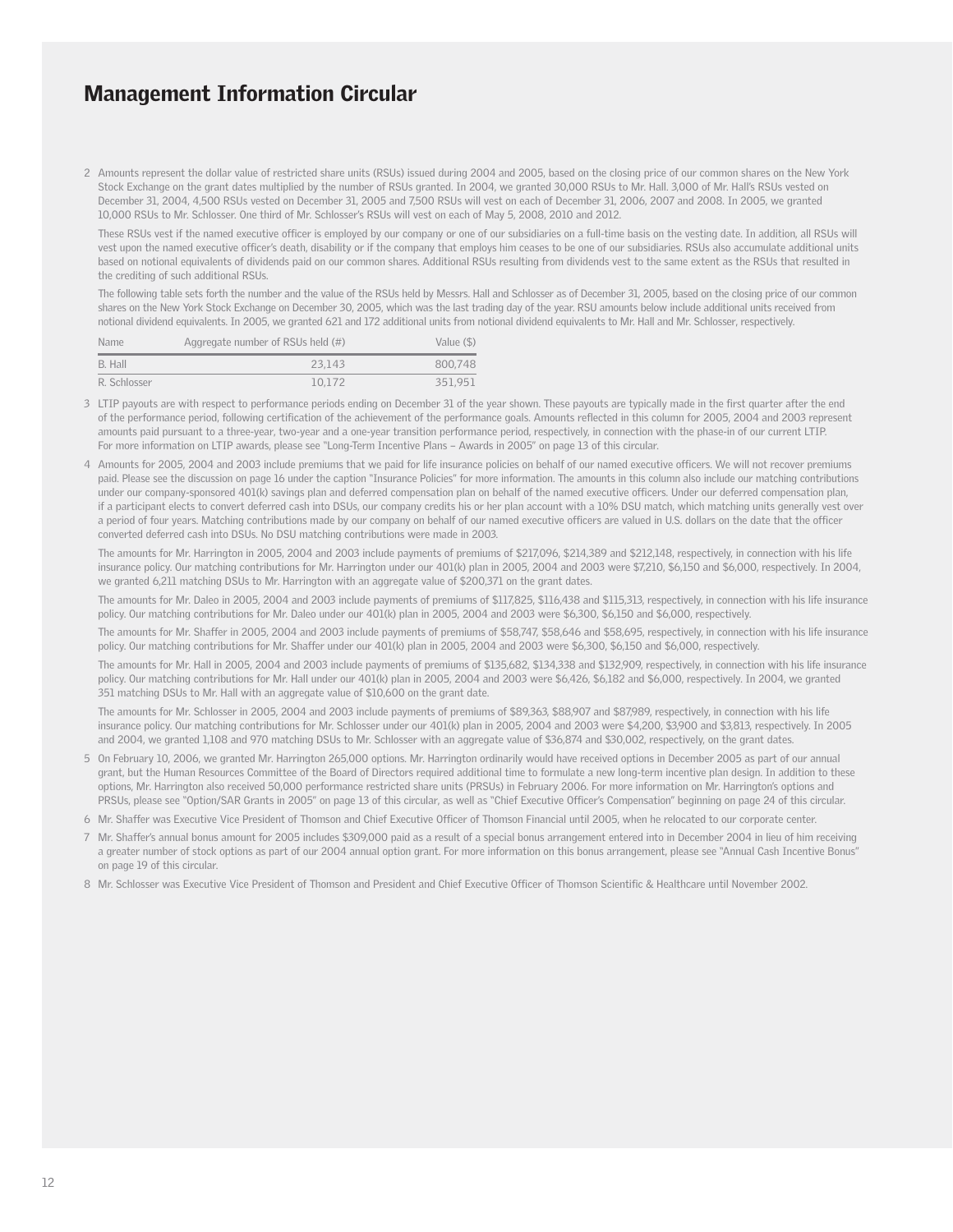#### Long-Term Incentive Plans – Awards in 2005

The following table sets forth information regarding long-term incentive awards that we made in 2005 under our incentive bonus plan. For more information about our incentive bonus plan, please see page 19 of this circular.

|                       | Securities,<br>units or other | Performance<br>or other period until | Estimated future payouts under<br>non-securities price-based plans |             |              |
|-----------------------|-------------------------------|--------------------------------------|--------------------------------------------------------------------|-------------|--------------|
| Name                  | rights $(\#)$                 | maturation or payout                 | Threshold (\$)                                                     | Target (\$) | Maximum (\$) |
| Richard J. Harrington |                               | 2005-2007                            | 41,160                                                             | 823.200     | 1,646,400    |
| Robert D. Daleo       |                               | 2005-2007                            | 24,300                                                             | 486,000     | 972,000      |
| David H. Shaffer      |                               | 2005-2007                            | 32,400                                                             | 648,000     | 1,296,000    |
| Brian H. Hall         |                               | 2005-2007                            | 28,500                                                             | 570,000     | 1,140,000    |
| Ronald H. Schlosser   |                               | 2005-2007                            | 23,400                                                             | 468,000     | 936,000      |

Each named executive officer is eligible to receive a bonus equal to a percentage of his annual base salary based on our company meeting certain adjusted earnings per share (EPS) growth targets. For the 2005 through 2007 period, the target payout is 60% of the participant's average earned base salary during the three-year period. Total bonuses cannot exceed 200% of the target award. Future payout amounts are estimated using 2005 base salaries.

### Option/SAR Grants in 2005

The following table sets forth information concerning grants of options in 2005 under our stock incentive plan to our named executive officers. We did not grant any phantom stock units to our named executive officers in 2005. For more information about our stock incentive plan, please see pages 21 and 22 of this circular.

| Name                               | <b>Securities</b><br>under<br>options/SARs<br>granted $(\#)$ | % of total<br>options/SARs<br>granted to<br>employees in<br>2005 | Exercise or<br>base price<br>(\$/security) | Market value of<br>securities underlying<br>options/SARs on<br>the date of grant<br>(\$/security) | Expiration date  |
|------------------------------------|--------------------------------------------------------------|------------------------------------------------------------------|--------------------------------------------|---------------------------------------------------------------------------------------------------|------------------|
| Richard J. Harrington <sup>1</sup> |                                                              |                                                                  |                                            |                                                                                                   |                  |
| Robert D. Daleo                    | 125,000                                                      | 3.7%                                                             | US\$35.13                                  | US\$35.13                                                                                         | December 4, 2015 |
| David H. Shaffer                   | 50,000                                                       | 1.5%                                                             | US\$35.13                                  | US\$35.13                                                                                         | December 4, 2015 |
| Brian H. Hall                      | 125,000                                                      | 3.7%                                                             | US\$35.13                                  | US\$35.13                                                                                         | December 4, 2015 |
| Ronald H. Schlosser                | 125,000                                                      | 3.7%                                                             | US\$35.13                                  | US\$35.13                                                                                         | December 4, 2015 |

1 On February 10, 2006, we granted Mr. Harrington 265,000 options with an exercise price of US\$37.73 per option. The options expire on February 9, 2016. Mr. Harrington ordinarily would have received options in December 2005 as part of our annual grant, but the Human Resources Committee of the Board of Directors required additional time to formulate a new long-term incentive plan design. If Mr. Harrington's 265,000 options had been awarded during 2005, the relevant percentages of all options/SARs granted to employees in 2005 would have been as follows for each named executive officer: Mr. Harrington – 7.3%; Messrs. Daleo, Hall and Schlosser – 3.4%; and Mr. Shaffer – 1.4%.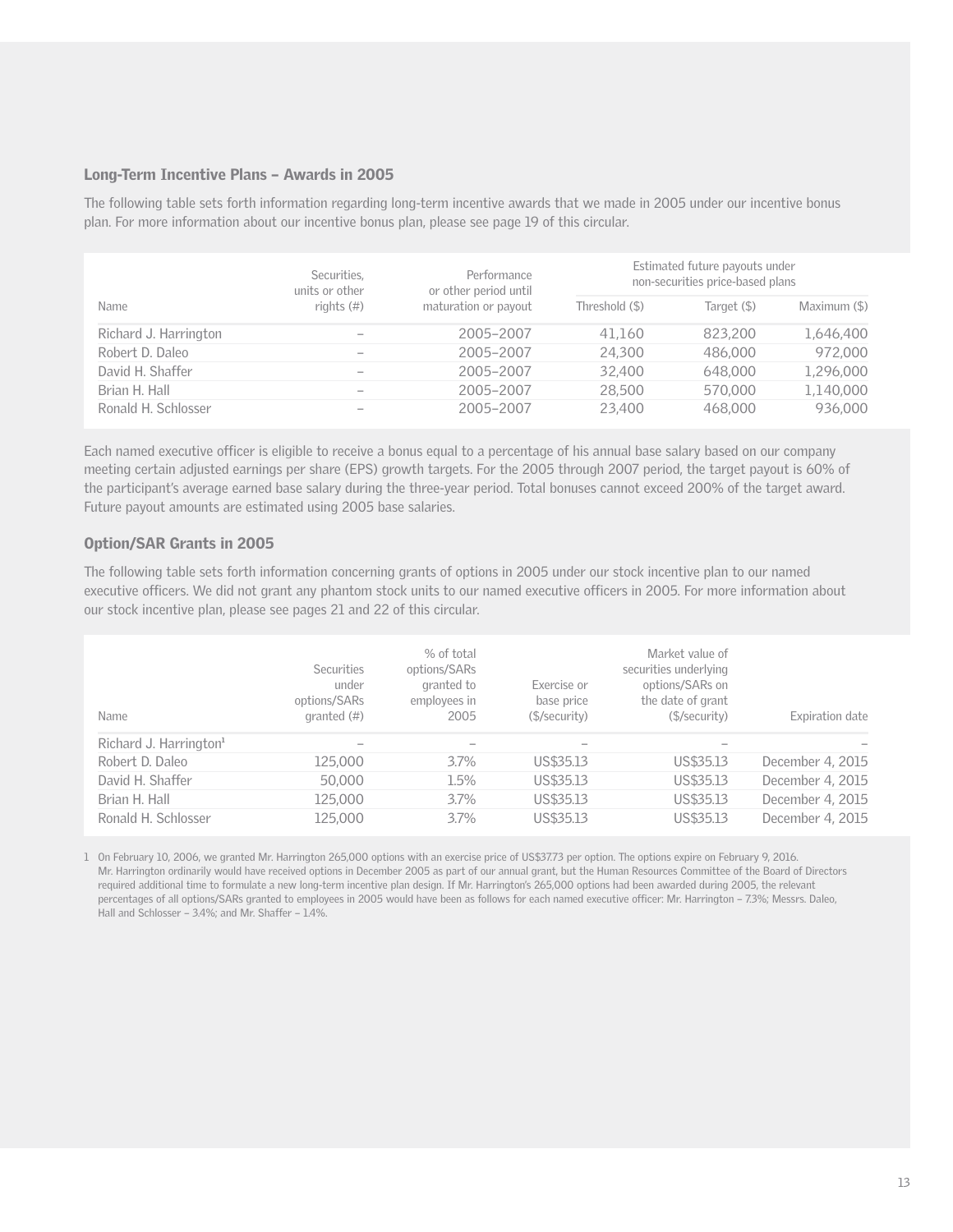### Aggregated Option/SAR Exercises in 2005 and Financial Year-End Option/SAR Values

The following table provides information on option and stock appreciation right (SAR) exercises in 2005 by each of our named executive officers, and the value of each officer's unexercised options and phantom stock units as of December 31, 2005. During 2005, Messrs. Harrington, Daleo and Hall exercised phantom stock units that were about to expire. None of our named executive officers exercised options in 2005. We have not repriced any options granted under our stock incentive plan or units allocated under our phantom stock plan. The value of unexercised in-the-money options and rights is the difference between the exercise price of the options and rights and the closing price of our common shares on December 31, 2005.

| Name                  | Securities acquired<br>on exercise (#) | Aggregate<br>value<br>realized (\$) | Unexercised<br>options/SARs at<br>December 31, 2005 (#)<br>exercisable/unexercisable | Value of unexercised<br>in-the-money options/SARs<br>at December 31, 2005(\$)<br>exercisable/unexercisable |
|-----------------------|----------------------------------------|-------------------------------------|--------------------------------------------------------------------------------------|------------------------------------------------------------------------------------------------------------|
| Richard J. Harrington | 120,000                                | 1,508,008                           | 2.016.250/487.500                                                                    | 4,633,766/1,079,000                                                                                        |
| Robert D. Daleo       | 25,000                                 | 416,483                             | 503.000/290.000                                                                      | 873,642/354,900                                                                                            |
| David H. Shaffer      |                                        |                                     | 960.500/192.500                                                                      | 1,174,808/408,100                                                                                          |
| Brian H. Hall         | 65,001                                 | 1,108,905                           | 570.000/305.000                                                                      | 945,342/388,100                                                                                            |
| Ronald H. Schlosser   |                                        |                                     | 430.500/286.250                                                                      | 990.389/341.450                                                                                            |

#### Equity Compensation Plan Information

The following table provides information as of December 31, 2005 regarding common shares of our company that may be issued under our existing equity compensation plans. Our stock incentive plan is currently the only compensation plan under which common shares of our company have been authorized for issuance. For more information about this plan, please see pages 21 and 22 of this circular.

| Plan category                                              | (a)<br>Number of securities to be<br>issued upon exercise of<br>outstanding options,<br>warrants and rights | (b)<br>Weighted average<br>exercise price of<br>outstanding options,<br>warrants and rights | (c)<br>Number of securities<br>remaining available for<br>future issuance under<br>equity compensation<br>plans (excluding<br>securities reflected<br>in column (a)) |
|------------------------------------------------------------|-------------------------------------------------------------------------------------------------------------|---------------------------------------------------------------------------------------------|----------------------------------------------------------------------------------------------------------------------------------------------------------------------|
| Equity compensation plans approved by security holders:    |                                                                                                             |                                                                                             |                                                                                                                                                                      |
| Cdn\$ stock options                                        | 5,451,664                                                                                                   | Cdn\$49.67                                                                                  |                                                                                                                                                                      |
| US\$ stock options                                         | 10,469,989                                                                                                  | US\$32.62                                                                                   |                                                                                                                                                                      |
| US\$ restricted share units                                | 223.715                                                                                                     | N/A <sup>1</sup>                                                                            |                                                                                                                                                                      |
| Total                                                      | 16.145.368                                                                                                  |                                                                                             | 22,991.887                                                                                                                                                           |
| Equity compensation plans not approved by security holders |                                                                                                             |                                                                                             |                                                                                                                                                                      |
| Total                                                      | 16.145.368                                                                                                  |                                                                                             | 22,991,887                                                                                                                                                           |

1 Unlike stock options, restricted share units do not have an applicable exercise price.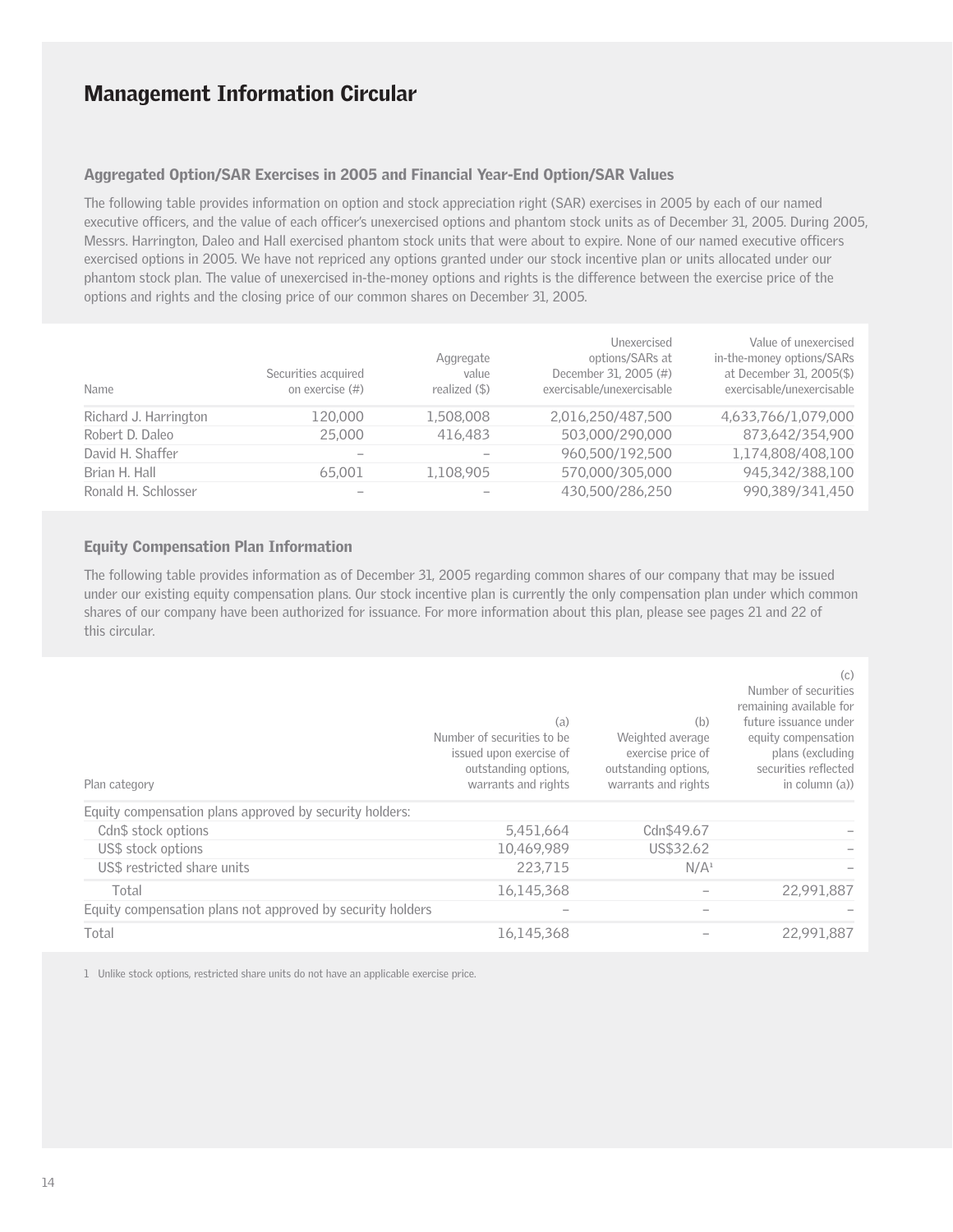#### Pension and Other Retirement Benefits

We provide pension and other retirement benefits to our named executive officers, primarily under a pension plan, a retirement plus plan and supplemental executive retirement plans, or SERPs.

PENSION PLAN. The pension plan in which the named executive officers participate is a defined benefit plan funded by one of our wholly-owned U.S. subsidiaries that is qualified under U.S. federal income tax laws. Benefits under our U.S. qualified pension plan are subject to a maximum annual benefit based on eligible compensation limits set forth by the U.S. Internal Revenue Service. In 2005, the eligible compensation limit was US\$210,000 and the maximum annual benefit that could be accrued under the pension plan was US\$170,000.

RETIREMENT PLUS PLAN. Our retirement plus plan is an unfunded, non-qualified defined benefit plan that provides a supplemental benefit above the limits imposed by the U.S. Internal Revenue Service, with a maximum annual benefit based on an eligible compensation limit of US\$300,000. Amounts under the retirement plus plan are paid from our company's general assets.

SERPS. The SERPs are also unfunded, non-qualified defined benefit pension plans under which benefits are paid from our company's general assets. SERP benefits supplement amounts received by the named executive officers under our other defined benefit plans (i.e., the pension plan and retirement plus plan) and our defined contribution plans, which are funded by company contributions and earnings attributable to such contributions. All of our named executive officers are currently eligible to receive SERP benefits as each of them is at least 55 years old and has at least 10 years of credited service.

The combined annual benefit for each named executive officer is a pension equal to a percentage of his final base salary, commencing on the later of the named executive officer reaching age 62 or his retirement or termination of employment. This percentage of final base salary is 60% for Messrs. Harrington, Daleo and Shaffer and 50% for Messrs. Hall and Schlosser. The benefit amount will be reduced by 5% for each year by which retirement precedes age 62. Given their ages and years of credited service with our company, if a named executive officer is terminated without cause, there would be no reduction to the benefit amount. In certain circumstances, a named executive officer will be entitled to his pension upon disability. The annual benefit is payable for life, with a spousal survivor pension of 50% of the named executive officer's pension. Annual benefit amounts are not subject to reductions for social security benefits.

The table below sets forth the annual service cost and total accrued pension obligation, respectively, for each named executive officer for the plan year ended September 30, 2005 (our plans' measurement date).

| Name                  | Annual service cost (\$) | Accrued pension obligation (\$) |
|-----------------------|--------------------------|---------------------------------|
| Richard J. Harrington | 527,000                  | 13,523,000                      |
| Robert D. Daleo       | 367,000                  | 4,887,000                       |
| David H. Shaffer      | 1,102,000                | 8,815,000                       |
| Brian H. Hall         | 217,000                  | 5,544,000                       |
| Ronald H. Schlosser   | 307,000                  | 3,630,000                       |

The annual service cost of these future benefits represents the actuarial value of the projected pension benefit earned throughout the plan year. The total accrued pension obligation represents the actuarial value of the projected pension benefit as of September 30, 2005, earned for all credited service to date. We determined these values using the same actuarial assumptions as those used to determine the 2005 service cost (which is a component of net periodic pension cost) and year-end pension plan obligations, respectively, in note 16 to our 2005 consolidated financial statements.

The following table shows the estimated annual retirement benefits that would be payable to our named executive officers under the SERPs on a single life annuity basis, based on normal retirement at 62 with 10 or more years of credited service. This table assumes no reduction under the SERPs for other company-funded retirement benefits (including the pension plan and the retirement plus plan). As of March 1, 2006, all of our named executive officers had at least at least 10 years of credited service.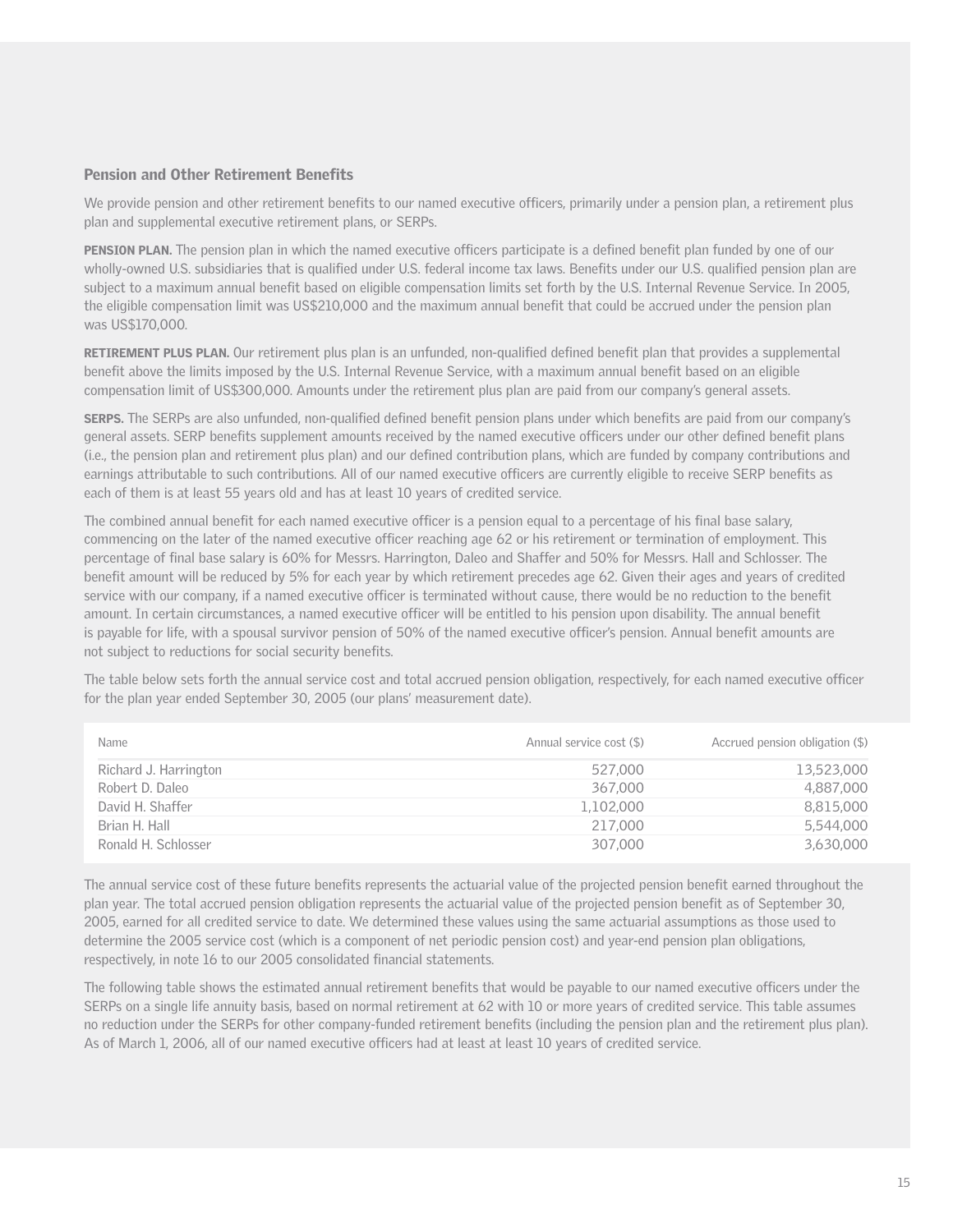|             |                     | Annual benefit      |
|-------------|---------------------|---------------------|
| Base salary | $50\%$ <sup>1</sup> | $60\%$ <sup>2</sup> |
| \$700,000   | \$350,000           | \$420,000           |
| \$800,000   | \$400,000           | \$480,000           |
| \$900,000   | \$450,000           | \$540,000           |
| \$1,000,000 | \$500,000           | \$600,000           |
| \$1,100,000 | \$550,000           | \$660,000           |
| \$1,200,000 | \$600,000           | \$720,000           |
| \$1,300,000 | \$650,000           | \$780,000           |
| \$1,400,000 | \$700,000           | \$840,000           |
| \$1,500,000 | \$750,000           | \$900,000           |

1 Percentage of base salary applicable for Messrs. Hall and Schlosser.

2 Percentage of base salary applicable for Messrs. Harrington, Daleo and Shaffer.

#### 401(k) Savings Plan

We maintain a 401(k) savings plan that covers our U.S. employees, including substantially all of our senior executives and all of our named executive officers. This plan is a tax-qualified company-sponsored retirement savings plan under which participating employees may contribute up to 16% of their compensation on a before-tax basis. We also make a matching contribution to amounts contributed by participating employees. During 2005, the maximum before-tax contribution that could be made by a participating employee was \$14,000 per year (or \$18,000 per year for certain participants age 50 and over). For more information on matching contributions made to our named executive officers, please see pages 11 and 12 of this circular.

#### Insurance Policies

We have acquired life insurance policies for Messrs. Harrington, Daleo, Hall and Schlosser. Each policy has a death benefit of approximately five times the highest annual base salary payable to the named executive officer during the last five years of employment with our company. All premiums that we paid prior to the enactment of the Sarbanes-Oxley Act for the non-term life portion of the policies will be repaid to us following the retirement or death of the named executive officer. Because of the uncertainty created by provisions of the Sarbanes-Oxley Act prohibiting certain loans to executive officers, we modified our arrangements with our named executive officers. As a result of this, we will not recover premiums paid in 2003 and subsequent years. We have agreed to reimburse Messrs. Harrington, Daleo, Hall and Schlosser for imputed taxes on their policies. Mr. Shaffer has a separate life insurance arrangement on which we also pay premiums and reimburse him for related taxes.

We provide group life insurance to certain of our U.S. employees in the amount of their annual salary up to \$400,000. Messrs. Harrington, Daleo, Shaffer and Schlosser also participate in this plan.

#### Employment Agreements

Each named executive officer is a party to an employment agreement. Except as set forth below, if any of them is terminated without cause, he will receive a payment based on his final base salary. In the case of Mr. Harrington, the payment is the lesser of (i) three times his final base salary as of the effective date of termination and (ii) his final base salary as of the effective date of termination paid through age 62. For each of Messrs. Daleo, Hall and Schlosser, the payment is two times his final base salary. For Mr. Shaffer, the payment is two and one-half times his final base salary.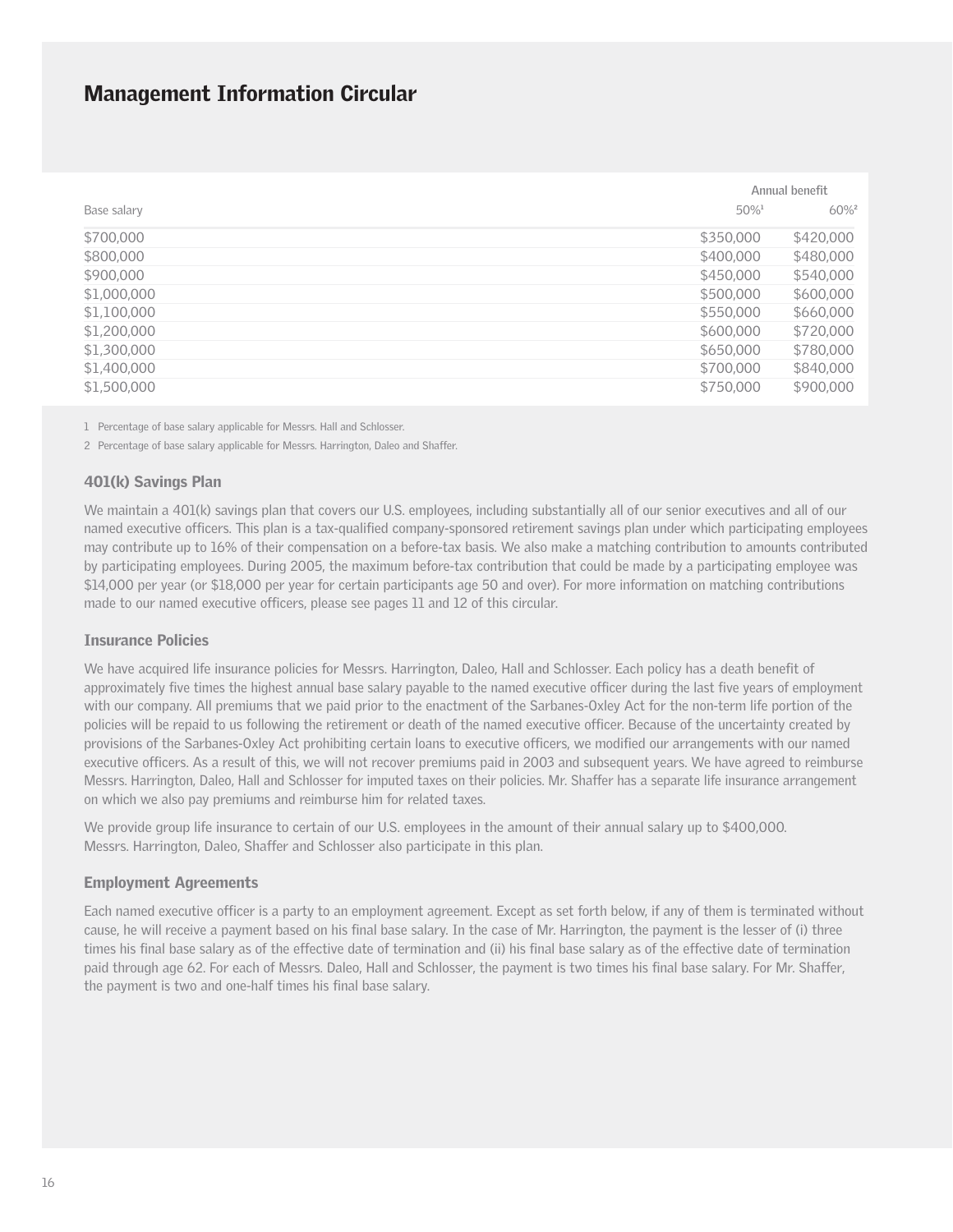Notwithstanding any terms in our plans to the contrary, if any named executive officer except for Mr. Hall is terminated without cause, 50% of all unvested awards granted to such executive under our stock incentive plan (such as stock options or RSUs) and units granted to the executive under the phantom stock plan would immediately vest and become exercisable and the balance would be forfeited. Such named executive officer would have six months following the effective date of termination to exercise all exercisable awards and units. Alternatively, our company may, at its discretion, determine that all such awards or units (whether or not vested) shall be deemed to have expired at the effective date of termination, in which case our company would pay the named executive officer an amount equal to the value of all vested units and awards and 50% of all unvested units and awards as of the effective date of termination. Please see page 22 of this circular for information on the extended option vesting arrangement that is contemplated for Mr. Hall.

If a named executive officer is terminated without cause, any management incentive to which the named executive officer would otherwise be entitled pursuant to any bonus plan in which he participated prior to the effective date of termination would be prorated through the effective date, except that any bonuses due under long-term incentive plans shall be payable in accordance with the terms of such plans.

If a named executive officer is terminated without cause, certain medical and dental benefits and insurance, automobile allowances and eligibility in the deferred compensation plan will continue during any severance period in which a named executive officer remains unemployed. Other employee benefits will end as of the effective date of termination. Please see the section of this circular entitled "Pension and Other Retirement Benefits" beginning on page 15 for more information on treatment of our named executive officers' pension benefits in connection with a termination without cause. If a named executive officer is terminated without cause, his SERP benefits would be payable following the completion of any severance payments owed under his employment agreement. Each named executive officer has also agreed not to compete with our company or solicit employees to leave our company for a period of time following termination.

### REPORT ON EXECUTIVE COMPENSATION

#### **Overview**

The Human Resources Committee of the Board is responsible for reviewing our company's overall compensation policies and has furnished the following report on executive compensation for 2005.

Our executive compensation structure ensures that compensation is aligned with our company's strategic and financial objectives and encourages executives to achieve exceptional performance. We reward both individual and corporate performance, primarily over the long term, but also in the short term. We expect to pay exceptional compensation for superior performance, and outstanding executives have the opportunity to achieve substantial earnings. Compensation for executives reflects:

- the functions they perform;
- their value and contribution to our company;
- their experience and the quality of their individual performance;
- their capacity to improve the financial performance of our company;
- their enthusiasm and loyalty; and
- above all, their ability to create value for our shareholders.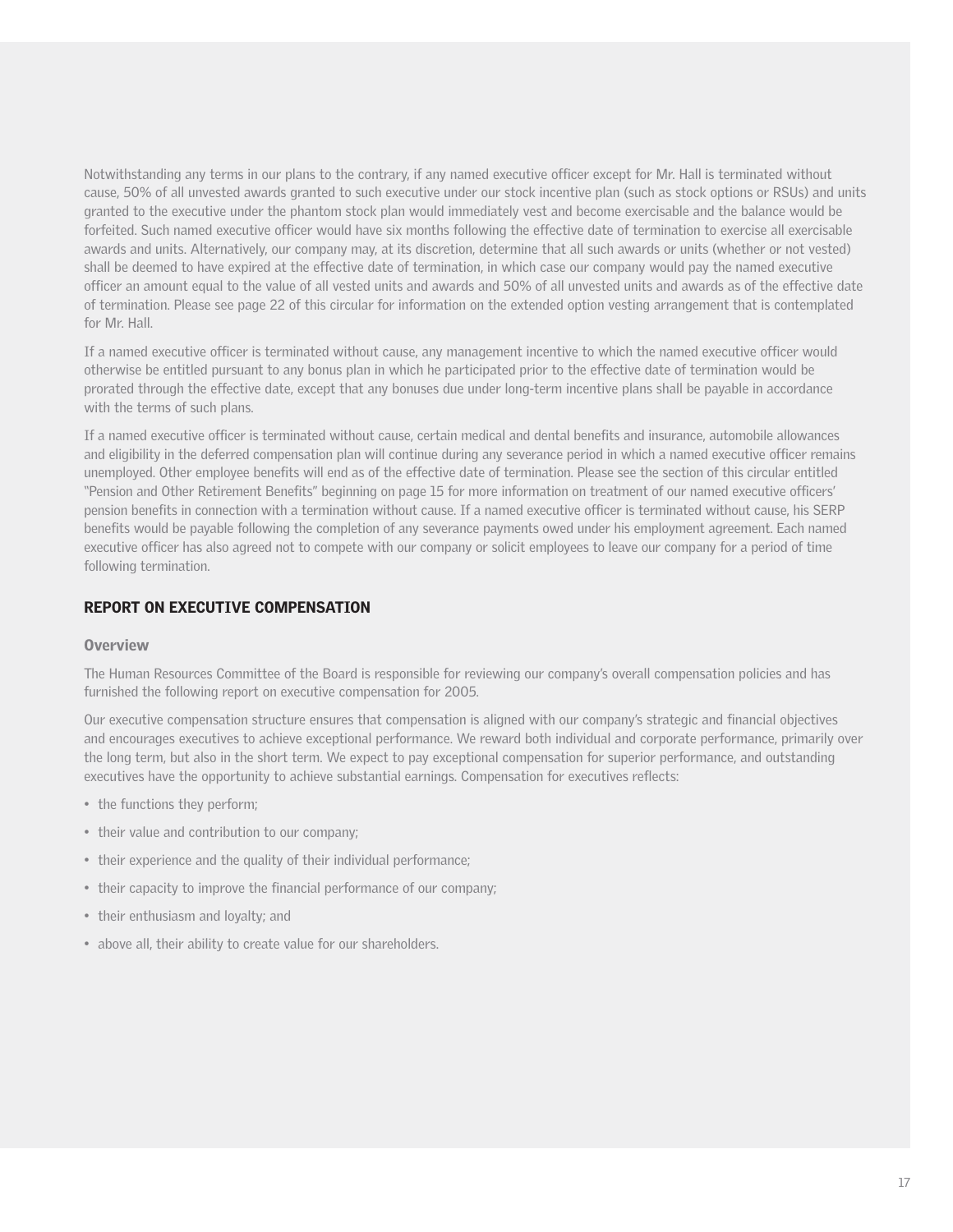The Human Resources Committee seeks to ensure that our company's compensation and benefits policies attract, motivate and retain key employees needed to support our financial, operational and strategic growth and success. We believe that this principle also creates and sustains a competitive advantage in a labor market that translates to leadership and innovation in our key markets. We therefore believe it is important to provide an opportunity for our senior executives to be compensated in the top quartile of the compensation paid by our competitors when superior results are achieved, taking into account the nature of the position, responsibilities, skills and experience of the executive, and his or her performance.

In 2005, the Human Resources Committee engaged an independent consulting firm, Frederic W. Cook & Co., Inc., to analyze our executive compensation structure and its form to ensure our company is competitive in this regard. The Cook firm reviewed our executive compensation program and provided guidance and analysis on plan design and market trends and practices. The Cook firm concluded that our program generally provides executives with competitive compensation opportunities, links compensation to performance and value creation, and is efficient from an accounting standpoint. Utilizing guidance from the Cook firm, the Human Resources Committee made several changes to our company's ongoing incentive plans, most notably the adoption of a share unit-based multi-year incentive plan and the introduction of a return on invested capital (ROIC) metric in this bonus program. In 2005, the Human Resources Committee also utilized and relied upon independent market survey data that Towers Perrin provided to our company regarding executive compensation for organizations of comparable size and scope with which our company is most likely to compete for executive talent. The Human Resources Committee then used this data as part of its due diligence in determining salary and target bonus amounts. As most of our company's senior executives are based in the United States, the group of companies used for comparative purposes typically represents a mix of primarily U.S. media and general industry companies and includes other information companies with which we compete.

### Total Compensation

A senior executive's target total compensation typically comprises a base salary, annual and long-term incentive bonus payments based on performance, and grants of long-term equity-based incentives. In determining the mix and relative weighting of cash (base salary and bonus) versus equity-based incentives, we consider the appropriate proportion of compensation that should be at risk based on the executive's ability to affect and influence our short and long-term results as well as the compensation mix for similar positions at comparable companies. As senior executives approach retirement age, there is generally less emphasis placed on long-term incentives. The Human Resources Committee believes this mix and weighting aligns the interests of executives with those of shareholders, provides significant cash incentives and assists in keeping our company competitive in the market for high-quality executives.

The table below shows the percentage that each component comprised of our named executive officers' target total direct compensation during 2005.

| Name                  | Percentage of target total direct compensation |                                             |                                   |                                             |       |  |  |
|-----------------------|------------------------------------------------|---------------------------------------------|-----------------------------------|---------------------------------------------|-------|--|--|
|                       | Base salary                                    | Annual cash<br>incentive bonus <sup>1</sup> | Long-term cash<br>incentive bonus | Long-term equity<br>incentives <sup>2</sup> | Total |  |  |
| Richard J. Harrington | 25%                                            | 25%                                         | 15%                               | 35%                                         | 100%  |  |  |
| Robert D. Daleo       | 27%                                            | 27%                                         | 16%                               | 30%                                         | 100%  |  |  |
| David H. Shaffer      | 29%                                            | 44%                                         | 17%                               | 10%                                         | 100%  |  |  |
| Brian H. Hall         | 27%                                            | 33%                                         | 16%                               | 24%                                         | 100%  |  |  |
| Ronald H. Schlosser   | 27%                                            | 27%                                         | 16%                               | 30%                                         | 100%  |  |  |

1 Reflects Mr. Shaffer's special annual cash incentive bonus award in addition to his regular annual cash incentive bonus award. Please see "Annual Cash Incentive Bonus" on page 19 of this circular for more information.

2 Reflects the 265,000 options granted to Mr. Harrington in February 2006, as if they were granted in December 2005 at the same time and at the same Black-Scholes value as the options awarded to the other named executive officers. Please see "Chief Executive Officer's Compensation" beginning on page 24 of this circular for more information. Excludes the special grant of RSUs awarded to Mr. Schlosser in May 2005.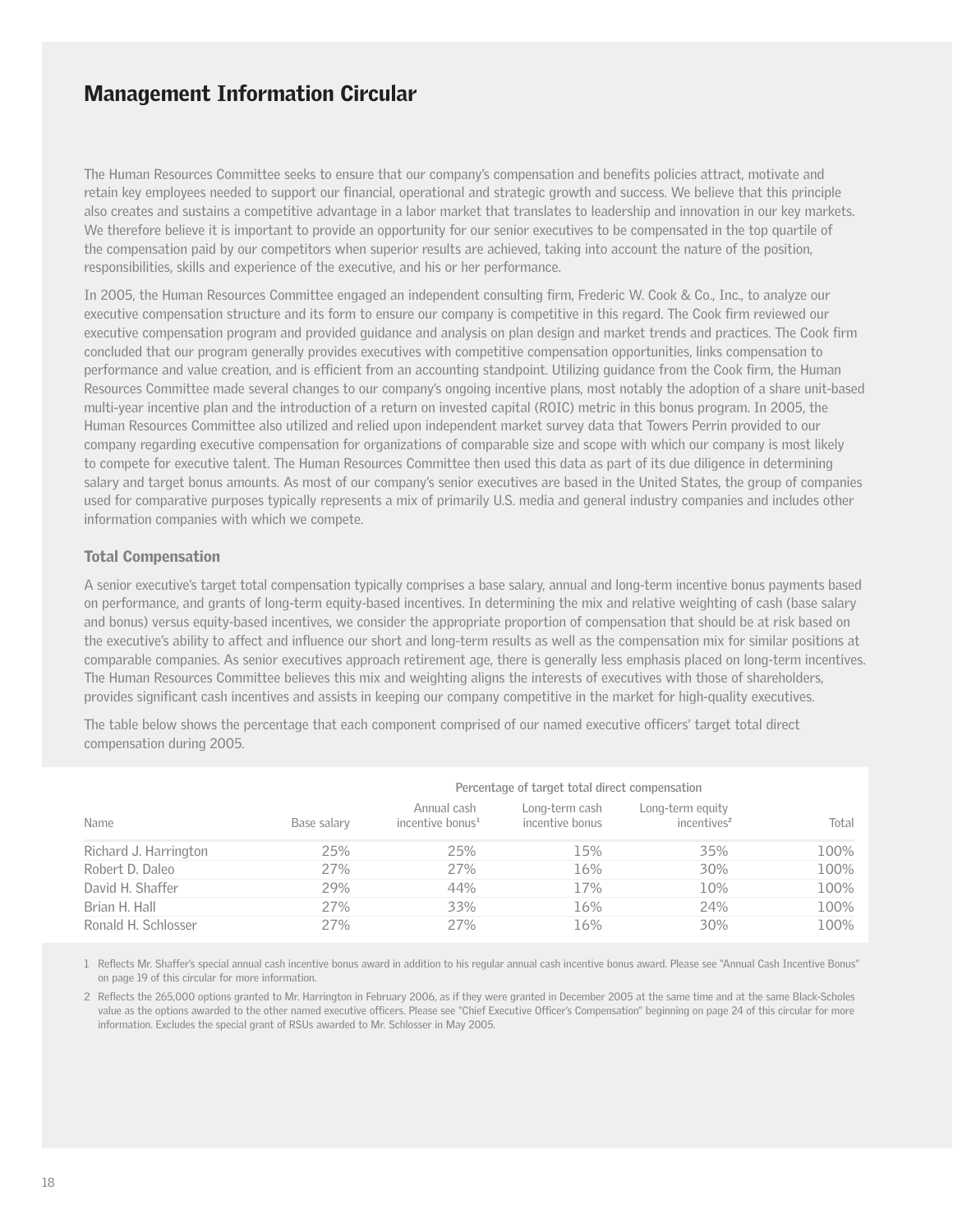#### Base Salary

Base salary is determined annually by reference to an executive's performance and salaries prevailing in the relevant market. Generally, as in the past, increases in 2005 base salary were determined primarily by the performance of our company, of the market group in which the executive works, and of the executive. For an executive in one of our company's market groups, the most heavily weighted factors were the performance of that executive and that group. For an executive with corporate-wide responsibilities, the most heavily weighted factors were the performance of that executive and the performance of our company as a whole. In the past few years, most of our executives have had annual salary increases in the 3–5% range.

The Human Resources Committee annually approves changes in base salary for senior executive officers, including the named executive officers. Salaries for our named executive officers (other than Mr. Harrington) are established in part on the basis of recommendations by Mr. Harrington and on the basis of the Board's and Human Resources Committee's assessments of the executives' respective performance. Mr. Harrington's salary is based on the Board's and Human Resources Committee's assessment of Mr. Harrington's performance. The most recent salary reviews took place in December 2005 and January 2006.

#### Annual Cash Incentive Bonus

We use annual cash incentive bonus awards to motivate and reward senior executives for achievement of specified levels of financial and/or individual performance. Different types of bonus awards are often granted to compensate individual executives, but all focus on superior performance. Each market group establishes awards within parameters we set that take into account the market conditions of the particular group. The awards are typically designed to reward the individual executive for the direct contribution that he or she can make to our company or his or her market group. In 2005, at the most senior levels, these awards were related to increases in revenue, adjusted operating profit and/or return on invested capital (ROIC) meeting or exceeding specific predetermined targets set by the Board with reference to our company's financial, strategic and operational plans and objectives. Specific minimum growth hurdles for both revenue and adjusted operating profit must be met in order for an executive to receive above-target payouts. Total bonuses cannot exceed 200% of the target award.

In 2005, the annual cash incentive bonuses for each of our named executive officers were weighted 35% based on revenue growth and 65% based on adjusted operating profit growth. Under the bonus terms, annual cash incentive bonuses could be increased or decreased by up to 20% based on ROIC performance.

In February 2006, in order to increase our focus on the importance of free cash flow, which we view as an important metric of our performance, we changed the design of future annual cash incentive bonus awards for each of our named executive officers to be weighted 45% based on revenue growth, 45% based on adjusted operating profit growth and 10% based on free cash flow growth.

In December 2004, in lieu of receiving a greater amount of stock options as part of our annual grant, Mr. Shaffer was granted a special annual cash incentive bonus award in addition to his regular annual cash incentive bonus award. Under the special award, Mr. Shaffer's target bonus was \$600,000 (payable in two installments) based on our revenue and adjusted operating profit growth for 2005. Performance was weighted in the same manner as described above for the regular annual bonus. The threshold amount for 2005 was met and Mr. Shaffer earned a bonus of \$618,000. The first payout of \$309,000 occurred in March 2006. The second payout of the same amount will be made to Mr. Shaffer in March 2007. Mr. Shaffer was granted a similar award in December 2005 in lieu of receiving a greater amount of stock options that month. Under the new award grant, Mr. Shaffer's target bonus is \$300,000 based on our revenue, adjusted operating profit and free cash flow growth for 2006. The maximum payout in 2007 to Mr. Shaffer for this award is \$600,000.

The Human Resources Committee approved 2005 awards for senior executive officers. Mr. Harrington or the chief executive officer of the relevant market group generally approved 2005 awards for other executives, subject to the guidelines imposed by the Human Resources Committee.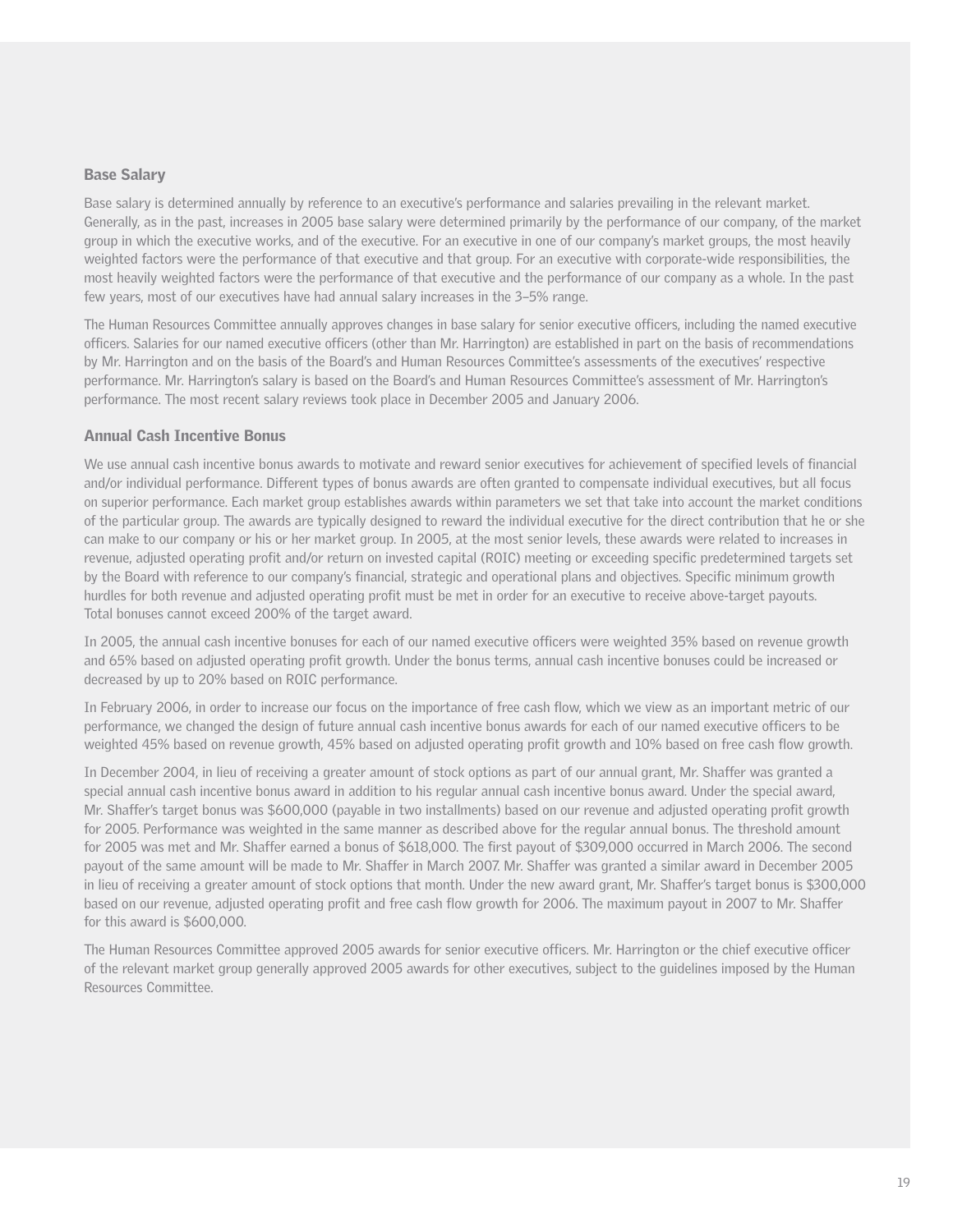#### Long-Term Incentive Bonus

We have granted a number of cash-based long-term incentive bonus awards to our key senior executives. The performance periods for the awards are typically three years in duration, coinciding with our company's operating planning cycles. Payments of long-term incentive awards are not made unless predetermined targets are met. Award opportunities established in 2005 were measured by the cumulative compound growth of our adjusted earnings per common share (EPS) for a three-year plan period beginning on January 1, 2005 and ending on December 31, 2007. For our named executive officers, the target award for this performance period is 60% of average earned base salary during the three year period. Total bonuses cannot exceed 200% of the target award. Please see "Long-Term Incentive Plans – Awards in 2005" on page 13 for more information.

In February 2006, we modified the structure of our long-term incentive bonus awards in an effort to better align these awards with key drivers of total shareholder return. For new awards, we began issuing performance restricted share units (PRSUs) to certain senior executives who receive long-term incentives. PRSUs vest after approximately three years, and entitle the holder to receive Thomson common shares if performance goals are met. At the time that the PRSUs vest, the number of units to be redeemed for common shares may increase, decrease or remain the same depending on our company's performance over the three-year period. The final number of PRSUs that vest will vary from 0% to 200% of the initial number awarded, based 50% on our company's adjusted EPS growth and 50% on our company's ROIC performance over the three-year performance period. For our named executive officers except for Mr. Harrington, the target award for this performance period is 60% of average earned base salary during the three year period. PRSUs will also accumulate additional units based on notional equivalents of dividends paid on our common shares.

#### Deferred Compensation Plan

A group of key executives is eligible to participate in our deferred compensation plan, which allows participants to voluntarily defer a percentage of annual base salary and annual and long-term cash incentive bonuses. Irrevocable elections to participate in this plan must be made before the beginning of the fiscal year. Certain participants in the plan are eligible to convert deferred cash into DSUs. Deferred cash may be converted into DSUs on the basis of the closing price of our common shares on the NYSE on the day before the deferral or conversion. If a participant elects to hold DSUs, our company credits his or her plan account with a 10% DSU match, which matching units generally vest over a period of four years. DSUs also accumulate additional units based on notional equivalents of dividends paid on our common shares. If our company is required to redeem DSUs for common shares, we are required to purchase the shares on the open market. If the item of special business related to the deferred compensation plan is approved at this meeting, we will be able to issue new common shares to satisfy our DSU obligations to participants. More information on the deferred compensation plan is available on pages 8 through 10 of this circular.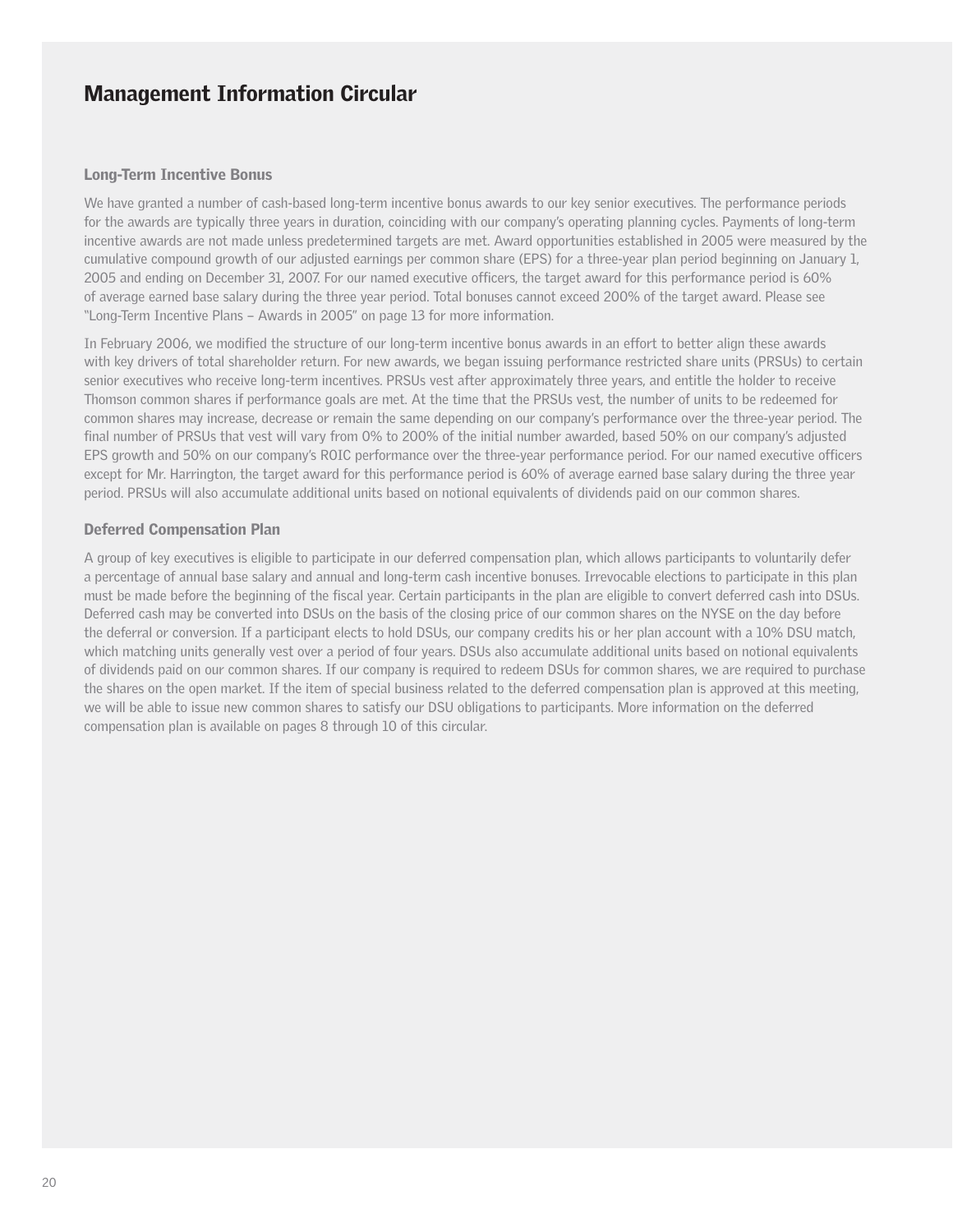#### Equity-Based Compensation Plans

Our equity-based compensation plans consist of a stock incentive plan and a phantom stock plan.

**STOCK INCENTIVE PLAN.** Our stock incentive plan provides for the grant of non-qualified stock options, incentive stock options (ISOs), stock appreciation rights (SARs) and awards of RSUs, common shares and other awards that are valued in whole or in part by reference to, or are otherwise based on, the fair market value of the common shares of our company at the date of the grant. To date, we have issued only stock options and RSUs under the plan. Any employee or officer of our company (as may be determined by the Human Resources Committee) may be a participant in the plan. Non-employee directors are not eligible to participate in the plan.

At its December 2005 meeting, the Human Resources Committee reviewed analyses and recommendations of our senior management regarding option grants. In 2005, we made annual option grants to approximately 260 employees in amounts based on their position with our company, as adjusted for performance. From time to time, we also grant options to new executives, in connection with promotions and to reward exceptional performance.

In 2005, we granted 3,112,846 options and 201,194 RSUs. This represented approximately 0.5% of our common shares outstanding as of December 31, 2005. As of December 31, 2005, total options and RSUs outstanding represented approximately 2.5% of our common shares outstanding.

All options granted in 2005 vest 25% per year over four years. The exercise prices for options granted in 2005 were based on the closing price of our common shares on the day before the grant. Since we amended the stock incentive plan in May 2005, we have been using the closing price of our shares on the NYSE. Options currently expire no later than 10 years from the grant date.

RSUs entitle executives to receive common shares of our company at a future date or dates upon satisfaction of certain terms and conditions, including, for example, continued full-time employment with our company or one of our subsidiaries on the vesting dates. In 2006, we began to issue RSUs that also have performance conditions, which we refer to in this circular as PRSUs. For more information, see "Long-Term Incentive Bonus" on page 20. RSUs accumulate additional units based on notional equivalents of dividends paid on our common shares. Vesting dates for RSUs granted in 2005 ranged from three to seven years.

Options and RSUs are subject to early expiration or vesting in certain circumstances, including death, disability, retirement and termination.

- Options cease to be exercisable in the event that a participant ceases to be an employee or officer of our company or a subsidiary for any reason other than death, retirement, disability or the employer of the participant ceasing to be a subsidiary of our company. If the participant ceases to be an employee or officer of our company or a subsidiary for any of the reasons listed as exceptions immediately above, the options held by such participant become exercisable and remain exercisable for a period of between three months and one year after such date depending upon the circumstances and, in the case of early retirement, subject to a specified reduction in the number of common shares for which such option is exercisable.
- For time-based RSUs, in the event that a participant ceases to be an employee or officer as a result of early retirement or for any reason other than death, normal retirement, disability or the employer of the participant ceasing to be a subsidiary of our company, all unvested time-based RSUs are forfeited effective immediately upon the occurrence of such event. If a participant ceases to be an employee or officer as a result of death, normal retirement, disability or by reason of the employer of the participant ceasing to be a subsidiary of our company, all unvested RSUs vest in full effective immediately upon the occurrence of such event.
- For PRSUs, in the event that a participant ceases to be an employee or officer for any reason other than death, retirement, disability or the employer of the participant ceasing to be a subsidiary of our company, all PRSUs are forfeited immediately upon the occurrence of such event. If a participant ceases to be an employee or officer as a result of death, retirement, disability or the employer of the participant ceasing to be a subsidiary of our company, PRSUs vest in proportion to the participant's active service as an employee (measured in calendar days) during the period commencing on the grant date and ending on the vesting date, and the PRSUs become fully vested on the vesting date. For PRSUs awarded in 2006, the vesting date is approximately three years from the grant date.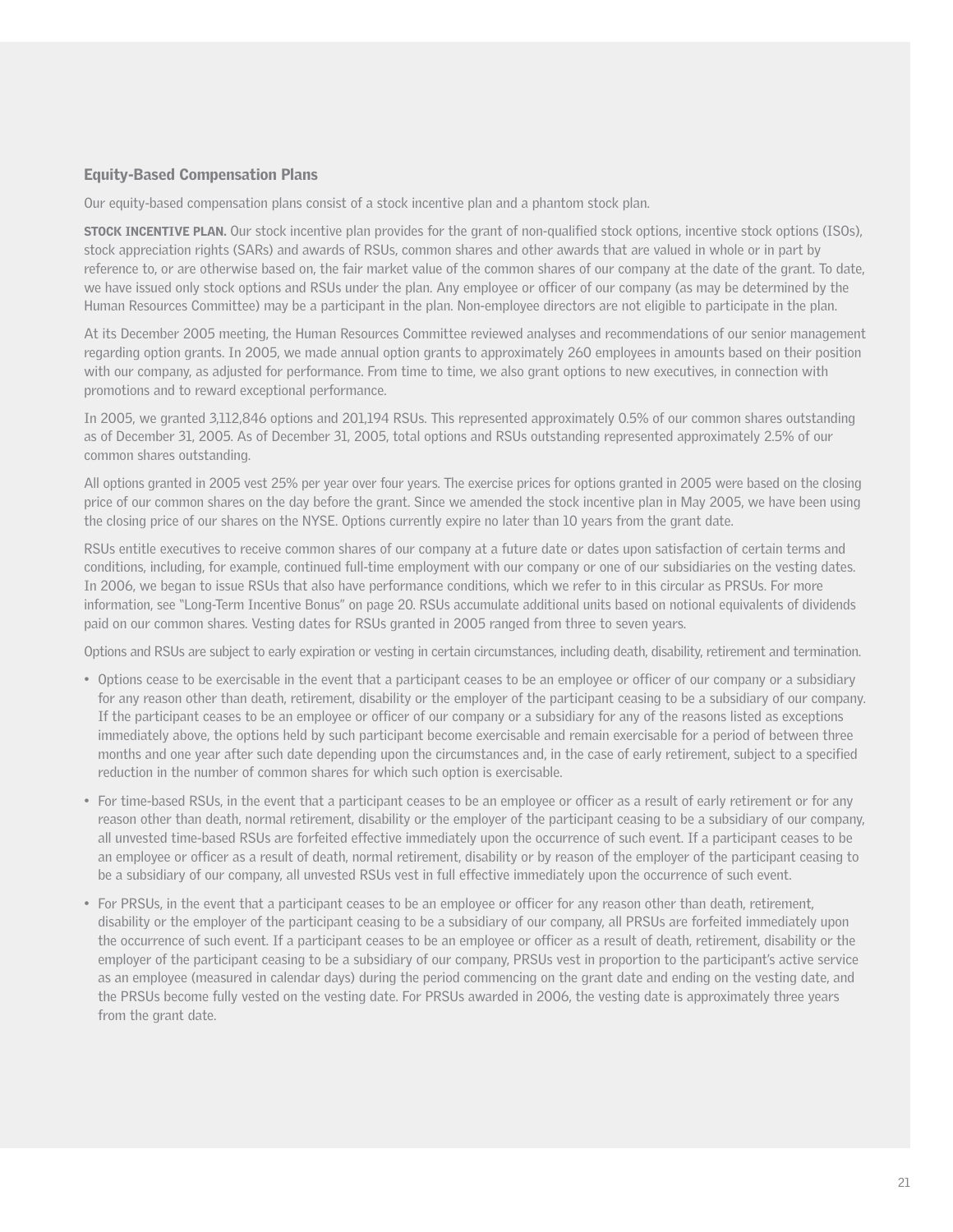The stock incentive plan contains the following limitations:

- The maximum number of common shares that may be issued under the plan is 40,000,000 (provided that not more than 4,000,000 common shares may be issued under grants other than stock options, SARs or RSUs).
- The maximum number of common shares that may be issued under plan awards held by any one person under the plan cannot exceed 5% of our outstanding common shares determined on a non-diluted basis. The maximum number of common shares for which plan awards may be granted and which may be otherwise awarded under the stock incentive plan to any individual during any one year period is 2,000,000.
- The maximum number of common shares that may be issued under plan awards held by a participant granted under the plan and under any other share compensation arrangement of our company (i) to all "insiders" may not exceed 10% of the number of outstanding common shares at such time determined on a non-diluted basis, and (ii) to an "insider" and such insider's "associates" during any one year period may not exceed 5% of the number of outstanding common shares at such time determined on a non-diluted basis.
- The maximum number of common shares that may be issued through ISOs under the stock incentive plan may not exceed 4,000,000.

In 2005, our shareholders approved an amendment to the plan which provides the Human Resources Committee with discretion to extend the period during which some plan participants would be entitled to exercise their options (other than ISOs), that are vested at the time of termination of employment for up to 36 months after ending their employment with our company. The Human Resources Committee will have the authority to extend the exercise period only if (1) the exercise period does not extend beyond the earlier of (x) 36 months after the participant ceases to be an employee of our company and (y) the stated termination or expiration date and (2) such extension of the exercise period could not reasonably be expected to cause adverse tax consequences to any participant under Section 409A of the U.S. Internal Revenue Code and the regulations and guidance issued by the Department of the Treasury thereunder. In the future, if the conditions described immediately above can be satisfied in the absolute discretion of the Human Resources Committee, the Human Resources Committee intends to provide Mr. Hall with such an arrangement with respect to all of his currently outstanding options.

The Board may amend or suspend the stock incentive plan or any portion thereof, subject to any required regulatory approval. To the extent required by law, regulations or stock exchange requirements, our company will obtain shareholder approval for amendments. However, no such amendment or suspension may materially and adversely affect any right granted under the plan without the consent of the affected participant, except as required by law.

We have been expensing stock incentive plan awards in our financial statements since 2003.

Information about grants under the stock incentive plan to our named executive officers is provided on page 13 under "Option/SAR Grants in 2005."

PHANTOM STOCK PLAN. If tax or securities regulations make it impracticable to make grants under the stock incentive plan, we may allocate units under our phantom stock plan to executive officers and senior employees of our company and our subsidiaries. After being employed with our company for a prescribed length of time, a holder of units is entitled to a cash payment based on the number of units and the increase, if any, in the market price of our common shares from the date of grant. We did not grant any phantom stock units to our named executive officers in 2005. We did, however, grant phantom stock units to other employees of our company who are based outside of the United States.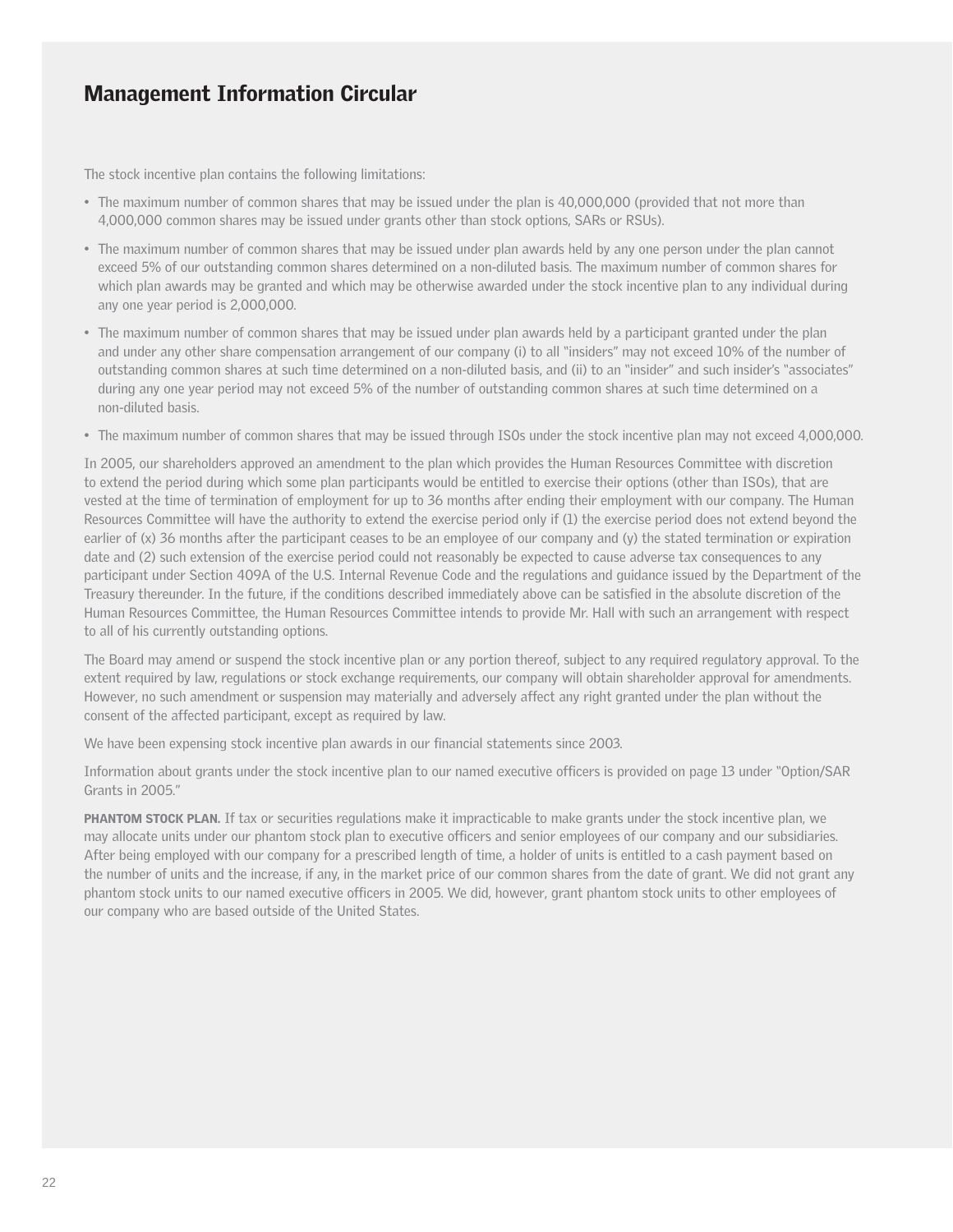Allocations under both the stock incentive plan and the phantom stock plan utilize multi-year vesting schedules, which are intended to encourage executive retention and provide strong incentives for superior long-term future performance. A principal attraction of these plans is that they link compensation to shareholders' interests because the value of the awards to our executives is directly linked to our stock price.

Generally, in determining whether and how many grants to make under the stock incentive plan and allocations under the phantom stock plan, the Human Resources Committee does not take into account the amount of previous allocations under the plans. Rather, the Human Resources Committee makes grants with a view to providing competitive total target compensation packages, in which long-term equity should be balanced against short-term compensation opportunities. The Human Resources Committee does not consider it relevant whether an executive has exercised options or units previously granted.

#### Employee Stock Purchase Plan

In the fourth quarter of 2005, we launched a new U.S. employee stock purchase plan, under which eligible employees may purchase common shares of our company at a 15% discount. Each of the named executive officers is eligible to participate in the plan. Employees who participate may contribute 1% to 10% of their eligible compensation through after-tax payroll deductions. On the last business day of each quarter, we use employees' accumulated payroll deductions to purchase common shares for them. We plan to launch a similar employee stock purchase plan in Canada and the United Kingdom later this year. In the second half of 2005 and in early 2006, we made certain administrative amendments to these plans. These amendments were within the discretionary authority of the Board of Directors under the terms of the plans and did not require shareholder approval.

### Share Ownership

We believe that the use of long-term equity-based incentive compensation programs further aligns the interests of our senior executives with those of our shareholders, and also enables them to share in the long-term growth and success of our company. In 2002, we approved share ownership guidelines for some of our senior executives that require them to maintain an equity interest in our company with a value equal to a multiple of their salary. In 2006, we increased the salary multiples of our guidelines. The highest current multiple is five times salary and the lowest is one times salary. The values of DSUs and common shares acquired pursuant to our deferred compensation plan, company-sponsored 401(k) retirement savings plan and employee stock purchase plans count toward meeting the share ownership requirement. Unvested RSUs and PRSUs do not count toward the guidelines. There is no longer a deadline for complying with the share ownership requirements. Under our current share ownership guidelines, each named executive officer is expected to retain a specified percentage of the shares that he acquires (after applicable tax withholdings) through option exercises and the vesting of RSUs and PRSUs until he has attained the share ownership requirements. Mr. Harrington is currently required to retain 100% of the common shares that he acquires, and the other named executive officers are currently required to retain 50% of the common shares that they acquire.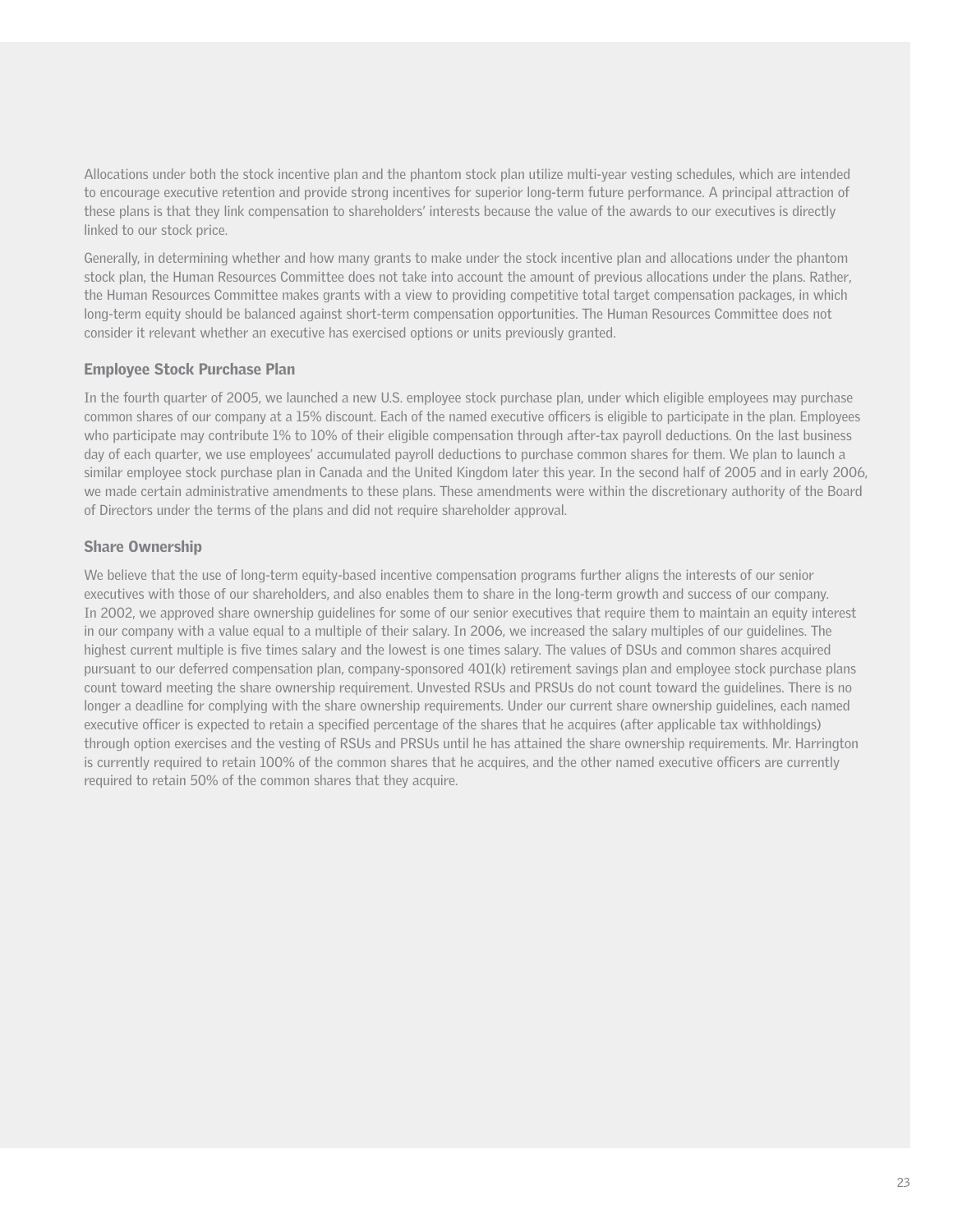Our named executive officers will be required to meet the following share ownership guidelines:

| Name                  | Base salary multiple |
|-----------------------|----------------------|
| Richard J. Harrington | 5х                   |
| Robert D. Daleo       | 3x                   |
| David H. Shaffer      | 3x                   |
| Brian H. Hall         | 3x                   |
| Ronald H. Schlosser   | 3x                   |

#### Chief Executive Officer's Compensation

The structure of Mr. Harrington's compensation is similar to that of other senior executives of our company. In setting Mr. Harrington's compensation, the Human Resources Committee uses the same philosophy and guiding principles described above and refers to publicly disclosed executive compensation information to ascertain that the amount is competitive with amounts paid to chief executive officers of businesses of comparable size and in comparable markets. As Mr. Harrington is based in the United States, the group of companies used for comparative purposes represents a mix of primarily U.S. media and general industry companies including other information companies with which we compete. For 2005, Mr. Harrington received an increase in his annual salary, based on merit, of 3.5%. His resulting annual salary in 2005 was \$1,372,000.

Mr. Harrington's compensation also includes equity-based compensation awards under our stock incentive plan and annual and long-term incentive bonus awards. Similar to those of our other named executive officers, Mr. Harrington's annual incentive bonus for 2005 was weighted 35% based on our company's revenue growth and 65% based on adjusted operating profit growth, subject to up to a 20% increase or decrease based on ROIC performance. Mr. Harrington's long-term cash incentive bonus for 2005 related to the cumulative compound EPS growth of our company during 2004 and 2005. Based on our company's performance, Mr. Harrington earned a 2005 annual cash incentive bonus of \$1,413,160 and a long-term cash incentive bonus of \$1,200,259.

Mr. Harrington ordinarily would have received options as part of our annual grant in December 2005, but the Human Resources Committee needed additional time to formulate his long-term equity-based incentive award. In February 2006, Mr. Harrington was granted 265,000 options and 50,000 PRSUs. As a result, Mr. Harrington's long-term incentive opportunity is now split approximately 50% between options and PRSUs. Mr. Harrington's options vest 25% per year over a four year period. Mr. Harrington's PRSUs vest after approximately three years, and entitle him to receive Thomson common shares if performance goals are achieved. 50,000 PRSUs represents Mr. Harrington's target award. At the time that these PRSUs vest in 2009, the number of units to be redeemed for common shares may increase, decrease or remain the same depending on our company's performance over the three-year period ending December 31, 2008. The final number of PRSUs that vest will vary from 0% to 200% of the initial number awarded, based 50% on our company's adjusted EPS growth and 50% on our company's ROIC performance over the three-year performance period. Mr. Harrington's PRSUs will also accumulate additional units based on notional equivalents of dividends paid on our common shares.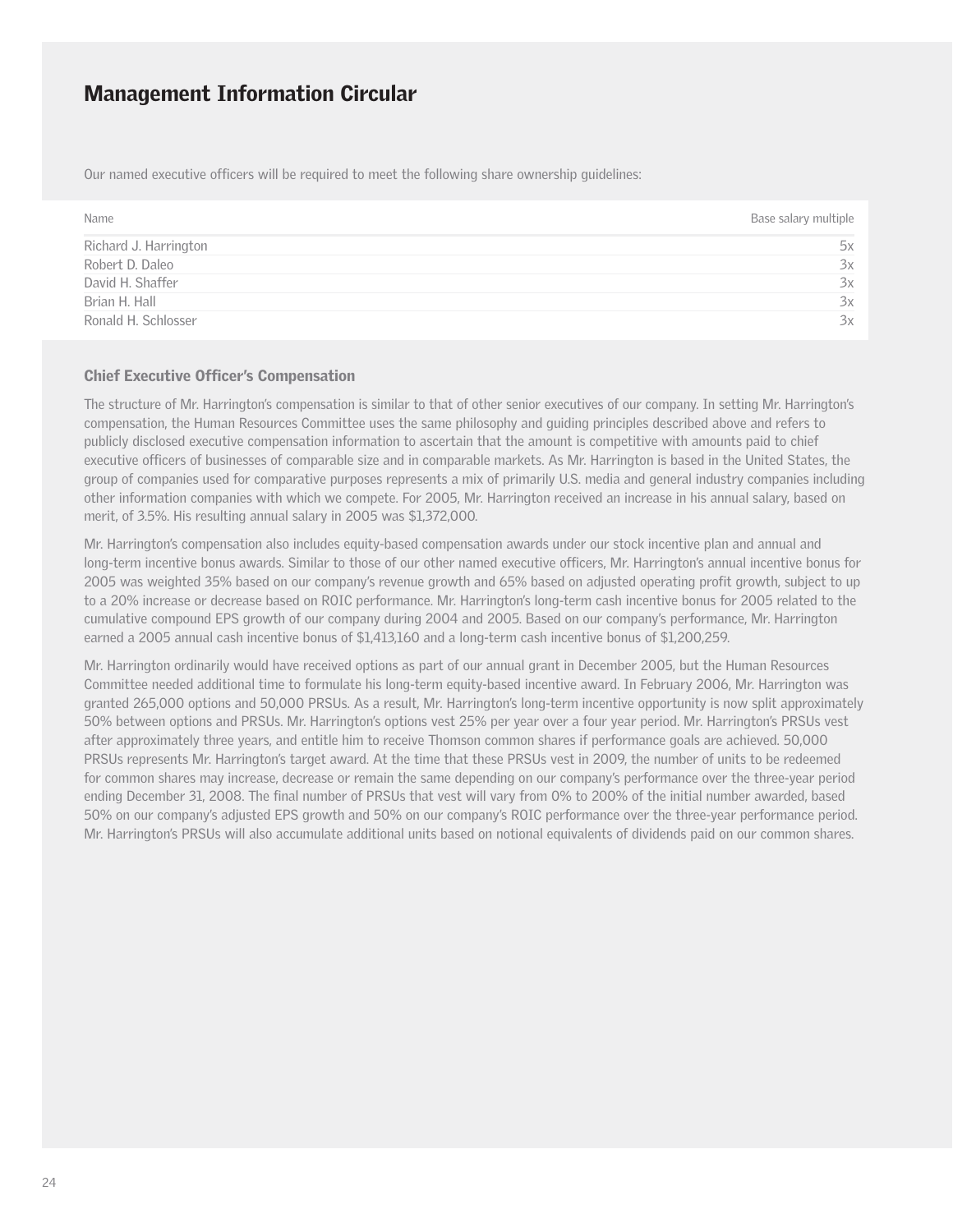The Human Resources Committee reviewed Mr. Harrington's performance in 2005, considering strategic, financial and operational components. Under Mr. Harrington's leadership in 2005:

- Thomson delivered another year of solid financial performance. In particular, our company achieved an 8% increase in revenues, a 40 basis point improvement in adjusted operating profit margin, and free cash flow continued to grow. In 2005, the company posted significantly higher organic growth, with each of the four market groups contributing to the increase. Our electronic, software and services businesses achieved 12% revenue growth in 2005, and now comprise nearly 70% of our total revenues. Our company continued to drive costs out of the business and improve operating efficiencies.
- Our company was successful in further developing and deploying innovative workflow solutions that meet our customers' needs. In Thomson Legal & Regulatory, Westlaw Litigator further penetrated the corporate litigation market. Thomson Learning was successful in integrating a new platform which will be leveraged across its businesses to develop courseware, consolidate the production organization and establish standardized workflows. Thomson Financial completed the rollout of more than 24,000 workstations to Merrill Lynch brokerages across the United States and its TradeWeb business processed a record number of trades over its online fixed income trading network. Thomson Scientific & Healthcare successfully launched Thomson Pharma.
- Mr. Harrington also was instrumental in initiating important senior management changes and succession planning. The Human Resources Committee believes that these and other changes have strengthened our company's senior management structure and have led to the right team to ensure our continued success.

The Human Resources Committee believes that Mr. Harrington's compensation structure is consistent with compensation programs offered by the company's significant competitors, aligns Mr. Harrington's interests with the interests of shareholders and appropriately compensates Mr. Harrington for the long-term success of the company.

#### Composition of the Human Resources Committee

The Human Resources Committee approves the compensation of the named executive officers and other senior executive officers of the company. This report on executive compensation is presented by the Human Resources Committee, the members of which are set out below.

Steven A. Denning (Chair)

W. Geoffrey Beattie

V. Maureen Kempston Darkes

Richard M. Thomson

John A. Tory

All of the Human Resources Committee members except for Messrs. Beattie and Tory have been determined by the Board of Directors to be independent. Messrs. Beattie and Tory are both executive officers of Woodbridge and its affiliates. Mr. Beattie is also the Deputy Chairman of our Board. Mr. Tory is a former Deputy Chairman of our Board and a former officer of some of our subsidiaries. Please see "Statement of Corporate Governance Practices – Independent Directors" on page 29 for more information.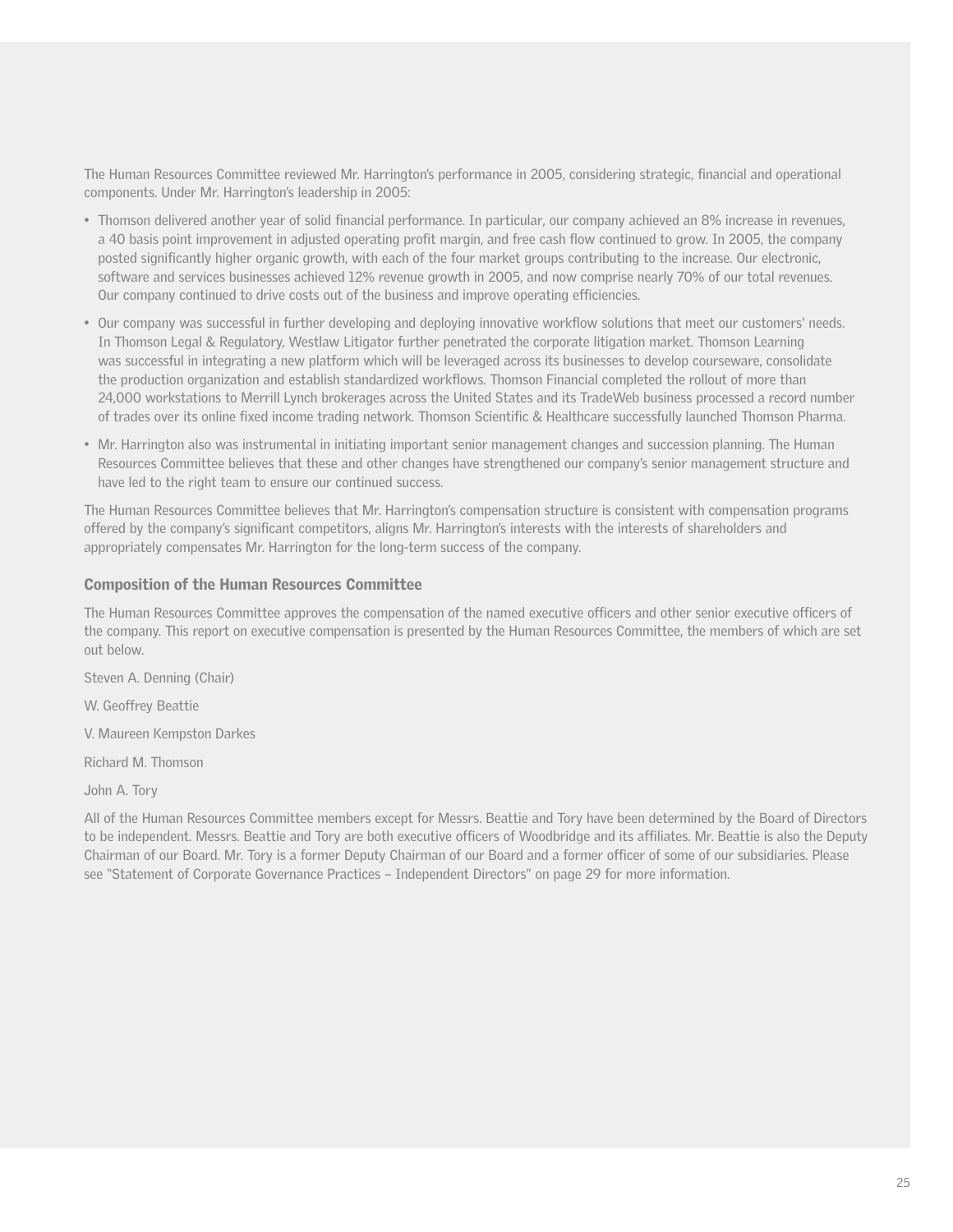### PERFORMANCE GRAPH

The graph below compares the cumulative total shareholder return, assuming reinvestment of dividends, on Cdn\$100 invested in our shares on December 31, 2000 with the cumulative total return of the S&P/TSX Composite Index and the S&P 500 Composite Index over the same period. S&P 500 Composite Index values were translated into Canadian dollars using year-end exchange rates.

### Cumulative Value of a Cdn\$100 Investment



### COMPENSATION OF DIRECTORS

The table below sets forth the annual retainers and attendance fees paid to our non-management directors in 2005.

|                                                                               | $2005($ \$) |
|-------------------------------------------------------------------------------|-------------|
| Annual director retainer                                                      | 60,000      |
| Annual retainer for Human Resources and Corporate Governance Committee Chairs | 5,000       |
| Annual retainer for Audit Committee Chair                                     | 10,000      |
| Each Board or committee (excluding Audit Committee) meeting attended          | 1,000       |
| Each Audit Committee meeting attended                                         | 2,000       |
| Each shareholder meeting attended                                             | 1,000       |
| Annual retainer for Chairman                                                  | 1,070,000   |
| Annual retainer for Deputy Chairman                                           | 590,000     |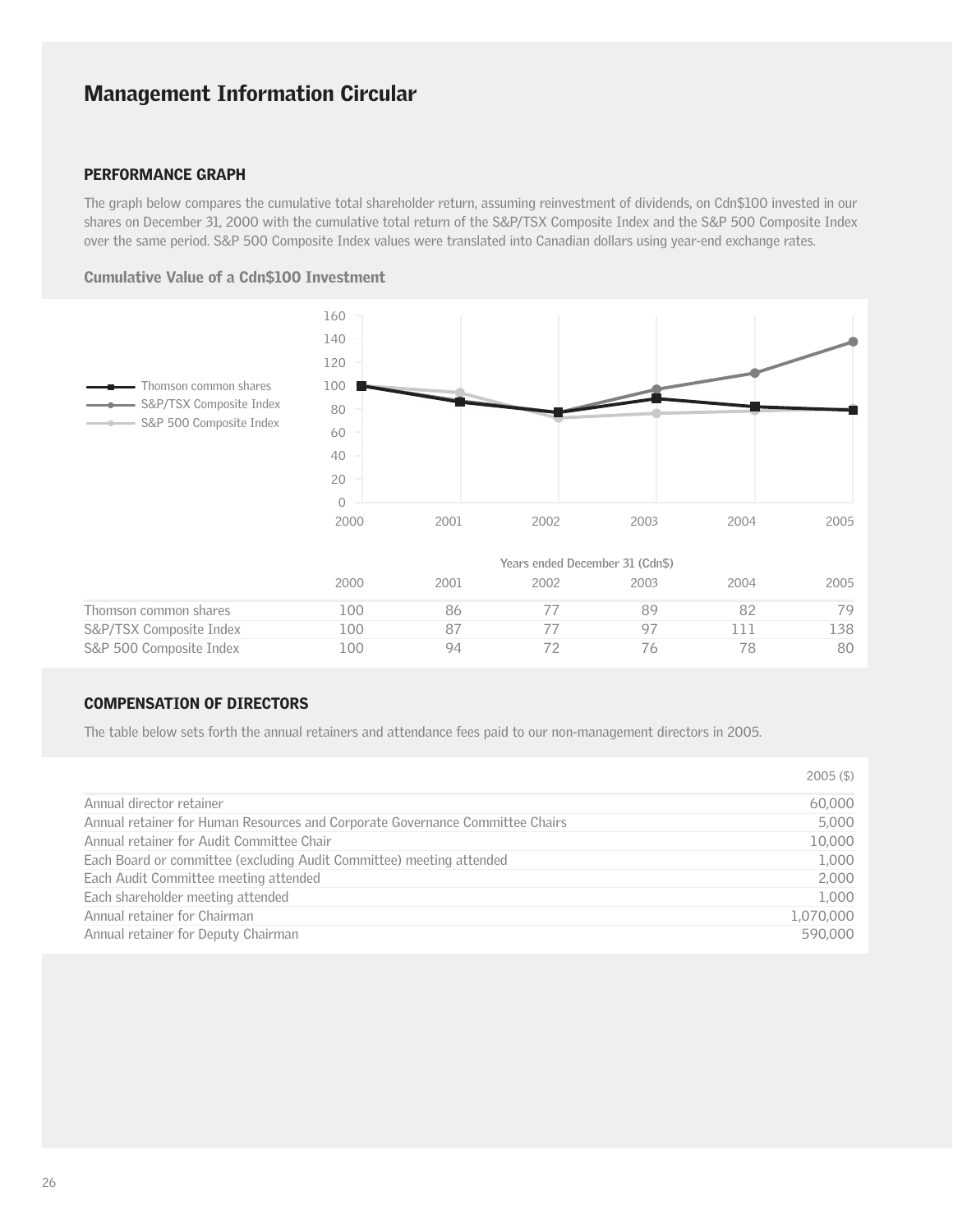#### Director Compensation for 2005

The following table reflects compensation earned by our non-management directors in 2005. The amounts are actual amounts earned in respect of 2005 in DSUs and cash, as further discussed below. Neither the Chairman (David K.R. Thomson) nor the Deputy Chairman (W.G. Beattie) receives attendance fees. In 2005, neither Kenneth R. Thomson nor Peter J. Thomson received a retainer or attendance fees. Management directors do not receive compensation for their services as directors.

| Name                      | <b>Board</b><br>retainer (\$) | Committee<br>Chair<br>retainer (\$) | <b>Board</b><br>attendance<br>fees $($ \$) | Committee<br>attendance<br>fees <sup>3</sup> $($ \$) | Shareholder<br>meeting<br>attendance<br>fees $($ \$) | Total fees (\$) |
|---------------------------|-------------------------------|-------------------------------------|--------------------------------------------|------------------------------------------------------|------------------------------------------------------|-----------------|
| D. K. R. Thomson          | 1,070,000                     | $\qquad \qquad$                     | $\overline{\phantom{0}}$                   |                                                      | -                                                    | 1,070,000       |
| W. G. Beattie             | 590,000                       | $\qquad \qquad$                     |                                            | -                                                    |                                                      | 590,000         |
| R. D. Barbaro             | 60,000                        | $\qquad \qquad$                     | 12,000                                     | 17,000                                               | 1,000                                                | 90,000          |
| $Mc$ Cirillo <sup>1</sup> | 45,000                        | $\overline{\phantom{a}}$            | 6,000                                      | 2,000                                                | 1,000                                                | 54,000          |
| S. A. Denning             | 60,000                        | 5,000                               | 12,000                                     | 5,000                                                | 1.000                                                | 83,000          |
| J. F. Fraser <sup>2</sup> | 30,000                        |                                     | 5,000                                      |                                                      |                                                      | 35,000          |
| V. M. Kempston Darkes     | 60,000                        | $\qquad \qquad$                     | 10,000                                     | 6,000                                                | 1,000                                                | 77,000          |
| R. L. Martin              | 60,000                        |                                     | 11,000                                     | 14,000                                               | 1,000                                                | 86,000          |
| V. K. Opperman            | 60,000                        | 10,000                              | 12,000                                     | 14,000                                               | 1,000                                                | 97,000          |
| J. M. Thompson            | 60,000                        | 5,000                               | 11,000                                     | 17,000                                               | 1,000                                                | 94,000          |
| R. M. Thomson             | 60,000                        | $\qquad \qquad$                     | 12,000                                     | 18,000                                               | 1,000                                                | 91.000          |
| J. A. Tory                | 60,000                        |                                     | 12,000                                     | 8,000                                                | 1,000                                                | 81,000          |
| Total                     | 2,215,000                     | 20,000                              | 103,000                                    | 101,000                                              | 9,000                                                | 2,448,000       |

1 Ms. Cirillo was elected to the Board in May 2005.

2 Mr. Fraser did not stand for re-election to the Board in May 2005.

3 Members of the Audit Committee were paid \$4,000 each for one meeting in July that consolidated two previously scheduled committee meetings into one extended meeting. In connection with her appointment and orientation to the Board in May 2005, Ms. Cirillo was invited to participate in a Human Resources Committee meeting and was paid the relevant committee attendance fee (in addition to receiving a fee for attending a meeting of the Corporate Governance Committee, of which she is a member).

In late 2005, our Corporate Governance Committee undertook a review of the structure and amount of compensation of our directors. Effective January 1, 2006, our annual retainer for non-management directors is \$80,000. The Chairman and Deputy Chairman requested that their compensation be reviewed at the same time and set at a level consistent with independent leadership of the boards of similarly sized corporations. Accordingly, their compensation was set at \$500,000 and \$250,000, respectively. The Corporate Governance Committee also recommended paying retainers to Kenneth R. Thomson and Peter J. Thomson, who had not received compensation for their services as directors in the past. Their compensation is now on the same basis as compensation paid to all of our other directors who are not members of management.

In March 2005, we issued 15,000 RSUs to Mr. Beattie. All of the RSUs will vest in March 2008 if Mr. Beattie is still a director or employee of our company on the vesting date. Mr. Beattie's RSUs accumulate additional units based on notional equivalents of dividends paid on our common shares.

DEFERRED SHARE UNITS. Under our non-management director share plan, non-management directors (except for the Chairman and Deputy Chairman) must receive at least one third of their annual retainer in common shares or DSUs. In 2005, all but two of our directors who participate in the plan received 100% of their fees in DSUs. A DSU is a bookkeeping entry credited to an account maintained for each eligible director, and has the same value as one common share. If a director elects to receive shares, the amount (net of withholding taxes) is used to buy shares for the director in the open market. If a director elects to receive DSUs, units representing the value of our common shares are credited to the director's account based on the market value of a share. DSUs are paid to the director within one year following termination of Board service. Payment is made in shares or cash (net of withholding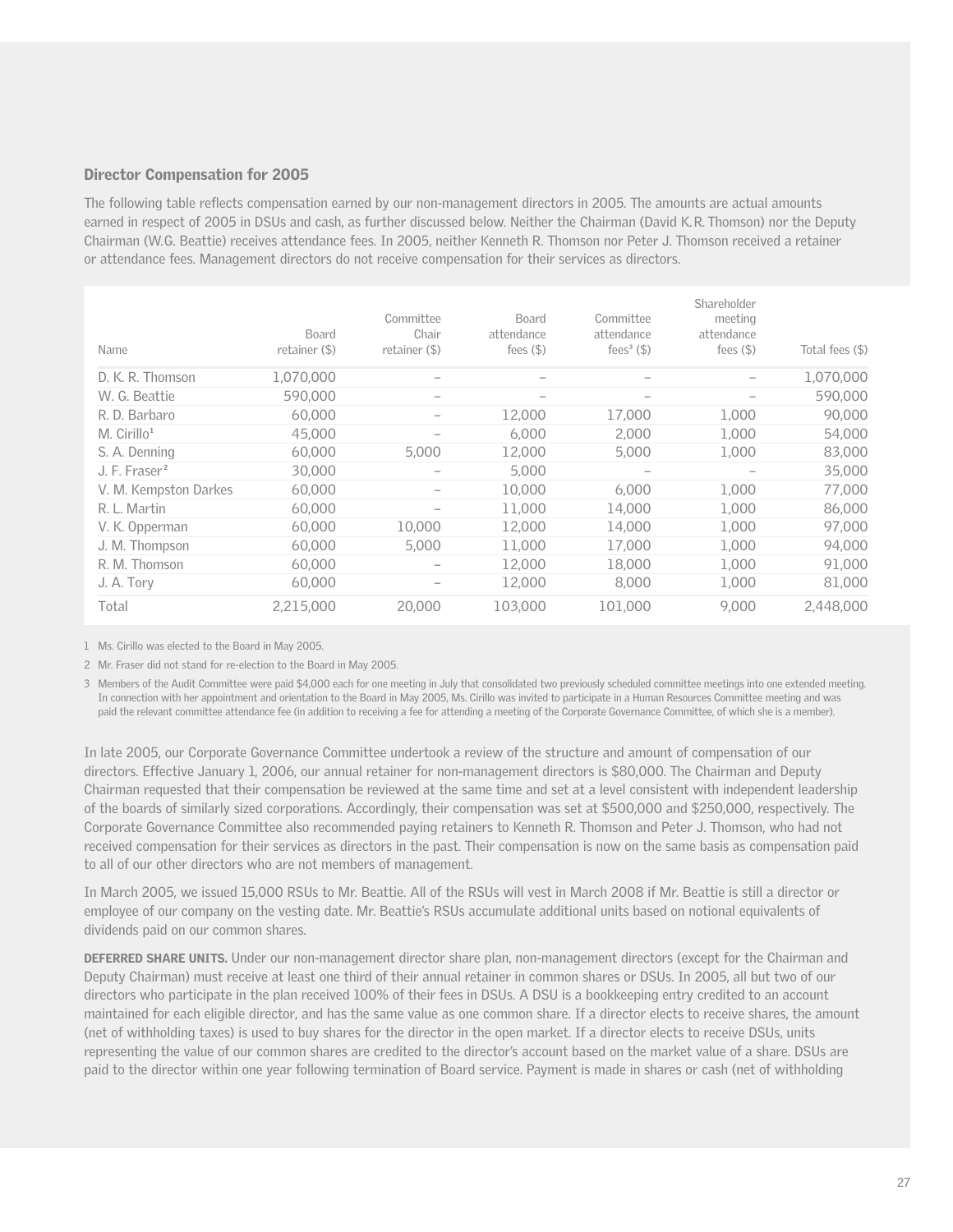taxes), based on the market value of the shares on the date of payment. DSUs accumulate additional units based on notional equivalents of dividends paid on our common shares. We believe this plan further aligns the interests of our directors with those of our shareholders.

SHARE OWNERSHIP GUIDELINES. Pursuant to our corporate governance guidelines, our directors are required to hold common shares or DSUs having a value equal to five times their annual retainer. Directors have until the later of January 20, 2008 or five years from the date of their election or appointment to the Board to comply with this requirement.

Directors are also reimbursed by the company for reasonable travel and out-of-pocket expenses incurred in connection with their duties as directors.

#### INDEBTEDNESS OF OFFICERS, DIRECTORS AND EMPLOYEES

As at March 15, 2006, there was no indebtedness (other than "routine indebtedness" under applicable Canadian securities laws) of the officers, directors, employees and former officers, directors and employees of our company and our subsidiaries owing to our company or any of our subsidiaries.

#### DIRECTORS' AND OFFICERS' INDEMNIFICATION AND INSURANCE

Our by-laws indemnify directors and officers against any liability and costs arising out of any action or suit against them from the execution of their duties. The indemnities are subject to the limitations described in the by-laws. We have in the past maintained insurance for the benefit of our directors and officers against any liability incurred by them in their capacity as directors or officers, except where the liability relates to a failure to act honestly and in good faith with a view to the best interests of our company. In June 2005, we amended our agreement with Woodbridge under which Woodbridge previously indemnified a third party insurer for certain liabilities under our directors' and officers' insurance policy. Under the new arrangements, Woodbridge will indemnify up to \$100 million of liabilities incurred either by our current and former directors and officers or by our company in providing indemnification to these individuals substantially on the same terms and conditions as provided under our insurance. A third party administrator will manage any claims under the indemnity. We will pay Woodbridge an annual fee of \$750,000, which is less than the premium that we would have paid for commercial insurance. This arrangement with Woodbridge was a related party transaction that was reviewed by our Corporate Governance Committee.

### STATEMENT OF CORPORATE GOVERNANCE PRACTICES

#### Our Governance

Our governance structure is designed to permit our Board to responsibly supervise the management of the business and affairs of our company. The Board's principal responsibilities are strategic planning, risk identification and financial and human resources oversight.

We believe that sustainable value creation for all shareholders, including, in particular, shareholders other than the Thomson family, will be fostered through a Board that is informed and engaged and that functions independently of management.

Responsibility for our governance structure lies, in the first instance, with the Corporate Governance Committee, established in 1994, and more generally with our Board. Our Board practices are set out in our corporate governance guidelines which our Corporate Governance Committee reviews annually, together with our committee charters. Our corporate governance guidelines deal with issues such as Board duties and responsibilities, share ownership requirements and conflicts of interest and are analogous to a Board mandate. The guidelines and committee charters are posted in the "Investor Relations" section of our website at *www.thomson.com*. In addition, a copy of the guidelines is attached to this circular as Annex B.

#### Board and Committee Composition

The Board believes that its composition and procedures and those of its committees ensure that the Board functions independently of management. Position descriptions for the Chairman of the Board and for the chair of each committee have been approved by the Board and help ensure the independent operations of the Board and its committees.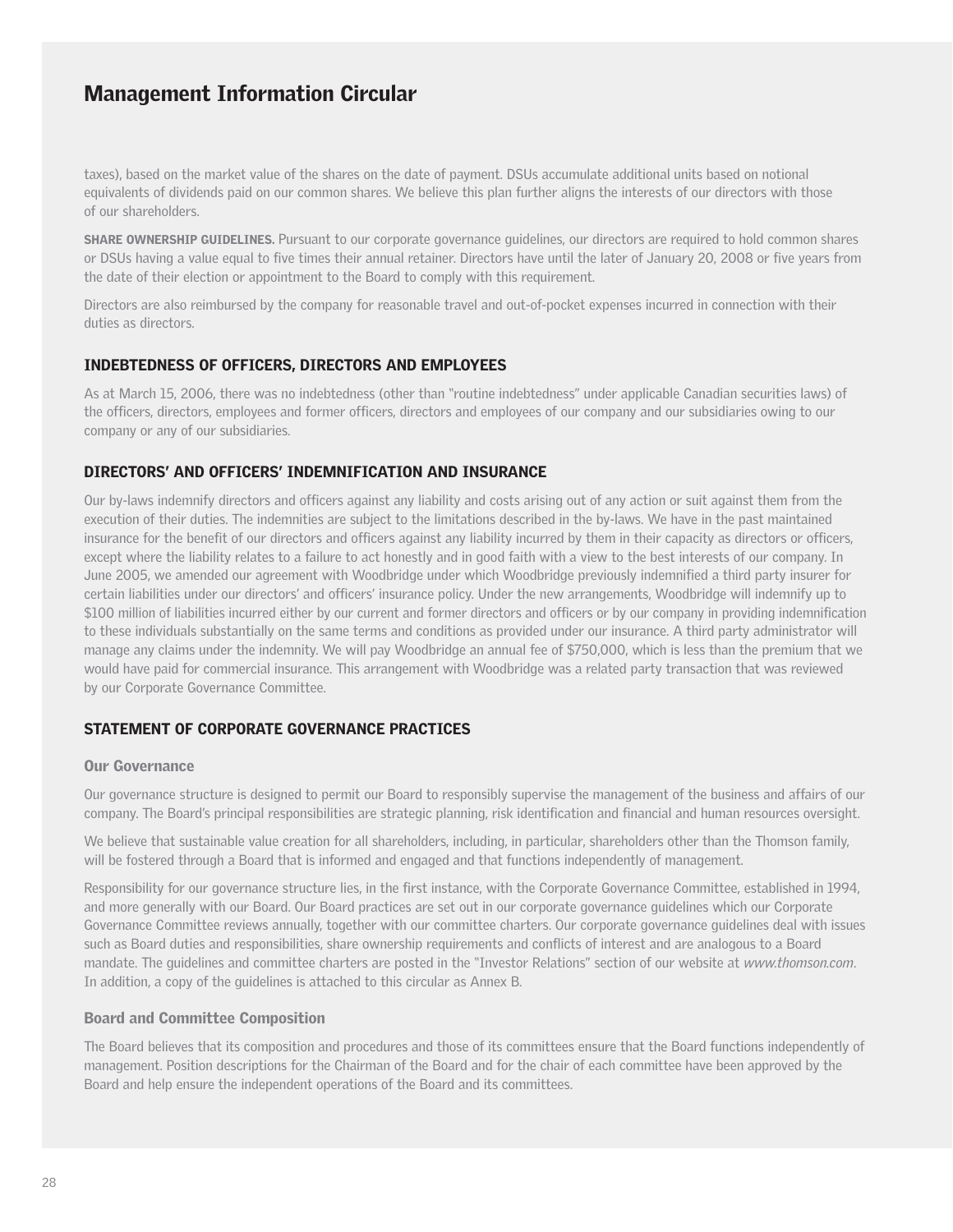In 2005, the Board held 12 meetings, including seven meetings conducted by teleconference. In prior years, we devoted one meeting to our company's current operating and strategic plan. Based upon feedback from directors, we changed that practice in 2005 to focus one meeting early in the year on the current year's operating plan. In addition to addressing key initiatives, the operating plan addresses opportunities, risks, competitive position, financial projections and other key performance indicators for our company and our four market groups. A separate meeting later in the year is devoted solely to broader strategic considerations for our businesses. These strategy sessions allow our directors to discuss and shape our company's priorities and objectives. Throughout the year, our directors are updated on our strategic progress as part of regular Board and committee meetings.

Our Board meetings are typically held in Toronto. The Board meets at least once a year at the offices of one of our company's businesses in order to meet operating management and develop a deeper understanding of a particular business or market group. In 2005, the Board met in Stamford, Connecticut, where our corporate and operating management team is located, as well as the head offices of our Thomson Learning and Thomson Scientific & Healthcare market groups.

At the conclusion of all Board meetings, the non-management directors meet as a group. W. Geoffrey Beattie, the Deputy Chairman, chairs these sessions and informs management of the substance of the meetings to the extent that action is required by management.

Our independent directors meet at least once each year without management directors or directors affiliated with our controlling shareholder. These meetings, which follow a regularly scheduled Board meeting, are chaired by John M. Thompson, the Chair of the Corporate Governance Committee. An agenda is developed by Mr. Thompson, though the discussion need not be limited to the agenda. The agenda generally addresses any issues which might be specific to a public corporation with a controlling shareholder. Mr. Thompson reports on the substance of these meetings to the Chairman and the Deputy Chairman. One such meeting took place in 2005.

To assist the Board in operating independently from management, we also have a Secretary to the Board who reports to the Chairman and who also acts as secretary to each of the committees of the Board.

The Board periodically considers the principal financial, accounting, legal, operational and other risks facing our company and the steps that our management is taking to monitor and mitigate these risks. The Board also periodically receives reports on our company's operating activities, as well as reports on certain non-operational matters, including corporate governance, taxation, pension and treasury matters. We have a secure intranet site for the Board that is used to distribute information and to foster communication among directors and between directors and senior management.

A director can retain an outside advisor with the approval of the Corporate Governance Committee. In 2005, the Human Resources Committee retained an independent consulting firm, Frederic W. Cook & Co., Inc., to advise it on compensation matters relating to senior management. The Cook firm reviewed our executive compensation program and provided guidance and analysis on plan design and market trends and practices. In 2005, the Human Resources Committee also utilized and relied upon independent market survey data that Towers Perrin provided to our company regarding executive compensation for organizations of comparable size and scope with which our company is most likely to compete for executive talent. In 2005, the Corporate Governance Committee retained Egon Zehnder International, an external search firm, to assist in the identification of appropriate candidates to be considered for nomination as a director of our company. Substantially all of the fees paid by our company to the Cook firm and Egon Zehnder International are for work requested by a committee of the Board.

#### Independent Directors

In February 2006, our Board conducted its annual assessment of the independence of each of its members. In determining independence, the Board examined and relied on the definition of "independent" in the NYSE listing standards and as referenced in National Instrument 58-101. The Board also reviewed the results of annual questionnaires completed by each director. After considering a wide variety of factors and information disclosed by each director, our Board has determined that of the 15 directors standing for election, eight are independent. At our meeting of shareholders in May 2005, 16 directors were elected, of whom eight are independent.

- Three of the directors, Messrs. Harrington, Daleo and Shaffer, are not independent because they are members of senior management of Thomson. Mr. Shaffer is not standing for re-election at the meeting.
- Five directors are executive officers of Woodbridge, the Thomson family's principal holding company, or its affiliates other than our company (Kenneth R. Thomson, David K.R. Thomson, Peter J. Thomson, W. Geoffrey Beattie and John A. Tory). None of these individuals is a member of The Thomson Corporation's management team. While the Board considers these directors' interests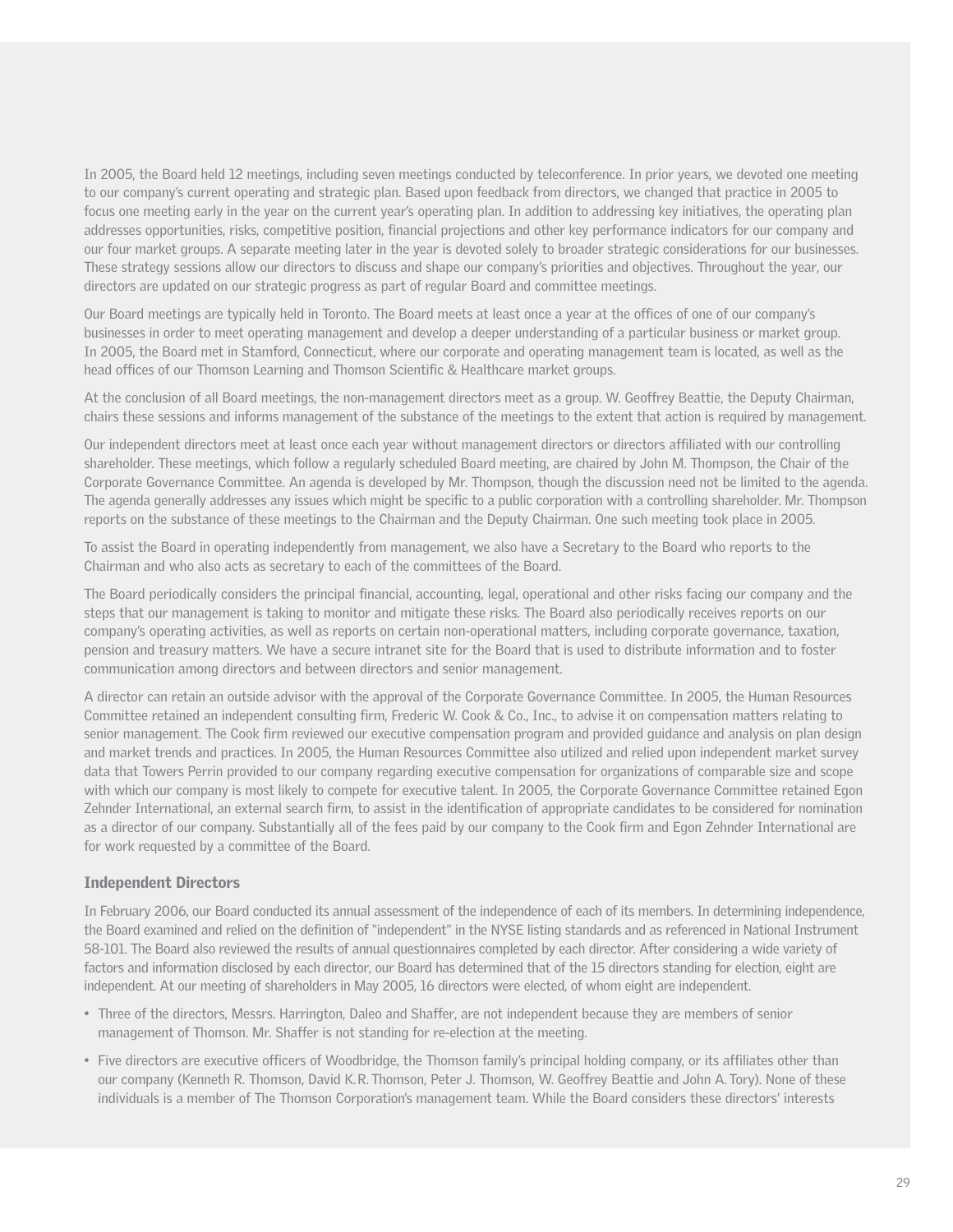to be fully aligned with the interests of minority shareholders, and although they do not act as part of our executive management, the NYSE listing standards suggest that they be considered not independent.

- The independent directors are Mary Cirillo, V. Maureen Kempston Darkes and Messrs. Barbaro, Denning, Martin, Opperman, Thompson and Richard M. Thomson. Richard M. Thomson is not related to the family of Kenneth R. Thomson. In determining that all of these directors are independent, the Board considered all relevant facts and circumstances, including that in the normal course of business, The Thomson Corporation provides services to, and receives services from, companies that some of our directors are affiliated with. For example, various in-house legal departments of a number of these companies subscribe to Thomson Legal & Regulatory's Westlaw service. The Board determined that these types of relationships were categorically immaterial. In particular, the Board also acknowledged that Messrs. Denning and Thompson were also directors of companies that our company has a relationship with, but determined that these relationships also were not material and did not preclude a finding of independence.
	- Mr. Denning, one of our independent directors, is also a director of Hewitt Associates Inc. In February 2005, we entered into a contract with Hewitt Associates Inc. to outsource certain human resources administrative functions in order to improve operating and cost efficiencies. Under the terms of the contract, we expect to pay Hewitt an aggregate of \$115 million over five years. Mr. Denning did not participate in negotiations related to the contract and refrained from deliberating and voting on the matter at meetings of the Human Resources Committee and the Board.
	- Mr. Thompson, another of our independent directors, is the non-executive independent Chairman of the Board of The Toronto-Dominion Bank. In the normal course of business, our company has a banking relationship with The Toronto-Dominion Bank and one of the bank's affiliates has served as a dealer for our company's recent offerings of debt securities in Canada.

Pursuant to applicable rules, the Chairman cannot be considered independent because he is an executive officer of Woodbridge. As Chairman, David Thomson directs the operations of the Board in such a way that it operates independently of management. The Chairman is responsible for establishing the agenda for meetings, ensuring that the Board has sufficient resources and information to carry out its functions and facilitating a constructive relationship between the Board and senior management.

### Controlled Company

The NYSE listing standards require a listed company to have, among other things, a majority of independent directors on its Board and solely independent directors on its compensation committee and corporate governance committee. The rules permit a "controlled company" to be exempt from these requirements. A "controlled company" is a company of which more than 50% of the voting power is held by an individual, group or another company. Controlled companies are not, however, exempt from the requirement that the audit committee must be comprised solely of independent directors.

Thomson is controlled by Kenneth R. Thomson, who directly and indirectly controlled approximately 69% of our common shares as of March 1, 2006. The Board has determined that it is appropriate for directors affiliated with the controlling shareholder to serve on the Board committees apart from the Audit Committee. Accordingly, the Board has approved the company's reliance on the controlled company exemption. One-half of our current directors are independent of both management and the controlling shareholder with the result that 50% of the directors independently represent the 31% interest in our company held by shareholders other than the Thomson family. Mr. Shaffer, a non-independent director, is not standing for re-election at the meeting, with the result that a majority of the directors (eight of 15) standing for election are independent.

### **Committees**

Each Board committee operates under a written charter. The charters are reviewed annually by the relevant committee and the Corporate Governance Committee, which may make recommendations to the Board for changes. The charters were last reviewed and approved in February 2006. All of these charters are available in the "Investor Relations" section of our website at *www.thomson.com.* Below is a brief description of the responsibilities of each committee.

AUDIT COMMITTEE. The Audit Committee is responsible for assisting the Board in fulfilling its oversight responsibilities in relation to the integrity of our financial statements, our compliance with legal and regulatory requirements, the qualifications and independence of our independent auditor, the performance of our internal audit function and independent auditor, and any additional matters delegated to the Audit Committee by the Board.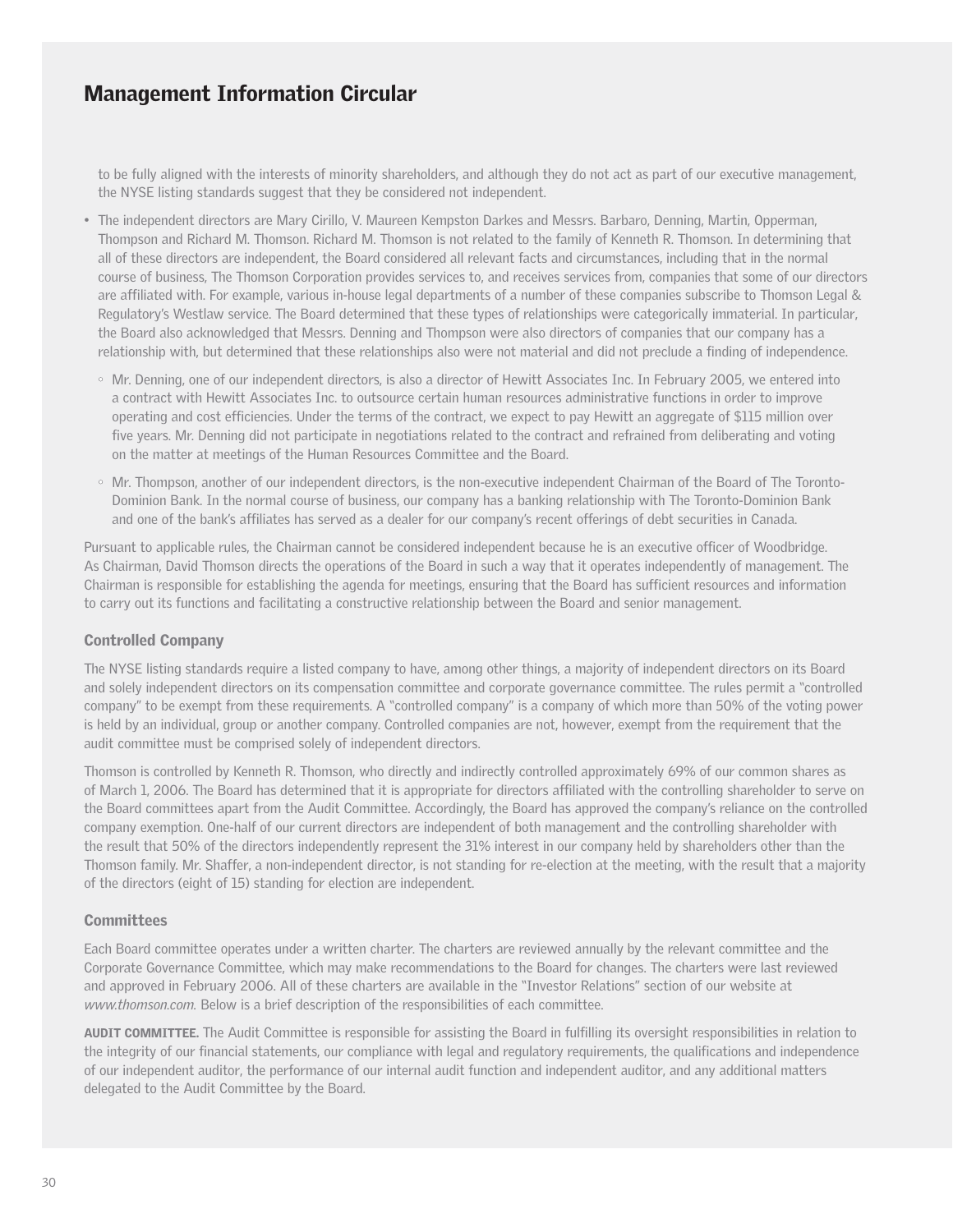The Audit Committee is responsible for the hiring of the independent auditor, and communicates directly with the independent auditor and our internal audit department. The Audit Committee is also responsible for overseeing management reporting and internal control systems. The Audit Committee has adopted a policy regarding its pre-approval of all audit and permissible non-audit services to be performed by the independent auditors. For more information, please see "Appointment of Auditors" on pages 7 and 8.

The Audit Committee has adopted procedures for the receipt, retention and treatment of any complaints received by our company regarding accounting, internal accounting controls, or auditing matters, as well as the confidential, anonymous submission by our employees of concerns regarding questionable accounting or auditing matters. These procedures are set forth in our Code of Business Conduct and Ethics, which is discussed below.

The Board has determined that all members of the Audit Committee are financially literate in accordance with applicable Canadian and U.S. securities rules and as this term is defined in our corporate governance guidelines. In addition, the Board has concluded that Richard M. Thomson is qualified as an "audit committee financial expert" (within the meaning of applicable SEC rules) and that he has "accounting or related financial management expertise" (within the meaning of the NYSE listing standards and the Canadian Securities Administrators' Multilateral Instrument 52-110).

A further description of matters relating to the Audit Committee, along with a copy of the written charter of the Audit Committee, is set forth in Section 8 ("Directors and Officers") and Schedule A, respectively, of our company's annual information form dated March 1, 2006.

The members of the Audit Committee are Vance K. Opperman (Chair), Ron D. Barbaro, Roger L. Martin, John M. Thompson and Richard M. Thomson. The Board has determined that all of the Audit Committee members are independent. The Audit Committee met six times in 2005.

CORPORATE GOVERNANCE COMMITTEE. The Corporate Governance Committee is responsible for assisting the Board in fulfilling its oversight responsibilities in relation to the size, composition and structure of the Board and its committees including the nomination of directors, our overall approach to corporate governance, related party transactions and other matters involving conflicts of interest, orientation and continuing education for directors and director compensation. The Corporate Governance Committee has developed position descriptions for the Chairman of the Board and the Chair of each Board committee, and is also responsible for any additional matters delegated to it by the Board.

The members of the Corporate Governance Committee are John M. Thompson (Chair), Ron D. Barbaro, W. Geoffrey Beattie, Mary Cirillo and V. Maureen Kempston Darkes. The Board has determined that all of the Corporate Governance Committee members, except for Mr. Beattie, are independent. The Corporate Governance Committee met three times in 2005.

HUMAN RESOURCES COMMITTEE. The Human Resources Committee is responsible for assisting the Board in fulfilling its oversight responsibilities in relation to the selection and retention of senior management, the compensation of senior management, professional development for senior management, the management of pension and benefit plans for employees, and any additional matters delegated to the Human Resources Committee by the Board. These responsibilities include considering policies and procedures for succession planning, including planning in the event of an emergency or retirement of our Chief Executive Officer and other key senior executives. The Human Resources Committee is also responsible for reviewing directors' compensation to ensure that it is competitive and consistent with the responsibilities and risks associated with being an effective director.

The Human Resources Committee assists the Board in setting objectives each year for the President and Chief Executive Officer. The Human Resources Committee also evaluates the performance of the Chief Executive Officer against those objectives at year end. The Human Resources Committee reports to the full Board on the objectives for the forthcoming year and the performance against objectives in the preceding year. The Human Resources Committee has developed a written position description for the President and Chief Executive Officer.

The members of the Human Resources Committee are Steven A. Denning (Chair), W. Geoffrey Beattie, V. Maureen Kempston Darkes, Richard M. Thomson and John A. Tory. The Board has determined that all of the Human Resources Committee members, except for Messrs. Tory and Beattie, are independent. The Human Resources Committee met five times in 2005.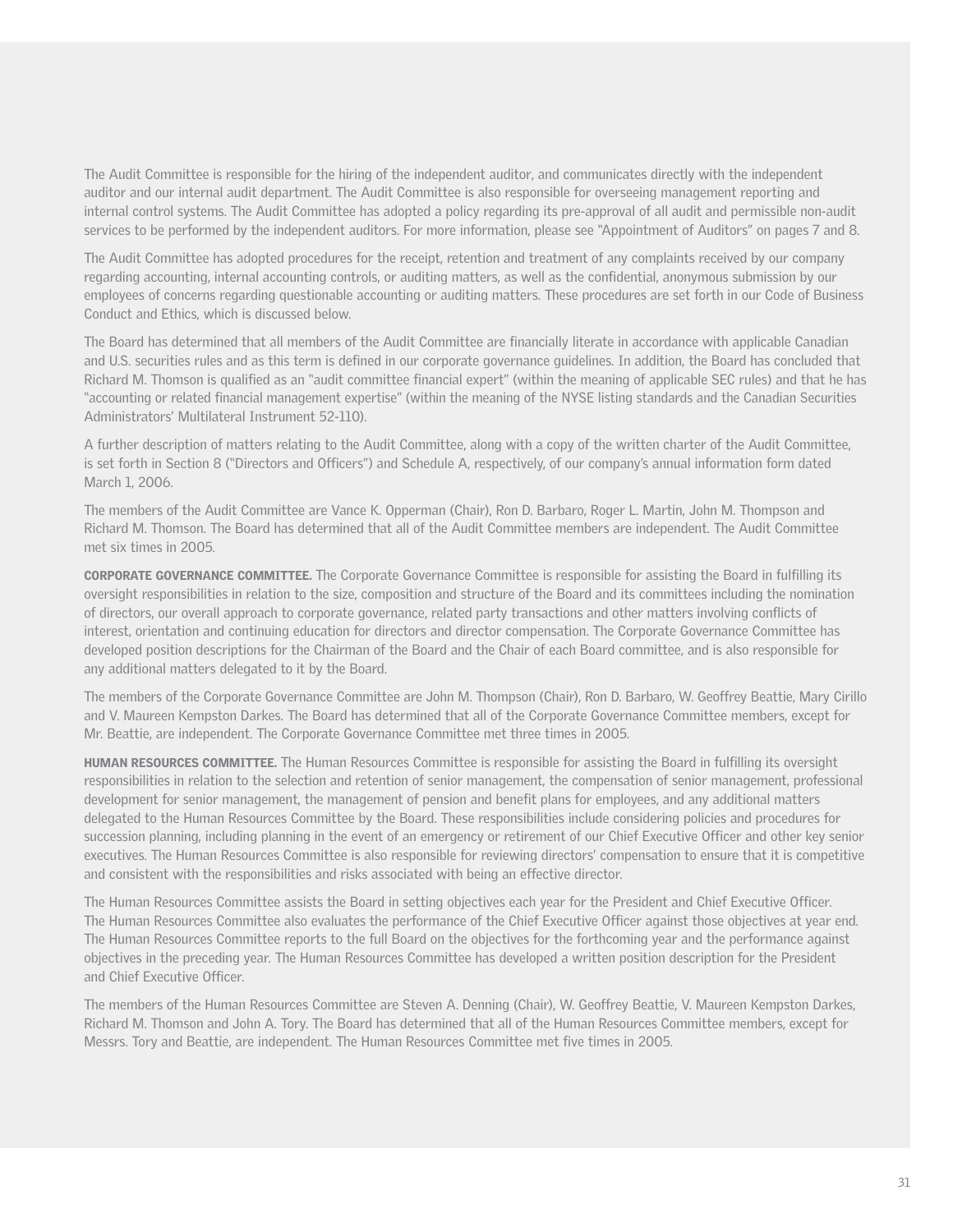**FINANCE COMMITTEE.** The Finance Committee is responsible for approving ordinary course matters of a banking or treasury nature within a limited scope, as well as appropriate matters that have been approved in principle by the Board and that require action between regularly scheduled meetings of the Board.

The members of the Finance Committee are W. Geoffrey Beattie (Chair), David K.R. Thomson and John A. Tory, all of whom are employed by corporations controlled by Kenneth R. Thomson. The Finance Committee met three times in 2005.

#### Board, Committee and Director Assessment Process

The Corporate Governance Committee undertakes an annual structured review of the operations of the Board and its committees. Questionnaires addressing the effectiveness of the Board and its committees are developed annually and given to directors. In 2004, the questionnaires addressed issues such as supervision of senior management, strategic planning, risk management, financial reporting, disclosure, governance and conduct meetings. The individual responses, which are confidential, were consolidated by the Secretary to the Board and reported to the Corporate Governance Committee and the Board. The process resulted in changes in some Board and committee practices, and a refinement of the annual agenda of matters the Board reviews. In 2005, the questionnaires were amended and abbreviated to focus on those matters raised in the 2004 review that directors indicated deserved greater attention.

In 2005, the Corporate Governance Committee established a process for a peer review of individual directors. The Chair of the Corporate Governance Committee interviews each director regarding his or her self assessment and peer assessment against a set of criteria. Feedback is provided in a second meeting held by the Chair of the Corporate Governance Committee with each director. The Chair of the Corporate Governance Committee is reviewed by the Deputy Chairman following a process similar to that used for the other peer reviews.

#### Director Qualifications and Board Size

The Corporate Governance Committee is responsible for assessing the skills and backgrounds of current directors and areas that could complement the operations of the Board, the need for new directors and their preferred experience and qualifications. The Corporate Governance Committee is also responsible for maintaining an understanding of the anticipated tenure of current directors, and the experience, needs and areas of expertise of the Board as a whole. The Corporate Governance Committee recommends candidates for initial Board membership and Board members for renomination. Recommendations are based on character, integrity, judgment, business experience, record of achievement and any other skills or talent that would enhance the Board and overall management of the business and affairs of our company. As necessary, the Corporate Governance Committee retains an executive search firm to identify and evaluate potential director candidates in light of the Corporate Governance Committee's assessment of the Board's composition.

The Board is currently of the view that its optimal size for effective decision-making and committee work is 14 to 16 members and that it may need to increase beyond that from time to time in anticipation of retirements from the Board.

#### Director Recruitment, Orientation and Education

Our Corporate Governance Committee maintains an ongoing assessment of the Board's composition with respect to experience, qualifications and other factors. In May 2005, Mary Cirillo was elected to the Board. Ms. Cirillo was identified by an independent search firm as having skills and experience relevant to our Board. Ms. Cirillo then met with our Chairman, Deputy Chairman, the Chair of our Corporate Governance Committee and our Chief Executive Officer. After the Corporate Governance Committee and the full Board considered her experience and skills, Ms. Cirillo was asked if she would stand for election to the Board.

Our Corporate Governance Committee has retained Egon Zehnder International to identify individuals who would be appropriate additions to our Board. Potential director candidates are also identified through references from our directors and other sources.

We provide new directors with orientation materials describing the business of our company, its corporate governance structure and related policies and information. New directors also have meetings with our Chief Executive Officer, Chief Financial Officer and other senior executives, including the heads of our major business groups. Early in their tenure, opportunities are provided to new directors to visit some of our major facilities and meet with operations management. The Board's secure website, monthly management reports and other means of communications provide our directors with information to ensure their knowledge and understanding of our business remain current.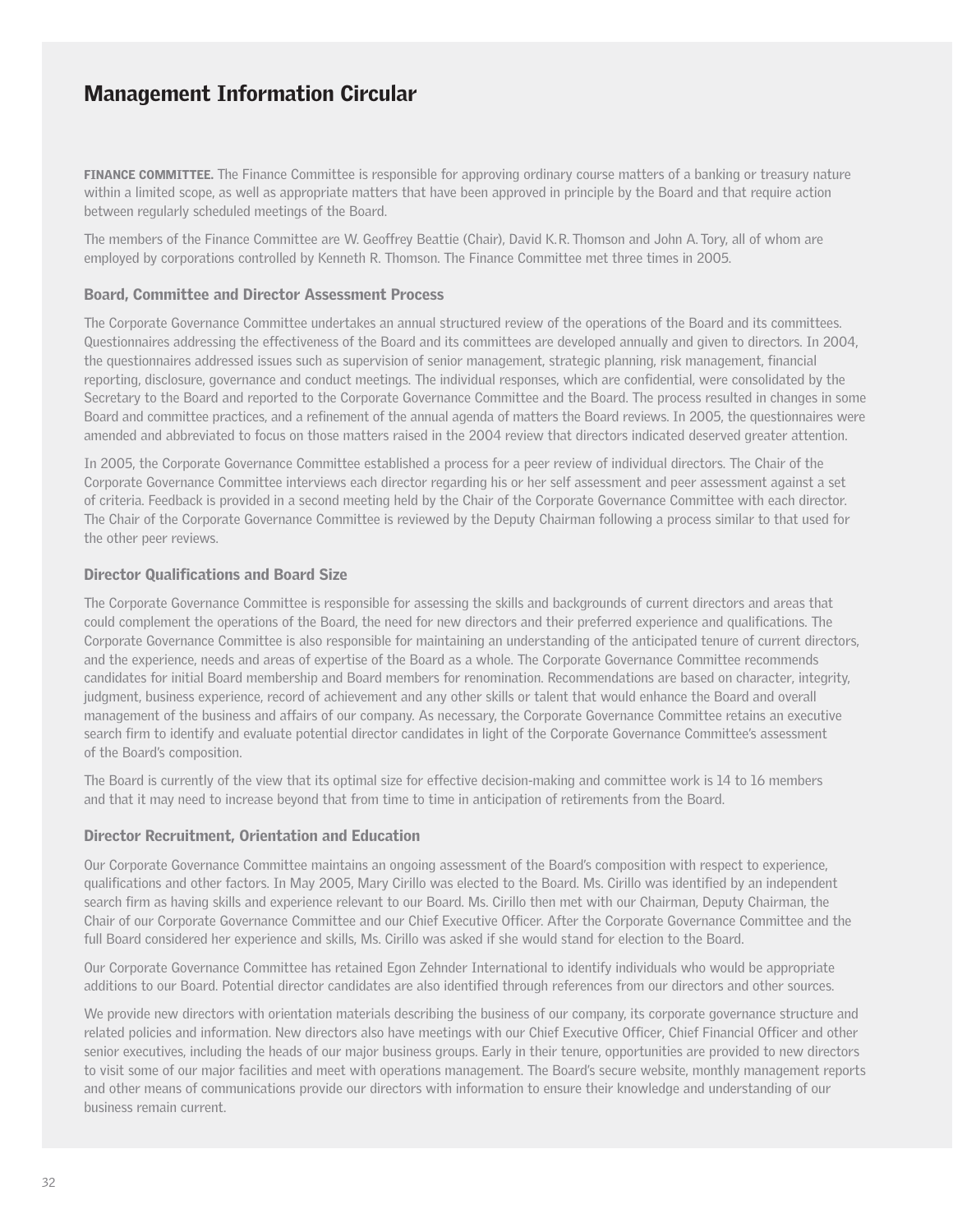Directors are entitled to attend external continuing education opportunities at our expense. Internal continuing education initiatives are generally undertaken at the committee level. This approach was revisited and confirmed by the Corporate Governance Committee in 2005.

### Director Attendance

Full attendance is expected from our directors at our Board and committee meetings and at the annual meeting of shareholders. In 2005, five of our 10 scheduled Board meetings were held in person. Two additional meetings were scheduled during the year. The following table sets forth the attendance of our directors at Board and committee meetings in 2005.

|                            | Meetings attended |            |  |
|----------------------------|-------------------|------------|--|
| Director                   | Board             | Committee  |  |
| David K.R. Thomson         | 10 of 12          | $3$ of $3$ |  |
| W. Geoffrey Beattie        | 12 of 12          | 4 of 4     |  |
| Richard J. Harrington      | 12 of 12          |            |  |
| Ron D. Barbaro             | 12 of 12          | 9 of 9     |  |
| Mary Cirillo               | 6 of $7^1$        | $1$ of $2$ |  |
| Robert D. Daleo            | 11 of $12^2$      |            |  |
| Steven A. Denning          | 12 of 12          | $5$ of $5$ |  |
| John F. Fraser             | $6$ of $63$       | $0$ of $1$ |  |
| V. Maureen Kempston Darkes | 10 of 12          | $6$ of $8$ |  |
| Roger L. Martin            | 11 of 12          | $6$ of $6$ |  |
| Vance K. Opperman          | 12 of 12          | $6$ of $6$ |  |
| David H. Shaffer           | 11 of $12^2$      |            |  |
| John M. Thompson           | 11 of 12          | 9 of 9     |  |
| Kenneth R. Thomson         | 12 of 12          |            |  |
| Peter J. Thomson           | 11 of 12          |            |  |
| Richard M. Thomson         | 12 of 12          | 10 of 11   |  |
| John A. Tory               | 12 of 12          | 8 of 8     |  |

1 Ms. Cirillo was elected to the Board in May 2005.

2 Mr. Daleo and Mr. Shaffer were asked not to participate in one meeting of the Board, having regard to the human resources focus of the agenda.

3 Mr. Fraser did not stand for re-election to the Board in May 2005.

#### Transactions Involving Directors or Officers

In the case of any transaction or agreement in respect of which a director or executive officer of our company has a material interest, the director or officer is required to disclose his or her interest. Where applicable, he or she is also generally required to exclude him or herself from any deliberations or voting relating to such transaction or agreement. Related party transactions are considered by the Corporate Governance Committee or, where appropriate, a special committee of independent directors.

#### Code of Business Conduct and Ethics

In 2003, we adopted a Code of Business Conduct and Ethics that applies to all employees, directors and officers, including our Chief Executive Officer, Chief Financial Officer and principal accounting officer/controller. All of our employees, directors and officers are required to submit an acknowledgement that they have received and read a copy of the Code and understand their obligations to comply with the principles and policies outlined in it. In 2005, in an effort to further promote a culture of ethical business conduct through the corporation, we launched a mandatory online training course related to the Code. The Corporate Governance Committee receives an annual report regarding the Code and our ethics hotline from our General Counsel. No material violations were reported in 2005. Also, no waivers under the Code were sought by or granted to our directors or executive officers in 2005. A copy of the Code is available on our website at *www.thomson.com* as well as at *www.sedar.com* and *www.sec.gov*.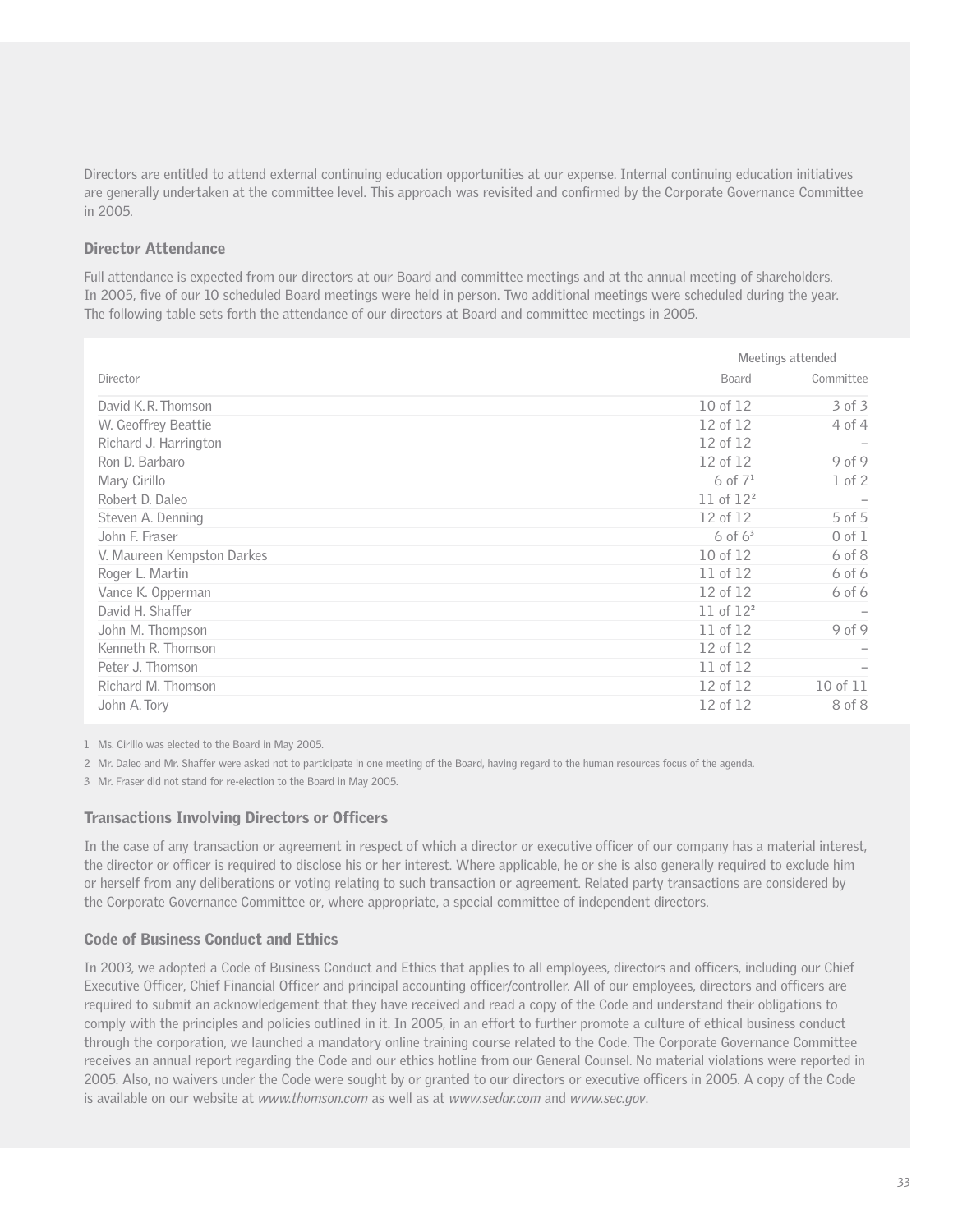#### Corporate Communications

As part of our governance structure, the Board has ensured that an appropriate procedure is in place so that inquiries or other communications from shareholders, analysts and the media to management are answered by our investor relations and media relations professionals or referred to an appropriate person in the company. Senior executives meet regularly with financial analysts and institutional investors, and our earnings conference calls are broadcast live via webcast and are accessible to interested shareholders, the media and members of the public. Presentations given by senior executives at investor conferences are promptly made public on our website. The Board reviews and approves the contents of major disclosure documents, including our quarterly and annual financial statements and MD&A, annual information form/Form 40-F and this circular.

#### Communications with the Board

You may contact our Board or our non-management or independent directors as a group, or the directors who preside over their meetings, by writing to them c/o Secretary to the Board of Directors, The Thomson Corporation, Suite 2706, Toronto Dominion Bank Tower, P.O. Box 24, Toronto-Dominion Centre, Toronto, Ontario M5K 1A1 Canada or by e-mail at *board.secretary@thomson.com*.

#### SHARE REPURCHASE PROGRAM

Our company has filed a notice of intention to make a normal course issuer bid to enable us to purchase up to 15,000,000 common shares. The notice provides that our company may purchase these shares between May 5, 2005 and May 4, 2006 at prevailing market prices in amounts and at times to be determined by our company. We may make purchases through the Toronto Stock Exchange or the New York Stock Exchange. Common shares that we purchase under the bid are cancelled. In 2005, we repurchased 7,249,400 common shares. A copy of the notice is available at *www.sedar.com* or may be obtained without charge from our Investor Relations department at the address listed below.

#### ADDITIONAL INFORMATION

In addition to being available at *www.thomson.com*, our code of business conduct, corporate governance guidelines and committee charters are also available in print to any shareholder who requests a copy in writing to Investor Relations Department, The Thomson Corporation, Metro Center, One Station Place, Stamford, Connecticut 06902, United States. Requests may also be sent by e-mail to *investor.relations@thomson.com*.

Financial information about our company is provided in our comparative consolidated financial statements and management's discussion and analysis (MD&A) for the year ended December 31, 2005. You can obtain copies of these financial statements and our MD&A by contacting our Investor Relations Department by mail or e-mail, as indicated in the paragraph immediately above. You will also find these financial statements and MD&A at *www.thomson.com*.

Additional information relating to our company, including our other continuous disclosure materials, are available on our website, *www.thomson.com*, the Canadian Securities Administrators' website, *www.sedar.com*, and in the EDGAR section of the SEC's website at *www.sec.gov*.

#### DIRECTORS' APPROVAL

The contents and sending of this circular to shareholders of the company have been approved by the Board of Directors of the company.

David W. Binet Secretary to the Board of Directors Toronto, Ontario March 17, 2006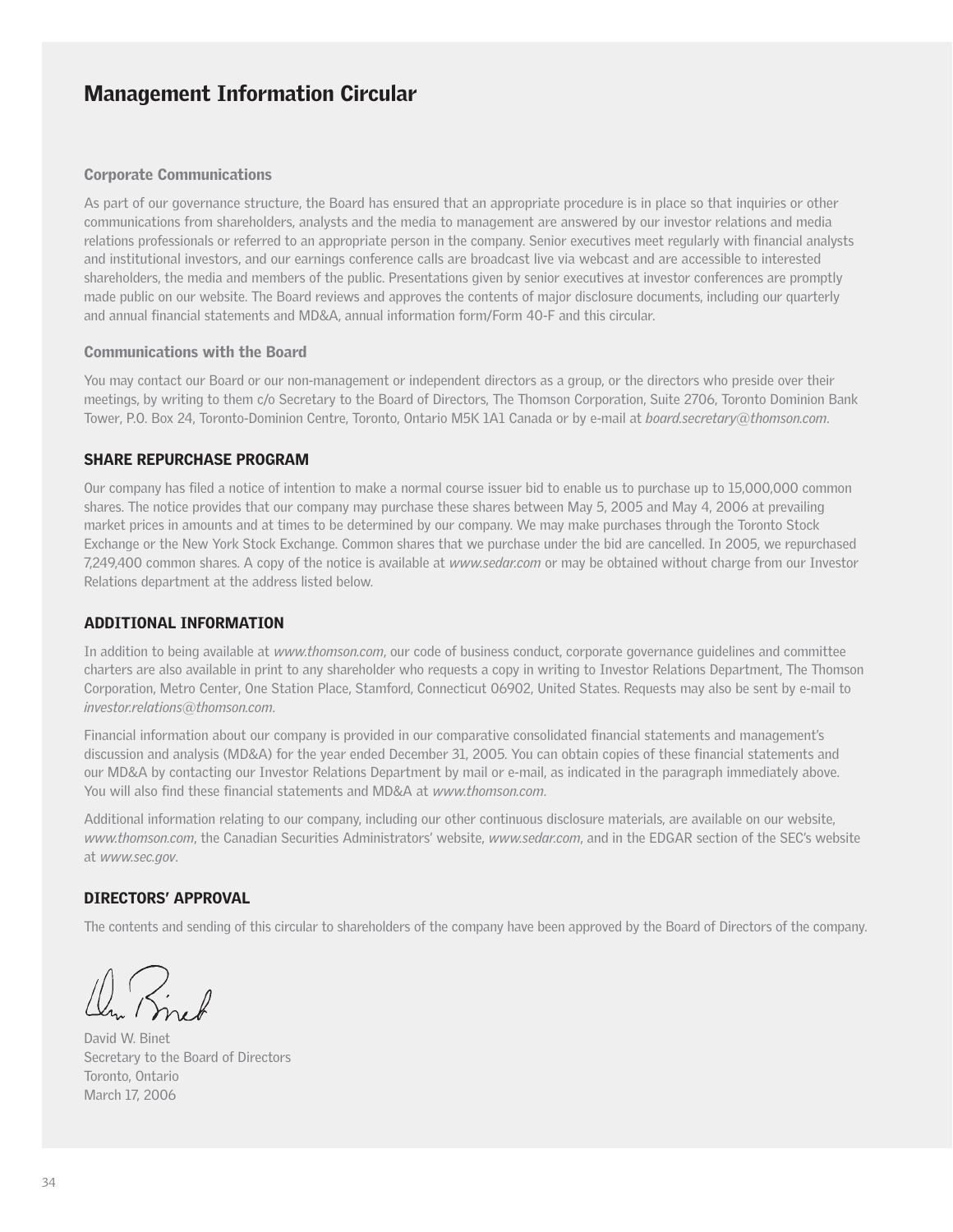### ANNEX A: THE THOMSON DEFERRED COMPENSATION PLAN

(Restatement as of December 1, 2002; Working copy reflecting all amendments through March 1, 2006)

### Purpose

This is a restatement of The Thomson Deferred Compensation Plan. The purpose of the Plan is to provide specified benefits to a select group of senior management who contribute materially to the continued growth, development and future business success of Thomson Holdings Inc. (a Delaware corporation), its parent corporations, and any affiliate or subsidiary of Thomson Holdings Inc. or its parent corporations. This restatement shall be effective as of December 1, 2002.

#### Article 1. Definitions

Unless otherwise clearly apparent from the context, the following phrases and terms shall have the meanings indicated:

- 1.1 "Account" shall mean, with respect to a Participant, any or all of a Participant's Deferral Account, Matching Share Unit Account, Share Unit Account or Discretionary Contributions Account.
- 1.2 "Annual Bonus" shall mean for any Plan Year any compensation, other than Base Salary and Long-Term Bonus, relating to services performed during such Plan Year, whether or not paid or included on the Federal income tax Form W-2 for such Plan Year, payable to a Participant as an Employee under any Employer's annual bonus or incentive plans.
- 1.3 "Annual Deferral Amount" shall mean for any Plan Year the portion of a Participant's Base Salary, Annual Bonus, Long-Term Bonus, bonus attributable to Deferred Cash Bonus Units, and Share-based compensation attributable to the exercise of Options that is deferred pursuant to Article 3. In the event of a Participant's Retirement, Disability (if deferrals cease pursuant to Section 11.1), death or Termination of Employment prior to the end of a Plan Year, such year's Annual Deferral Amount shall be the actual amount withheld prior to such event.
- 1.4 "Base Salary" shall mean for any Plan Year the annual cash compensation relating to services performed during such Plan Year, whether or not paid or included on the Federal income tax Form W-2 for such Plan Year, including severance payments to the extent that the Participant's continued receipt of such payments is contingent upon his complying with noncompete, nonsolicitation and/or nondisclosure restrictions, but excluding bonuses, commissions, overtime, fringe benefits, stock options, relocation expenses, incentive payments, non-monetary awards, director's fees and other fees, and automobile and other allowances paid to a Participant for employment services rendered (whether or not such allowances are included in the Participant's gross income). Base Salary shall be calculated before reduction for compensation voluntarily deferred or contributed by the Participant pursuant to all qualified and non-qualified plans of any Employer (including amounts not otherwise included in gross income under Code Sections 125, 132(f)(4), 402(c)(3), 402(h), or 403(b)); provided, however, that all such amounts will be included in compensation only to the extent that, had there been no such plan, the amount would have been payable in cash to the Participant.
- 1.5 "Beneficiary" shall mean one or more persons, trusts, estates or other entities, designated in accordance with Article 13, that are entitled to receive benefits under the Plan upon the death of a Participant.
- 1.6 "Beneficiary Designation Form" shall mean the form established from time to time by the Committee that a Participant completes, signs and returns to the Committee to designate one or more Beneficiaries.
- 1.7 "Board" shall mean the board of directors of the Company.
- 1.8 "Change in Control" shall mean the first to occur of any of the following events:
	- (a) The direct or indirect holdings of the Thomson family, in the voting power or fair market value of the stock of The Thomson Corporation or any successor thereto fall below 40 percent. The rules in Section 318(a) of the Code and the Treasury Regulations thereunder shall be used to determine stock ownership. For purposes of this Section 1.8(a), the Thomson family includes Lord Kenneth R. Thomson and the descendants and their spouses of the first Lord Thomson of Fleet.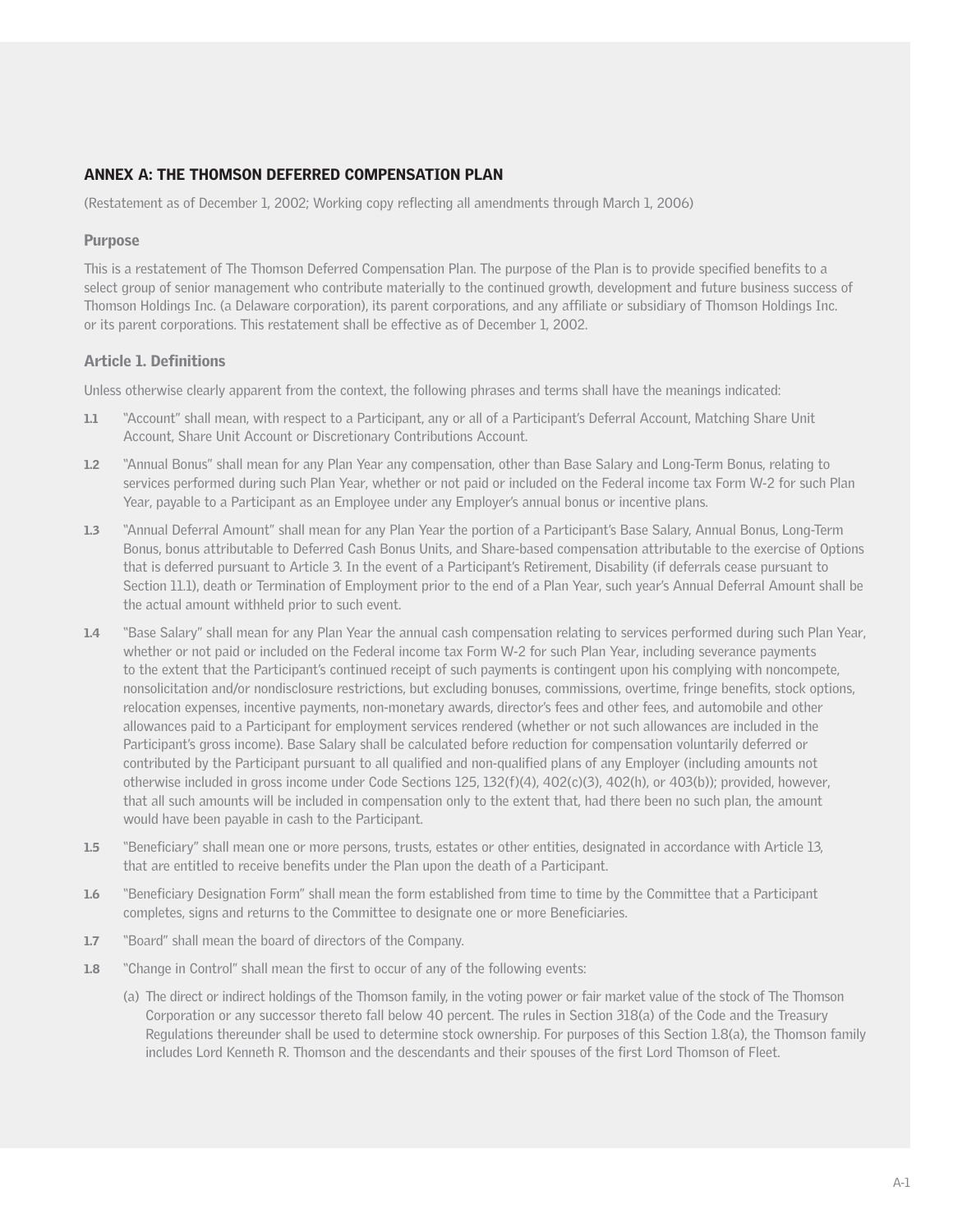- (b) The Thomson Corporation (or any successor thereto) sells to an unrelated third party or parties (at one time or within any two year period) in the aggregate all or substantially all of its assets and the assets of its wholly owned subsidiaries immediately prior to the sale or sales.
- 1.9 "Claimant" shall have the meaning set forth in Section 18.1.
- 1.10 "Closed Period" shall mean any period during which Participants are prohibited, by law or pursuant to policies established by The Thomson Corporation, from acquiring or selling Shares.
- 1.11 "Code" shall mean the Internal Revenue Code of 1986, as amended from time to time.
- 1.12 "Committee" shall mean the committee described in Article 16.
- 1.13 "Company" shall mean Thomson Holdings Inc. and any successor to all or substantially all of the Company's assets or business.
- 1.14 "Death Benefit" shall mean the benefit described in Article 9.
- 1.15 "Deduction Limitation" shall mean the following limitation on a benefit that may be distributed pursuant to the Plan. Except as otherwise provided, this limitation shall be applied to all distributions that are subject to the Deduction Limitation. If an Employer determines in good faith prior to a Change in Control that there is a reasonable likelihood that any compensation paid to a Participant for a taxable year of the Employer would not be deductible by the Employer solely by reason of the application of the limitation under Code Section 162(m), then, to the extent deemed necessary by the Employer to ensure that the entire amount of any distribution to the Participant pursuant to the Plan is deductible, the Employer may defer all or any portion of such distribution. Any amounts deferred pursuant to this limitation shall continue to be credited/debited with additional amounts in accordance with Section 3.6, even if such amount is being paid out in installments. The amounts so deferred and amounts credited thereon shall be distributed to the Participant or his Beneficiary (in the event of the Participant's death) at the earliest possible date, as determined by the Employer in good faith, on which the deductibility of compensation paid or payable to the Participant will not be limited by Code Section 162(m) or, if earlier, the effective date of a Change in Control. Notwithstanding anything to the contrary in this Plan, the Deduction Limitation shall not apply to any distributions made after a Change in Control.
- 1.16 "Deferral Account" shall mean, with respect to any Participant, an account to which shall be credited the Participant's Annual Deferral Amounts, plus amounts credited to such account pursuant to Section 3.6, less the following: (i) amounts credited to his Share Unit Account pursuant to Section 3.7; (ii) amounts distributed to the Participant or his Beneficiary that relate to his Deferral Account; and (iii) amounts converted from a Measurement Fund to Share Units pursuant to Section 4.1. The Deferral Account balance shall be a bookkeeping entry only and shall be utilized solely for the measurement and determination of the amounts to be paid to a Participant or his Beneficiary pursuant to the Plan.
- 1.17 "Deferred Cash Bonus Unit" shall mean any vested units under The Thomson Corporation Phantom Stock Plan (also referred to as the Cash Bonus Plan) or a similar successor plan the receipt of which is deferred pursuant to Section 3.2.
- 1.18 "Disability" or "Disabled" shall mean a permanent physical or mental incapacity resulting in a Participant being unable to engage in any gainful employment and which would entitle the Participant to begin receiving disability benefits under (i) the Federal Social Security Act or (ii) his Employer's long-term disability plan, had the Participant been a participant in such a plan.
- 1.19 "Disability Benefit" shall mean the benefit set forth in Article 11.
- 1.20 "Discretionary Contributions" shall mean an amount credited by an Employer on behalf of a Participant to his Discretionary Contributions Account pursuant to Section 6.1.
- 1.21 "Discretionary Contributions Account" shall mean, with respect to any Participant, an account to which shall be credited Discretionary Contributions pursuant to Section 6.1, less any amounts distributed in any form to the Participant or his Beneficiary that relate to his Discretionary Contributions Account. The Discretionary Contributions Account balance shall be a bookkeeping entry only and shall be utilized solely for the measurement and determination of the amounts to be paid to a Participant or his Beneficiary pursuant to the Plan.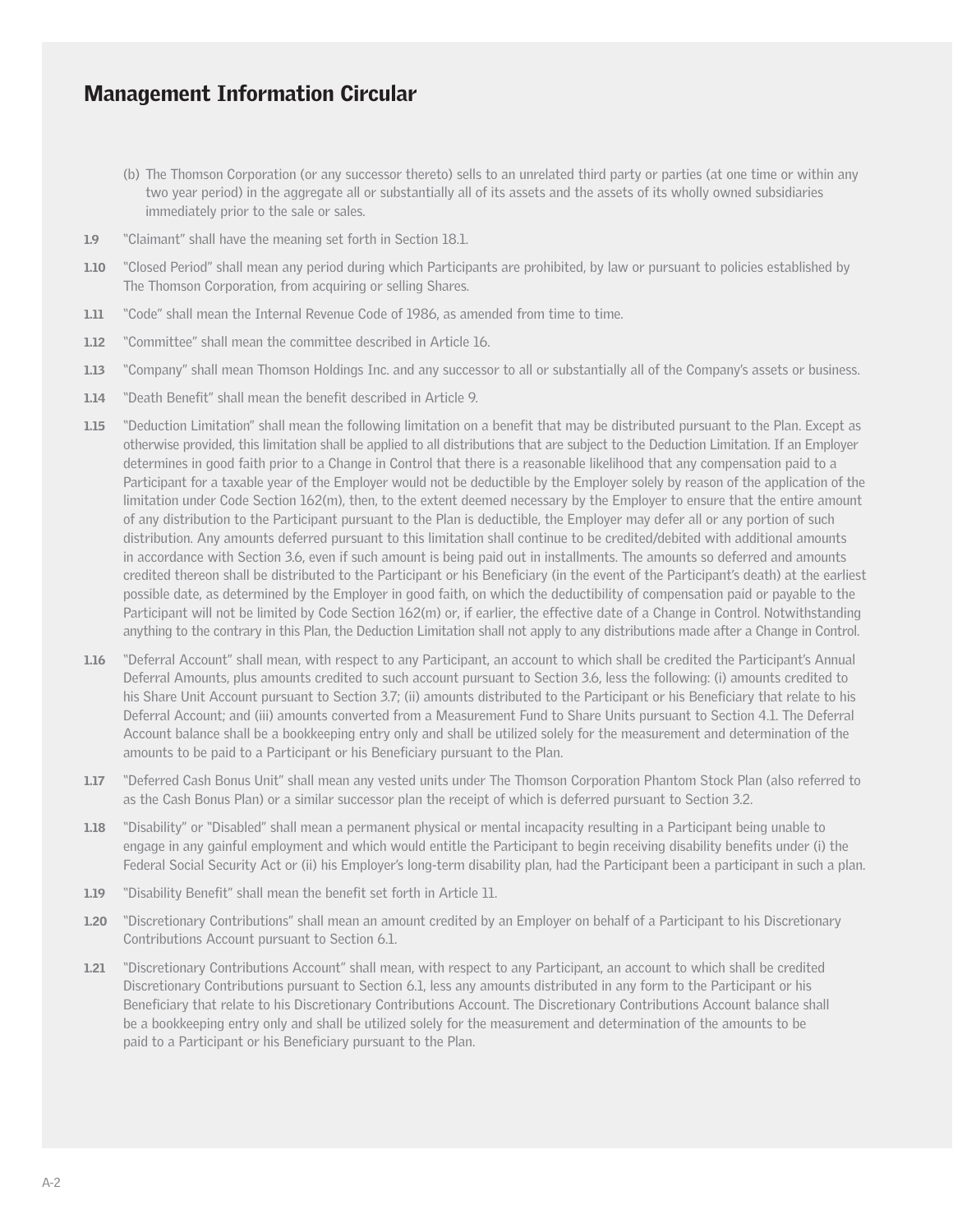- 1.22 "Domestic Partner" shall mean a person who has formed a domestic partnership with a Participant. A domestic partnership is: (i) a relationship between two adults of the same or opposite gender, which includes residing together and being jointly responsible for each other's common welfare and financial obligations, where the Participant has attested to meeting certain criteria for domestic partnership as determined from time to time by the Committee in accordance with applicable law; or (ii) a domestic partnership that has been registered with a governmental entity pursuant to State or local law authorizing such registration.
- 1.23 "Election Form" shall mean the form established from time to time by the Committee for Participants to make elections under the Plan.
- 1.24 "Employee" shall mean a person who is an employee of any Employer.
- 1.25 "Employer" shall mean the Company and any affiliate of the Company that has been selected by the Company to participate in the Plan.
- 1.26 "ERISA" shall mean the Employee Retirement Income Security Act of 1974, as it may be amended from time to time.
- 1.27 "Fair Market Value" means the closing price in U.S. dollars of a Share on the New York Stock Exchange, provided, however, that (i) if the Shares are not traded on the New York Stock Exchange or (ii) in the discretion of the Committee, such exchange does not reflect the fair market value of the Shares, then "Fair Market Value" shall mean the closing price of a Share on the other primary trading market for the Shares, which as of the date of this Plan is the Toronto Stock Exchange, such closing price to be converted into U.S. dollars at the U.S. Federal Reserve Bank's noon exchange rate, in each case using such closing price reported in The Wall Street Journal or such other source as the Committee deems to be reliable. If the Shares are not traded on the New York Stock Exchange or the Toronto Stock Exchange, the value of a Share as of a particular date shall be determined by the Committee in its sole discretion in good faith.
- 1.28 "Long-Term Bonus" shall mean any cash or equity-based compensation (other than Base Salary, Annual Bonus and Deferred Cash Bonus Units) paid to a Participant as an employee under any Employer's long-term bonus and incentive plans, including, without limitation, long-term bonus awards granted pursuant to The Thomson Corporation Amended and Restated 2000 Stock Incentive Plan.
- 1.29 "Matching Share Units" shall mean units representing Shares that are credited by an Employer on behalf of a Participant to his Matching Share Unit Account pursuant to Section 4.3.
- 1.30 "Matching Share Unit Account" shall mean, with respect to any Participant, an account to which shall be credited the aggregate number of Matching Share Units credited to any such Participant's Matching Share Unit Account pursuant to Section 4.3, less any Matching Share Units distributed to the Participant or his Beneficiary in Shares that relate to his Matching Share Unit Account. The Matching Share Unit Account balance shall be a bookkeeping entry only and shall be utilized solely as a device for determining the number of Shares to be distributed to a Participant or his Beneficiary.
- 1.31 "Options" shall mean options to purchase Shares that are granted to a Participant under The Thomson Corporation Amended and Restated 2000 Stock Incentive Plan or a similar successor plan.
- 1.32 "Participant" shall mean any Employee (i) who is selected to participate in the Plan, (ii) who elects to participate in the Plan, (iii) who submits a signed Election Form and Beneficiary Designation Form to the Committee, (iv) whose signed Election Form and Beneficiary Designation Form are accepted by the Committee, and (v) who commences participation in the Plan. A spouse, former spouse, Domestic Partner, or former Domestic Partner of a Participant shall not be treated as a Participant or have an Account balance, even if he has an interest in the Participant's benefits under the Plan as a result of applicable law or property settlements resulting from legal separation, divorce or dissolution of the domestic partnership.
- 1.33 "Plan" shall mean The Thomson Deferred Compensation Plan, which shall be evidenced by this instrument, as it may be amended from time to time.
- 1.34 "Plan Agreement" shall mean a written agreement, which was entered into by and between an Employer and a Participant prior to January 1, 2001. The Plan Agreement bearing the latest date of acceptance by the Employer shall supersede all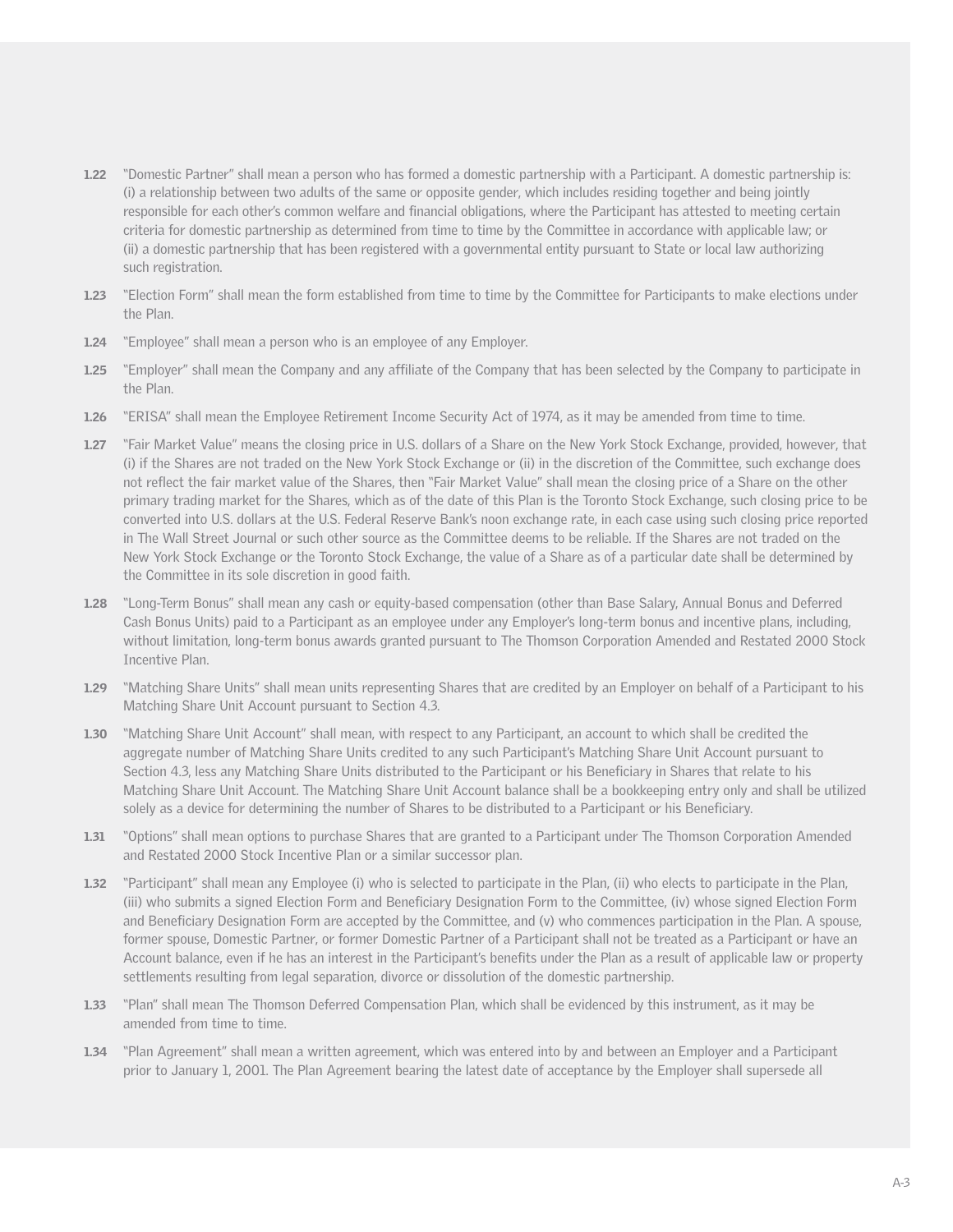previous Plan Agreements in their entirety and shall govern such entitlement. Plan Agreements may provide additional benefits not set forth in the Plan or limit the benefits otherwise provided under the Plan; provided, however, that any such additional benefits or benefit limitations must be agreed to by both the Employer and the Participant.

- 1.35 "Plan Year" shall mean a period beginning on January 1 of each calendar year and continuing through December 31 of such calendar year.
- 1.36 "Quarterly Installment Method" shall mean a method of distributing the balance in a Participant's Deferral Account wherein such balance is distributed in 60, 120, or 180 monthly installments, as elected by the Participant (the "Installment Period"). The amount of each monthly installment attributable to the portion of a Deferral Account, with respect to which additional amounts are credited under Section 3.6(d), shall be computed as follows:
	- (a) The amount of each monthly installment during the calendar quarter in which the first monthly installment is paid shall equal: (i) the balance in the Deferral Account, as of the Measurement Date immediately preceding the first day of the month in which the first monthly installment is paid, divided by (ii) the number of months in the Installment Period.
	- (b) The amount of any subsequent monthly installment shall equal: (i) the balance in the Deferral Account as of the Measurement Date immediately preceding the first day of the calendar quarter in which any such monthly installment is paid, divided by (ii) the number of months remaining in the Installment Period as of the first day of any such calendar quarter.

For purposes hereof, "Measurement Date" shall mean the first day of the month next preceding the month in which a monthly installment is paid or such other date (determined by the Committee) as of which the balance in a Deferral Account is determined. Notwithstanding any other provision of the Plan to the contrary, in no event shall the amount of any monthly installment with respect to a Participant exceed the balance in the Participant's Deferral Account as of the date on which any such installment is paid.

- 1.37 "Retirement", "Retire(s)", "Retiring", or "Retired" shall mean, with respect to an Employee, severance from employment from all Employers (for any reason other than a leave of absence, death or Disability) on or after the attainment of age fifty-five (55).
- 1.38 "Retirement Benefit" shall mean the benefit set forth in Article 8.
- 1.39 "Share Ownership Guidelines" shall mean The Thomson Corporation Executive Share Ownership Guidelines, as in effect from time to time.
- 1.40 "Share Ownership Guideline Amount" for any Participant shall mean the number of Shares that the Participant is expected to own under the Share Ownership Guidelines.
- 1.41 "Shares" shall mean common shares of The Thomson Corporation. Shares distributed in payment of a Participant's Share Unit Account shall consist of newly issued Shares from treasury, and such Shares shall be distributed in accordance with and subject to applicable securities laws; provided, however, that no more than 6,000,000 Shares may be issued pursuant to this Plan.
- 1.42 "Short-Term Payout" shall mean the benefit set forth in Sections 7.1 and 7.2.
- 1.43 "Share Unit Account" shall mean, with respect to any Participant, an account to which shall be credited the aggregate number of Share Units credited to any such Participant's Share Unit Account pursuant to Sections 3.7, 4.1 and 5.1, less any Share Units distributed to the Participant or his Beneficiary in Shares that relate to his Share Unit Account. The Share Unit Account balance shall be a bookkeeping entry only and shall be utilized solely as a device for determining the number of Shares to be distributed to a Participant or his Beneficiary.
- 1.44 "Share Units" shall mean units representing Shares that are credited to a Participant's Share Unit Account.
- 1.45 "Termination Benefit" shall mean the benefit set forth in Article 10.
- 1.46 "Termination of Employment", "Terminate Employment" or "Terminating Employment" shall mean the severing of employment with all Employers, voluntarily or involuntarily, for any reason other than Retirement, Disability, death or an authorized leave of absence.
- 1.47 "Trust" shall mean one or more trusts established pursuant to that certain Master Trust Agreement, dated as of February 14, 1994, between the Company and the trustee named therein, as amended from time to time.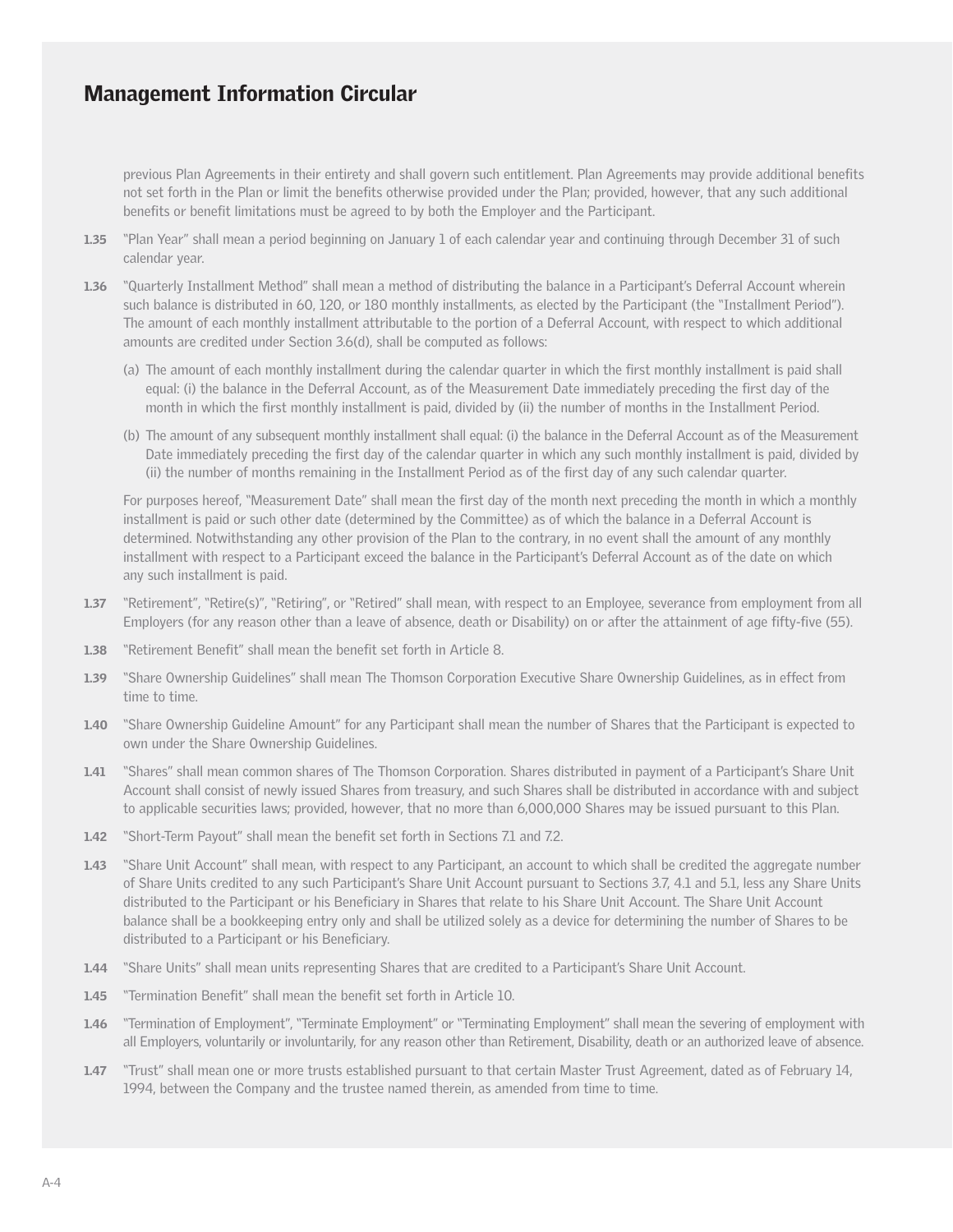1.48 "Unforeseeable Financial Emergency" shall mean an unanticipated emergency that is caused by an event beyond the control of the Participant that would result in severe financial hardship to the Participant resulting from (i) a sudden and unexpected illness or accident of the Participant or a dependent of the Participant, (ii) a loss of the Participant's property due to casualty, or (iii) such other extraordinary and unforeseeable circumstances arising as a result of events beyond the control of the Participant, all as determined in the sole discretion of the Committee.

### Article 2. Selection and Enrollment

- 2.1 SELECTION OF PARTICIPANTS BY COMMITTEE. Participants shall be limited to a select group of senior management Employees, as determined by the Committee.
- 2.2 ENROLLMENT REQUIREMENTS. As a condition to participation, each Participant shall complete, execute and return to the Committee an Election Form and a Beneficiary Designation Form, all within 30 days after being selected to participate in the Plan. In addition, the Committee shall establish from time to time such other enrollment requirements as it determines are necessary.
- 2.3 TERMINATION OF PARTICIPATION AND/OR DEFERRALS. If the Committee determines in good faith that a Participant no longer qualifies as a member of a select group of management or highly compensated employees, as membership in such group is determined in accordance with Sections 201(2), 301(a)(3) and 401(a)(1) of ERISA, the Committee may, in its sole discretion, (i) terminate the Participant's deferral election for the remainder of the Plan Year in which the Participant's membership status changes, (ii) prevent the Participant from making future deferral elections, (iii) immediately distribute the value of the Participant's Account as a Termination Benefit, and (iv) terminate the Participant's participation in the Plan.

### Article 3. Deferral of Compensation

- 3.1 AMOUNT OF DEFERRAL. Subject to Section 3.2, for any Plan Year a Participant may elect to defer his Base Salary, Annual Bonus, and/or Long-Term Bonus in any amount up to the maximum percentages of such Salary or Bonus as shall be determined for each Participant by the Committee in its sole discretion. A Participant may elect to defer the receipt of (a) any cash bonus to which he is entitled as a result of exercising Deferred Cash Bonus Units and (b) subject to approval of the Committee, Shares that the Participant will be entitled to receive as a result of exercising Options. Any such election shall be irrevocable.
- 3.2 **ELECTION TO DEFER.** Except as provided below, for any Plan Year a Participant may make an irrevocable deferral election, by timely delivering an Election Form to the Committee, in accordance with its rules and procedures, before the end of the Plan Year preceding the Plan Year for which the election is made. If no such Election Form is timely delivered for a Plan Year, the Annual Deferral Amount shall be zero for that Plan Year. Notwithstanding any provision of The Thomson Corporation Phantom Stock Plan or The Thomson Corporation Amended and Restated 2000 Stock Incentive Plan to the contrary, Deferred Cash Bonus Units and Options with respect to which a deferral election is made under Section 3.1 shall not be exercisable during the six-month period commencing on the date that the applicable Election Form is delivered to the Committee.
- 3.3 WITHHOLDING OF ANNUAL DEFERRAL AMOUNTS. For each Plan Year, the Base Salary portion of the Annual Deferral Amount shall be withheld from each regularly scheduled Base Salary payroll in equal amounts, as adjusted from time to time for changes in Base Salary. The Annual Bonus and/or Long-Term Bonus portions of the Annual Deferral Amount shall be withheld at the time the Annual Bonus and/or Long-Term Bonus are or otherwise would be paid to the Participant. In the case of Deferred Cash Bonus Units and Options, any amounts deferred into the Plan shall be deferred at the time that the Deferred Cash Bonus Units or Options, as the case may be, are exercised.
- 3.4 INVESTMENT OF TRUST ASSETS. The trustee of the Trust shall be authorized, upon written instructions received from the Committee or an investment manager appointed by the Committee, to invest and reinvest the assets of the Trust in accordance with the applicable Trust Agreement, including the disposition of stock and reinvestment of the proceeds in one or more investment vehicles designated by the Committee.
- 3.5 VESTING OF DEFERRAL, SHARE UNIT ACCOUNT AND MATCHING SHARE UNIT ACCOUNTS. A Participant shall at all times be 100 percent vested in his Deferral Account and Share Unit Account. A Participant's vested interest in his Matching Share Unit Account shall be determined under Section 4.4.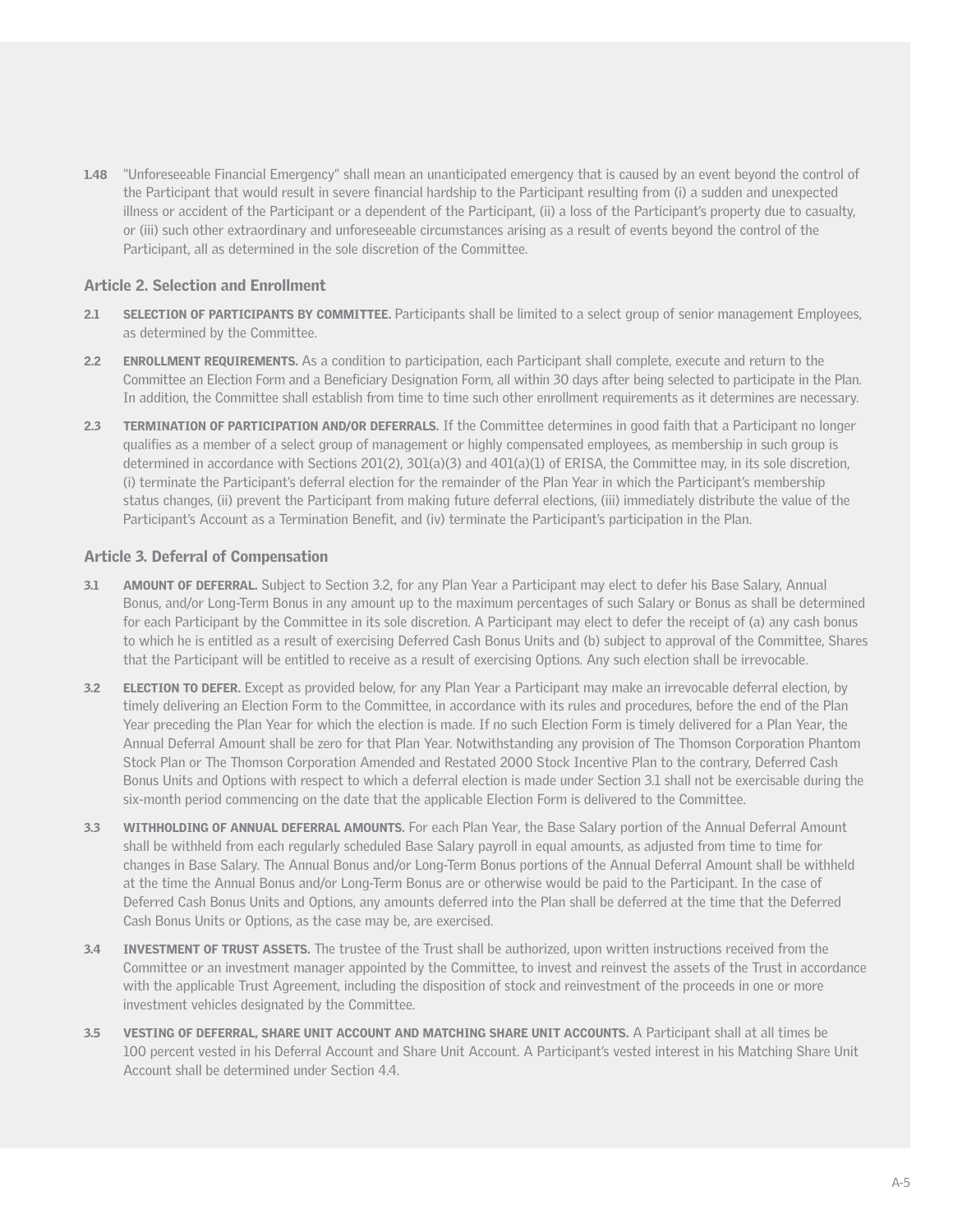- 3.6 CREDITING/DEBITING OF ACCOUNT BALANCES. Subject to Section 3.7, amounts shall be credited or debited to a Participant's Deferral Account in accordance with the following rules:
	- (a) ELECTION OF MEASUREMENT FUNDS. A Participant, in connection with his initial deferral election pursuant to Section 3.1, shall elect, on an Election Form, one or more Measurement Funds (defined in Section 3.6(c)) to be used to determine the additional amounts to be credited to his Deferral Account. Once each calendar month, a Participant may change the Measurement Fund(s) to be used to determine the additional amounts to be credited to his Deferral Account, or the portion of his Deferral Account allocated to each previously or newly elected Measurement Fund.
	- (b) PROPORTIONATE ALLOCATION. In making an election described in Section 3.6(a), the Participant shall specify on the Election Form, in increments of one percentage point (1%), the percentage of his Deferral Account to be allocated to a Measurement Fund (as if the Participant was making an investment in that Measurement Fund with that portion of his Deferral Account).
	- (c) MEASUREMENT FUNDS. The Participant may elect one or more of the measurement funds selected by the Committee (the "Measurement Funds") for the purpose of crediting additional amounts to his Deferral Account. The Committee may, in its sole discretion, discontinue, substitute or add a Measurement Fund.
	- (d) CREDITING OR DEBITING METHOD. The performance of each Measurement Fund shall be determined by the Committee, in its reasonable discretion, based on the performance of the Measurement Funds themselves. A Participant's Account balance shall be credited or debited on a daily basis based on the performance of each applicable Measurement Fund as though: (i) a Participant's Deferral Account was invested in the Measurement Fund(s) selected by the Participant; (ii) the portion of the Annual Deferral Amount that was actually deferred during any calendar month was invested in such Measurement Fund(s) in the percentages applicable to such calendar month, no later than the close of business on the first business day of such calendar month, at the closing price on such date; and (iii) any distribution made to a Participant that decreases such Participant's Deferral Account ceased being invested in the Measurement Fund(s) no earlier than three business days prior to the distribution, at the closing price on such date.
	- (e) NO ACTUAL INVESTMENT. Notwithstanding any other provision of the Plan to the contrary, the Measurement Funds are to be used for measurement purposes only, and a Participant's election of any such Measurement Fund, the allocation to his Deferral Account thereto, the calculation of additional amounts and the crediting or debiting of such amounts to a Participant's Deferral Account shall not be considered or construed in any manner as an actual investment of his Deferral Account in any such Measurement Fund. If the Company or the trustee of the Trust, in its own discretion, decides to invest funds in any or all of the Measurement Funds, no Participant shall have any rights in or to such investments. Without limiting the foregoing, a Participant's Deferral Account shall at all times be a bookkeeping entry only and shall not represent any investment made on his behalf by the Company or the trustee, and the Participant shall at all times remain an unsecured creditor of the Company.
- 3.7 DEFERRALS INTO SHARE UNITS. Any Participant who is subject to the Share Ownership Guidelines or who is authorized by the Committee may elect to have all or a portion of his Annual Deferral Amount (other than amounts attributable to Base Salary) deferred into Share Units as of the date such amount is deferred or, in the event of a Closed Period, such later date as determined pursuant to the Insider Trading Policy of The Thomson Corporation, which Share Units shall be credited to a Share Unit Account established in the name of the Participant. Any such election shall be made in accordance with, and subject to, Section 3.2. The number of Share Units to be credited to a Participant's Share Unit Account shall be determined pursuant to Section 4.2.
- 3.8 FICA AND OTHER TAXES. For each Plan Year in which an Annual Deferral Amount is being withheld with respect to a Participant, the Participant's Employer shall withhold from that portion of the Participant's compensation that is not being deferred, in a manner determined by the Employer, the Participant's share of FICA and other employment taxes on such Annual Deferral Amount. If necessary, the Committee may reduce the Annual Deferral Amount in order to comply with this Section 3.8.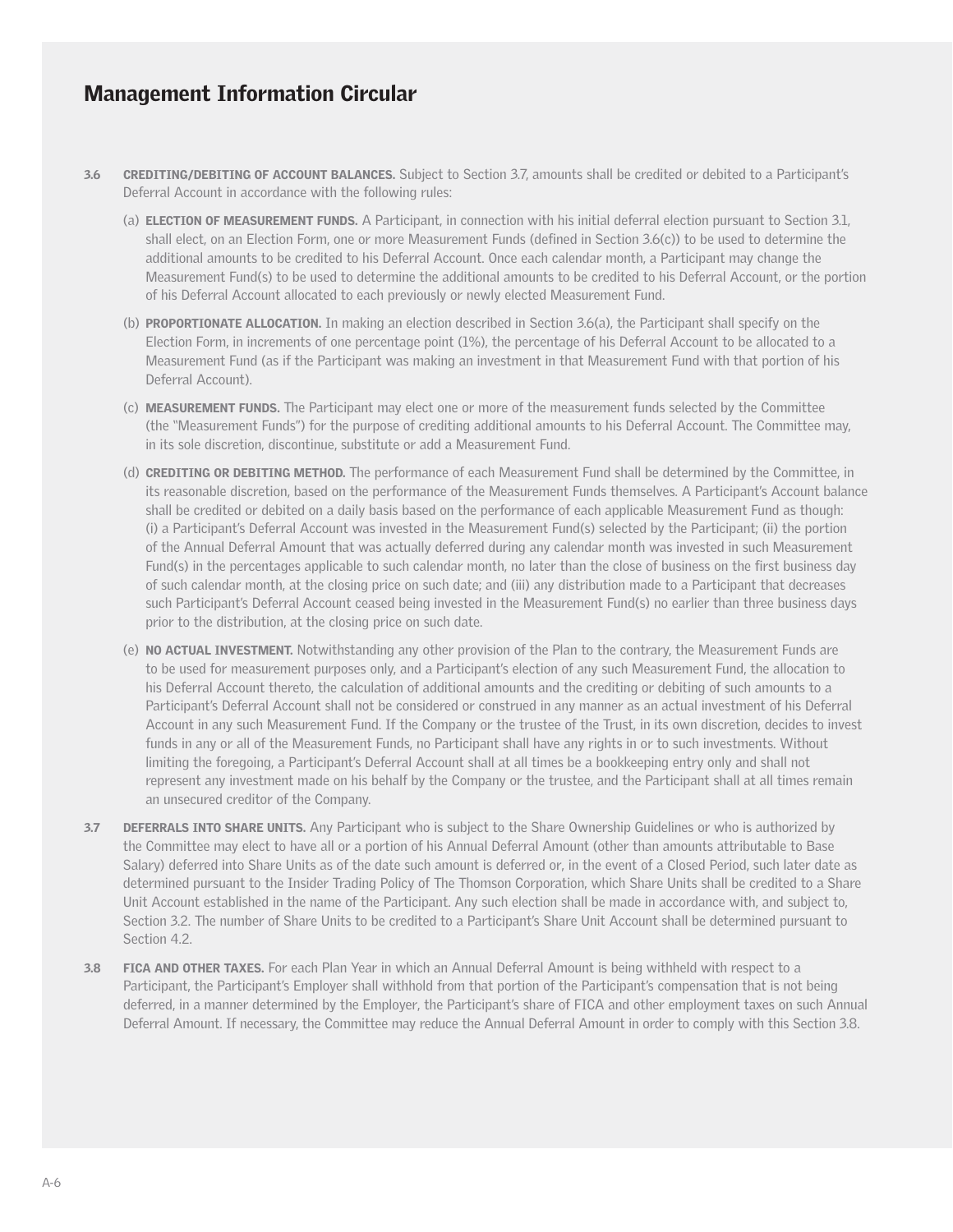3.9 WITHHOLDING ON DISTRIBUTIONS. The Employer, or the trustee of the Trust, shall withhold from any payments made to a Participant under the Plan all federal, state and local income, employment and other taxes required to be withheld by the Employer or the trustee of the Trust, in connection with such payments, in amounts and in a manner to be determined in the sole discretion of the Employer or the trustee of the Trust, as the case may be.

#### Article 4. Conversion to Share Units and Matching Contributions

- 4.1 CONVERSION OF DEFERRAL ACCOUNT TO SHARE UNITS. Not more frequently than once each calendar month, any Participant who is subject to the Share Ownership Guidelines or who is authorized by the Committee, may elect to convert to Share Units part or all of the amount credited to his Deferral Account, which Share Units shall be credited to a Share Unit Account established in the name of the Participant.
- 4.2 NUMBER OF SHARE UNITS CREDITED. Except as otherwise provided in this Section 4.2, the number of Share Units to be credited to a Participant's Share Unit Account in connection with an election pursuant to Sections 3.7 or 4.1 shall be determined on the basis of the Fair Market Value of a Share for the day before the deferral or exchange, as the case may be (the "Price Date"). If Share Units are to be credited to a Participant's Share Unit Account during a Closed Period, the amount to be converted into Share Units shall be deemed to be invested in the money market Measurement Fund then available under the Plan. As soon as practicable following the end of the Closed Period, the amount credited to the Participant's Account pursuant to the immediately preceding sentence and any earnings thereon, shall be converted to Share Units on the basis of the closing price of Shares on the day before the date of the conversion.
- 4.3 MATCHING SHARE UNITS. Each Participant's Matching Share Unit Account shall be credited with the number of Matching Share Units equal to ten percent (10%) of the number of Share Units (not including Share Units attributable to dividends) credited to each such Participant's Share Unit Account pursuant to Sections 3.7, 4.1 and 5.1.
- 4.4 VESTING OF MATCHING SHARE UNITS. One-fourth of the Matching Share Units credited to a Participant's Matching Share Unit Account during any Plan Year shall become vested on each of the first four anniversaries of the date the underlying Share Units are credited, so long as the Participant has not Terminated Employment as of the respective anniversary date. Upon terminating employment on account of death or Disability, a Participant shall become fully vested in all Matching Share Units credited to his Matching Share Unit Account. Upon Terminating Employment, a Participant shall forfeit all unvested Matching Share Units credited to his Matching Share Unit Account. Upon Retiring, a Participant shall become vested in a percentage of the unvested Matching Share Units credited to his Matching Share Unit Account determined under the following schedule:

|                            |  |    |    |       |       | 62 or |
|----------------------------|--|----|----|-------|-------|-------|
| Age at retirement 55 56 57 |  |    |    | 58 59 | 60 61 | older |
| Percentage vested 65 65    |  | 75 | 80 | 85    | 90 95 | 100   |

- 4.4.1 **IMPACT OF REEMPLOYMENT ON VESTING.** A Participant who is rehired by an Employer after his Retirement or Termination of Employment shall not be entitled to amounts forfeited under Section 4.4 prior to his reemployment.
- 4.5 FICA AND OTHER TAXES ON MATCHING SHARE UNITS. For each Plan Year in which a Participant becomes vested in Matching Share Units credited to his Matching Share Unit Account, the Participant's Employer shall withhold from that portion of the Participant's Base Salary and Annual Bonus that is not being deferred, in a manner determined by the Employer, the Participant's share of FICA and other employment taxes on the Matching Share Units vesting in such year. If necessary, the Committee may reduce the Annual Deferral Amount in order to comply with this Section 4.5.
- 4.6 DIVIDENDS. If and when dividends are paid on Shares, the Share Unit Account of any Participant for whom a Share Unit Account is maintained shall be credited with the number of Share Units (including fractional Share Units) equal to the number obtained by dividing: (a) the amount of dividends that would be payable on the number of Shares equal to the number of Share Units credited to any such Participant's Share Unit Account as of the appropriate dividend record date; by (b) the closing price of one Share on the dividend payment date, computed in the same manner as specified in Section 4.2.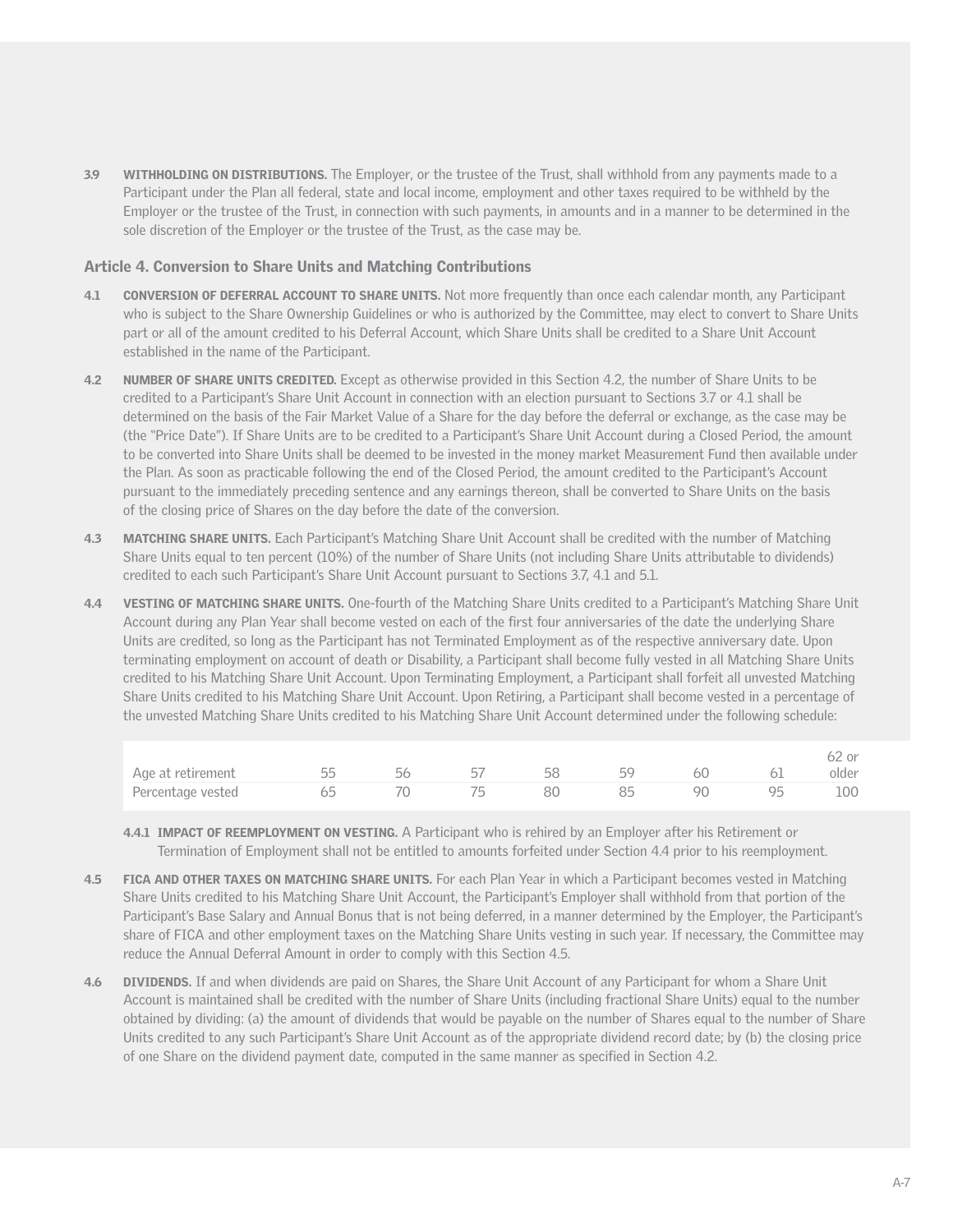- 4.7 ADJUSTMENT IN THE EVENT OF RECAPITALIZATION. In the event of any change in the outstanding Shares by reason of stock split, stock dividend, recapitalization, merger, consolidation, combination or exchange of shares or other similar corporate change or in the event of any special distribution to the stockholders, the number of Share Units and Matching Share Units credited to a Participant's Share Unit Account and Matching Share Unit Account shall be adjusted as the Committee determines is necessary and appropriate. Any such determination shall be conclusive and binding for all purposes of the Plan.
- 4.8 FRACTIONAL INTERESTS. If any fractional Share Unit exists after a lump sum or last installment, as the case may be, of Shares is delivered to the Participant, such fractional Share Unit shall be paid to the Participant in cash. The value of such fractional Share Unit shall be determined by multiplying the fractional Share Unit by the Fair Market Value of a Share on the business day prior to the date on which the lump sum or last installment, as the case may be, of Shares is paid to the Participant.
- 4.9 RIGHTS AS STOCKHOLDER. Except as otherwise provided in Section 4.6, a Participant for whom a Share Unit Account and/or an Matching Share Unit Account are maintained shall have no rights as a stockholder with respect to any Share Units credited to such Share Unit Account and Matching Share Units credited to such Matching Share Unit Account until such Share Units and Matching Share Units are converted to Shares and distributed to the Participant.

### Article 5. Deferral of Stock Options

5.1 DEFERRAL OF STOCK OPTIONS. If a Participant defers the receipt of Shares that he is entitled to receive as a result of exercising an Option pursuant to an election under Section 3.1, the Participant's Share Unit Account shall be credited with a number of Share Units equal to the number of Shares, the receipt of which has been so deferred.

### Article 6. Discretionary Contributions

6.1 DISCRETIONARY CONTRIBUTIONS. The Company may, from time to time, make Discretionary Contributions to those Participants selected to receive such contributions in accordance with the terms and conditions specified in writing by the Company at the time such Discretionary Contributions are made. Notwithstanding the foregoing, eligibility for and the terms and conditions with respect to Discretionary Contributions for members of the Executive Committee of The Thomson Corporation shall be determined by the Human Resources Committee of the Board of Directors of The Thomson Corporation. Discretionary Contributions shall be allocated to the Discretionary Contributions Accounts of the respective Participants.

### Article 7. Short-Term Payout, Unforeseeable Financial Emergencies, and Withdrawal Election

- 7.1 SHORT-TERM PAYOUT OF ANNUAL DEFERRAL AMOUNTS. In connection with each election to defer an Annual Deferral Amount, a Participant may irrevocably elect to receive such Annual Deferral Amount as a "Short-Term Payout". The Short-Term Payout shall be a lump sum payment in an amount equal to the Annual Deferral Amount plus amounts credited or debited pursuant to Sections 3.6 and 3.7 on that amount, determined as of the date the Short-Term Payout is distributed. Short-Term Payouts shall be distributed as soon as administratively possible after the first day of any Plan Year designated by the Participant that is at least five Plan Years after the Plan Year with respect to which the Annual Deferral Amount is actually deferred.
- 7.2 ELECTION CHANGES. Any Participant who elects a Short-Term Payout may make another election, not later than one year prior to the date the Short-Term Payout is scheduled to be distributed, to further defer the distribution of such Short-Term Payout by submitting to the Committee either a new Election Form during the open enrollment period or a distribution re-election form at any time during the Plan Year.
- 7.3 OTHER BENEFITS TAKE PRECEDENCE OVER SHORT-TERM. Should an event occur that triggers the distribution of a benefit under Articles 8, 9, 10 or 11, any Annual Deferral Amount, plus amounts credited or debited thereon, and/or Share Units and Matching Share Units attributable thereto, that are subject to a Short-Term Payout election under Section 7.1 shall not be paid in accordance with such Article but shall be paid in accordance with the other applicable Article.
- 7.4 WITHDRAWAL PAYOUT SUSPENSIONS FOR UNFORESEEABLE FINANCIAL EMERGENCIES. A Participant who experiences an Unforeseeable Financial Emergency may request the Committee to (i) suspend any deferrals required to be made by the Participant and/or (ii) receive a partial or full payout of his Deferral Account, and/or Shares representing the Share Units or then vested Matching Share Units (as applicable) held in his Share Unit Account and/or Matching Share Unit Account. The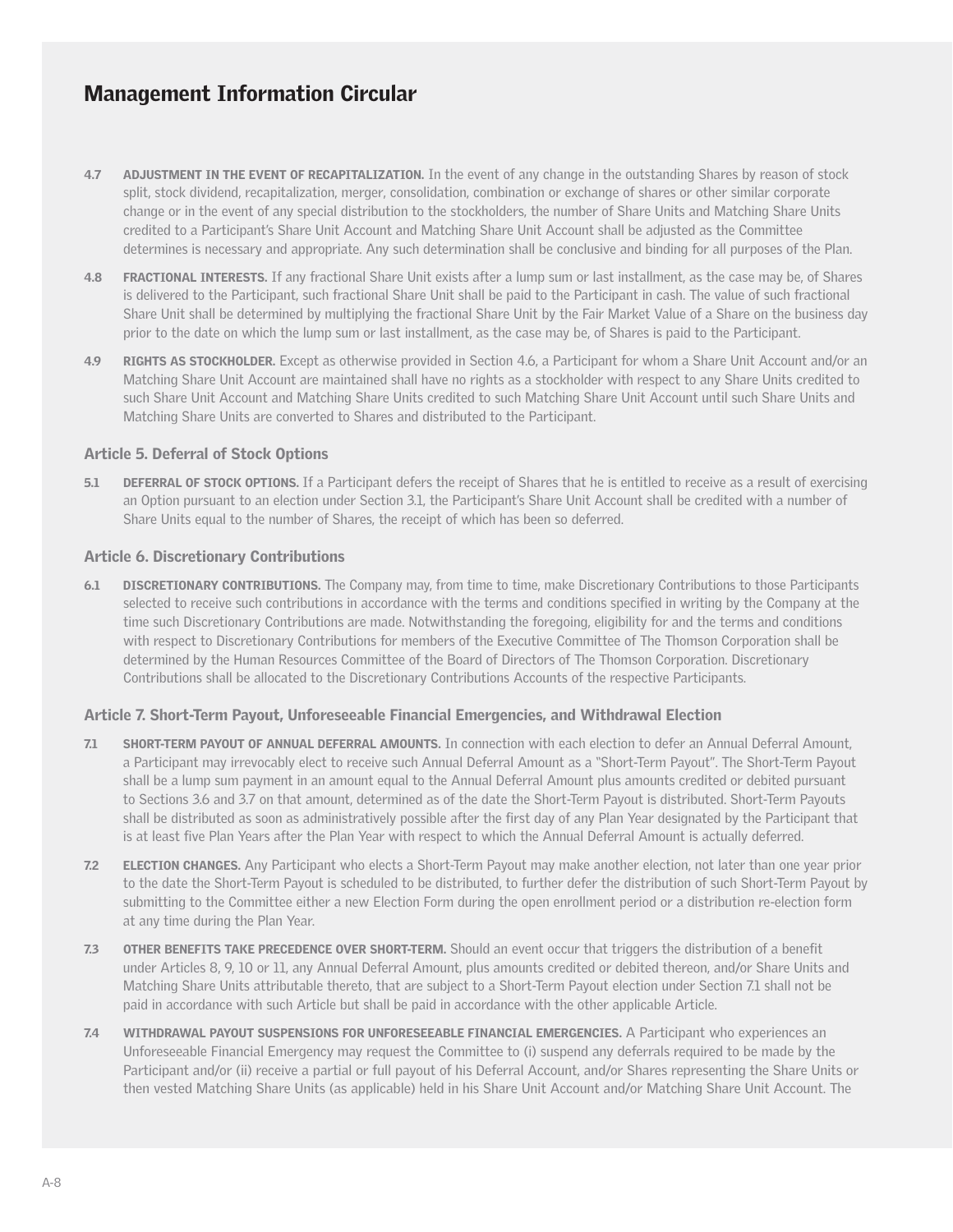payout shall not exceed the lesser of the Participant's vested interest in the Plan (i.e., the then aggregate balance in his Deferral, Stock, and vested Matching Share Unit Accounts) or the amount reasonably needed to satisfy the Unforeseeable Financial Emergency. If the Committee, in its sole discretion, approves such request, suspension shall take effect upon the date of approval and any payout shall be made as soon as administratively possible after the date of approval. The payment of any amount under this Section 7.4 shall not be subject to the Deduction Limitation. Any distribution from a Participant's Share Unit Account and/or vested Matching Share Unit Account pursuant to this Section 7.4 shall be in Shares. A Participant electing a withdrawal under this Section 7.4 may designate the Account or Accounts from which any amounts so distributed shall be taken. If no election is made, amounts distributed shall be taken first from the Participant's Deferral Account and then from the Participant's Share Unit Account and Matching Share Unit Account (to the extent vested).

7.5 WITHDRAWAL ELECTION. A Participant (or, after a Participant's death, his Beneficiary) may elect to withdraw all (but not less than all) of his Deferral Account and/or all (but not less than all) of the Shares representing the Share Units and vested Matching Share Units (as applicable) held in his Share Unit Account and Matching Share Unit Account, less a withdrawal penalty equal to ten percent (10%) of such amounts (the net amount shall be referred to as the "Withdrawal Amount"). This election may be made at any time, before or after Retirement, Disability, death or Termination of Employment, and whether or not such Deferral Account and/or Share Units and Matching Share Units are in the process of being distributed pursuant to an installment payment schedule. The Participant or Beneficiary shall make such an election by filing with the Committee a written election on a form determined from time to time by the Committee. The Withdrawal Amount shall be distributed as soon as administratively possible after the election. Once the Withdrawal Amount is paid, the Participant's participation in the Plan shall terminate and the Participant shall not be eligible to participate in the Plan until the second Plan Year following the Plan Year in which the Withdrawal Amount is distributed. The payment of a Withdrawal Amount shall not be subject to the Deduction Limitation.

#### Article 8. Retirement Benefit

- 8.1 RETIREMENT BENEFIT. Subject to the Deduction Limitation, a Participant who Retires shall receive the balance of his Account as a Retirement Benefit.
- 8.2 PAYMENT OF RETIREMENT BENEFITS. In connection with commencing participation in the Plan, a Participant may elect on an Election Form to receive his Retirement Benefit in one of the forms set forth below. If a Participant does not make such an election, his Retirement Benefit shall be distributed in a lump sum. Payments of a Participant's Retirement Benefit shall be made, or commence, in the case of installments, as soon as administratively possible after the Participant Retires. Any payment of a Participant's Retirement Benefit hereunder shall be subject to the Deduction Limitation.
	- 8.2.1 DEFERRAL ACCOUNT. The portion of a Participant's Retirement Benefit attributable to his Deferral Account may be received in (i) a lump sum or (ii) pursuant to the Quarterly Installment Method over a period of 60, 120 or 180 months in accordance with Section 1.36.
	- 8.2.2 SHARE UNIT ACCOUNT AND MATCHING SHARE UNIT ACCOUNT. The portion of a Participant's Retirement Benefit attributable to his Share Unit Account and/or Matching Share Unit Account may be received in either (i) a lump sum or (ii) equal annual installments over a period of five, 10, or 15 years, provided there are at least 3,000 Share Units and vested Matching Share Units in such Accounts. However, if, after the payment of any such annual installment, the Participant's Share Unit Account and Matching Share Unit Account have less than 3,000 Share Units and vested Matching Share Units, all remaining Share Units and vested Matching Share Units shall be distributed to the Participant in a lump sum on the date of the next scheduled installment. The distribution of the portion of a Participant's Retirement Benefit attributable to his Share Unit Account and/or Matching Share Unit Account shall be in Shares.
	- 8.2.3 ELECTION CHANGES. The Participant may change his Retirement Benefit election annually to an allowable method of distribution by submitting to the Committee either a new Election Form (during open enrollment) or a Distribution Re-Election Form (at any point during the Plan Year), provided that any such Election or Distribution Re-Election Form is submitted at least one year prior to the Participant's Retirement and is accepted by the Committee in its sole discretion. The Election Form or Distribution Re-Election Form most recently accepted by the Committee with respect to a Participant's Deferral and Share Unit Accounts shall govern the distribution of the applicable portion of his Retirement Benefit. Notwithstanding the above to the contrary, any Participant who enters into a severance agreement with The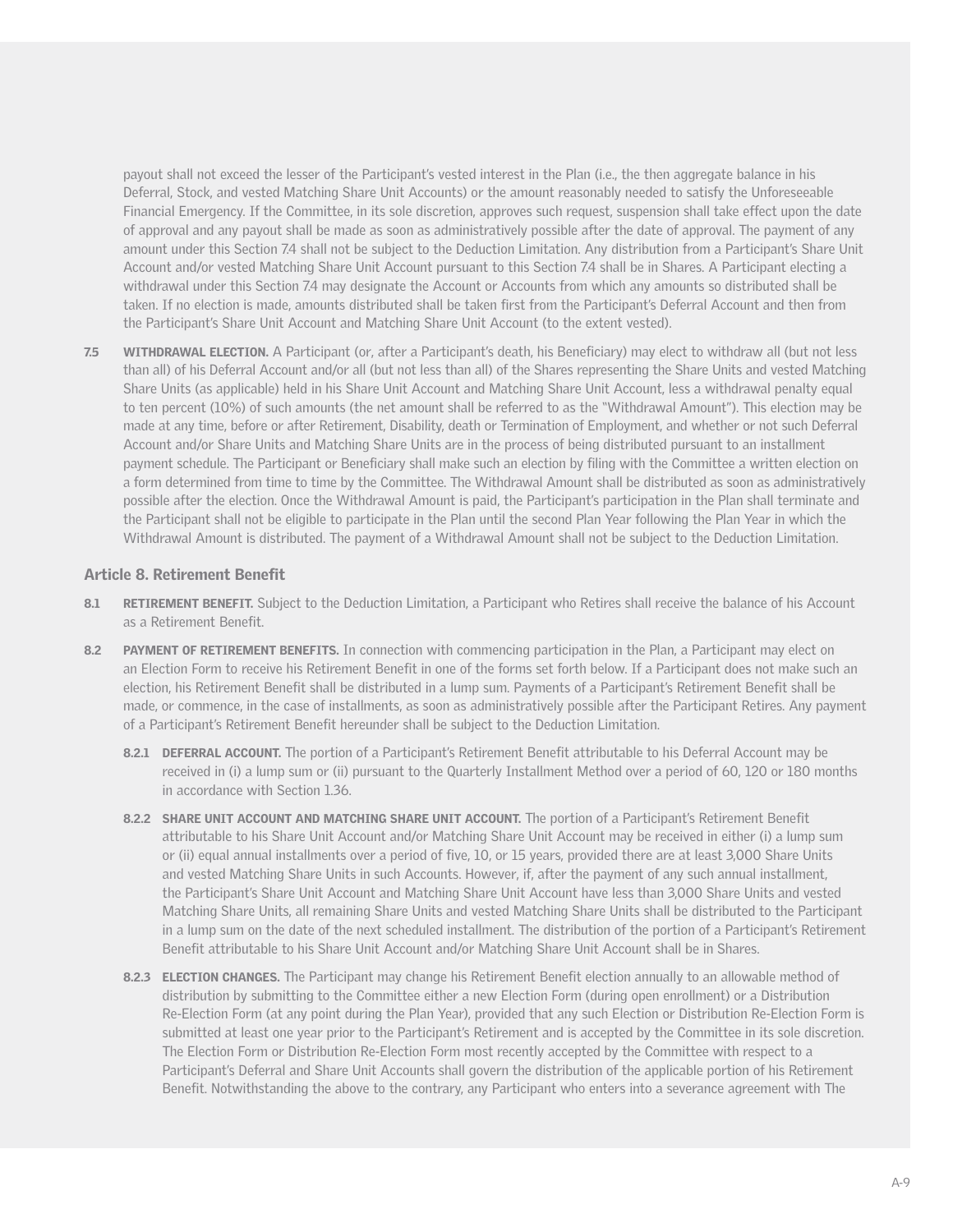Thomson Corporation during December 2005 and is scheduled to receive a Retirement Benefit in a lump sum in 2006 may elect on an Election Form, no later than December 31, 2005, to receive such Retirement Benefit in one of the forms set forth in this Section 8.2 commencing on or after the date such payment was scheduled to be made, provided such election complies with Section 409A of the Code.

- 8.3 DEATH PRIOR TO COMPLETION OF RETIREMENT BENEFIT. If a Participant dies after Retirement but before his Retirement Benefit is paid in full, any undistributed Retirement Benefit payments shall continue and shall be paid to the Participant's Beneficiary (i) on the same schedule as the benefit would have been paid to the Participant had the Participant survived, or (ii) in a lump sum, if requested by the Beneficiary and allowed in the sole discretion of the Committee.
- 8.4 REEMPLOYMENT PRIOR TO COMPLETION OF RETIREMENT BENEFIT. If a Participant is rehired by an Employer after Retirement but before his Retirement Benefit is paid in full, any undistributed Retirement Benefit payments shall cease as soon as practicable following such reemployment. Undistributed Retirement Benefits shall commence upon the Participant's subsequent Retirement in accordance with the Election Form or Distribution Re-Election Form most recently accepted by the Committee.

#### Article 9. Death Benefit

- DEATH BENEFIT. The Beneficiary of a Participant who dies before Retiring, Terminating Employment, or suffering a Disability shall receive a Death Benefit equal to the Participant's Account balance.
- 9.2 PAYMENT OF DEATH BENEFIT. In connection with commencing participation in the Plan, a Participant may elect on an Election Form to have his Death Benefit distributed in one of the forms set forth below. If a Participant does not make such an election, such benefit shall be distributed in a lump sum in accordance with Article 13. However, if the aggregate value of a Participant's Account at the time of his death is less than \$50,000, payment of his Death Benefit shall be made, in the sole discretion of the Committee, in a lump sum or in installments (with his Deferral Account being paid pursuant to the Quarterly Installment Method of not more than 60 months and his Share Unit Account and/or Matching Share Unit Account being paid in annual installments over a period of not more than five years). Payments of a Participant's Death Benefit shall be made, or commence, in the case of installments, as soon as administratively possible after the date on which the Committee is provided with satisfactory proof of the Participant's death. Any payments hereunder shall be subject to the Deduction Limitation.
	- 9.2.1 DEFERRAL ACCOUNT. The portion of a Participant's Death Benefit attributable to his Deferral Account may be distributed in (i) a lump sum payment or (ii) pursuant to the Quarterly Installment Method over a period of 60, 120 or 180 months in accordance with Section 1.36.
	- 9.2.2 SHARE UNIT ACCOUNT AND MATCHING SHARE UNIT ACCOUNT. The portion of a Participant's Death Benefit attributable to his Share Unit Account and/or Matching Share Unit Account may be distributed in either (i) a lump sum or (ii) in equal annual installments of Shares over a period of five, ten or 15 years. The distribution of the portion of a Participant's Death Benefit attributable to his Share Unit Account and/or Matching Share Unit Accounts shall be in Shares.
	- 9.2.3 ELECTION CHANGES. Subject to the Committee's consent, a Participant may annually change his Death Benefit election to an allowable payout method by submitting to the Committee either a new Election Form (during open enrollment) or a Distribution Re-Election Form (at any point during the Plan Year). The Election or Distribution Re-Election Form most recently accepted by the Committee prior to the Participant's death with respect to his Deferral Account shall govern the distribution of the portion of the Participant's Death Benefit attributable to Measurement Funds. The Election or Distribution Re-Election Form most recently accepted by the Committee prior to the Participant's death with respect to deferrals or conversions into Share Units shall govern the distribution of Share Units credited to the Participant's Account as a result of such deferral or conversion.

### Article 10. Termination Benefit

10.1 TERMINATION BENEFIT. A Participant who Terminates Employment prior to his Retirement, death or Disability shall receive a Termination Benefit, which shall be equal to the value of the Participant's vested Account. Solely for purposes of Section 7.3 and this Article 10, a Participant who receives severance from an Employer shall be deemed to have Terminated Employment as of the last day of the period during which he is paid such severance.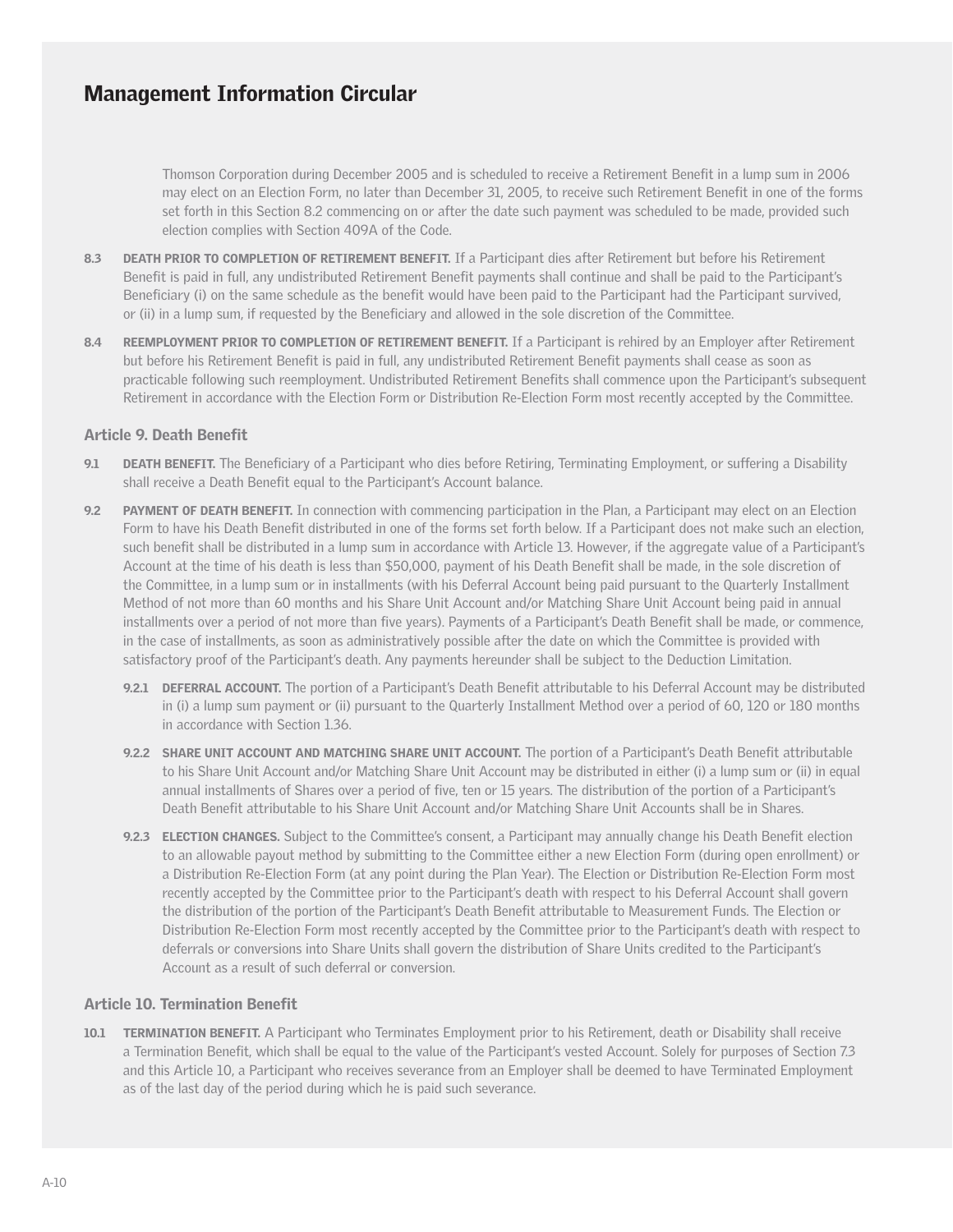- 10.2 PAYMENT OF TERMINATION BENEFIT. Termination Benefits shall be paid in a lump sum; provided, however, that if a Participant experiences an involuntary Termination of Employment without cause and the value of his Account at such time is equal to or greater than \$100,000, the Termination Benefit shall be distributed either (a) in accordance with the payment method elected by the Participant for the distribution of his Retirement Benefit under Section 8.2 or (b) in a lump sum if no election is made. Payments of a Participant's Termination Benefit shall be made, or commence, in the case of installments, as soon as administratively possible after the date of such Termination of Employment. Any payment hereunder shall be subject to the Deduction Limitation.
- 10.3 REEMPLOYMENT PRIOR TO COMPLETION OF TERMINATION BENEFIT. If a Participant is rehired by an Employer after he Terminates Employment but before his Termination Benefit is paid in full, any undistributed Termination Benefit payments shall cease as soon as practicable following such reemployment. Undistributed Termination Benefits shall commence upon the Participant's subsequent Termination of Employment in accordance with the Election Form or Distribution Re-Election Form most recently accepted by the Committee.

#### Article 11. Disability Waiver and Benefit

- 11.1 DISABILITY WAIVER. A Participant who is determined by the Committee to be suffering from a Disability shall be excused from fulfilling that portion of his Annual Deferral Amount commitment that would otherwise have been withheld from the Participant's Base Salary, Annual Bonus and/or Long-Term Bonus for the Plan Year during which he first suffers a Disability. While Disabled, the Participant may not make any additional deferral elections, but will continue to be considered a Participant for all other purposes. A Participant who returns to employment after his Disability ceases may elect to defer an Annual Deferral Amount for Plan Years following the Plan Year in which he so returns; provided such deferral elections are otherwise allowed and an Election Form is delivered to and accepted by the Committee for each such election in accordance with Section 3.2.
- 11.2 CONTINUED ELIGIBILITY; DISABILITY BENEFIT. A Participant suffering a Disability shall, for purposes of the Plan, continue to be considered to be employed and shall be eligible for the benefits provided for in Articles 7, 8, 9 or 10 in accordance with such Articles. Notwithstanding the above, the Committee may, in its sole discretion, deem the Participant to have Terminated Employment at any time after such Participant is determined to be suffering a Disability, in which case the Participant shall receive a Disability Benefit equal to his Account balance, which benefit shall be paid in a lump sum as soon as administratively possible after the Committee makes such determination. Any such Participant who is otherwise eligible to Retire shall be deemed to have Retired as of the date he attains age 55, and shall receive his Account balance in accordance with Article 8. Any payment hereunder shall be subject to the Deduction Limitation.
	- 11.2.1 REEMPLOYMENT PRIOR TO COMPLETION OF DISABILITY BENEFITS. If a Participant recovers from his Disability and is subsequently rehired by an Employer before his Disability Benefit or Retirement Benefit is paid in full, any undistributed benefit payments shall cease as soon as practicable following such reemployment. Undistributed benefits shall commence upon the Participant's subsequent Retirement or Termination of Employment in accordance with the Election Form or Distribution Re-Election Form most recently accepted by the Committee.

#### Article 12. Forfeiture

- 12.1 FORFEITURE. Notwithstanding any other provisions of the Plan to the contrary, a Participant shall forfeit all vested and unvested Matching Share Units and Discretionary Contributions if he:
	- (a) engages in misconduct involving dishonesty, malicious destruction of property of the Company, or the commission of a felony arising out of employment, and such misconduct results in detriment or financial loss to the Company and the termination of the Participant's employment;
	- (b) manages, operates, participates in, is employed by, performs consulting services for, or is otherwise connected with, any firm, person, corporation, or enterprise that is engaged in a business that is (i) the same type of business as the business engaged in by any subsidiary or division within the Company that employed Participant prior to the date of his termination of employment and (ii) competitive with the business of such subsidiary or division; or
	- (c) at any time improperly discloses to others any trade secrets or other confidential information, including customer lists, relating to the Company or to the business of the Company.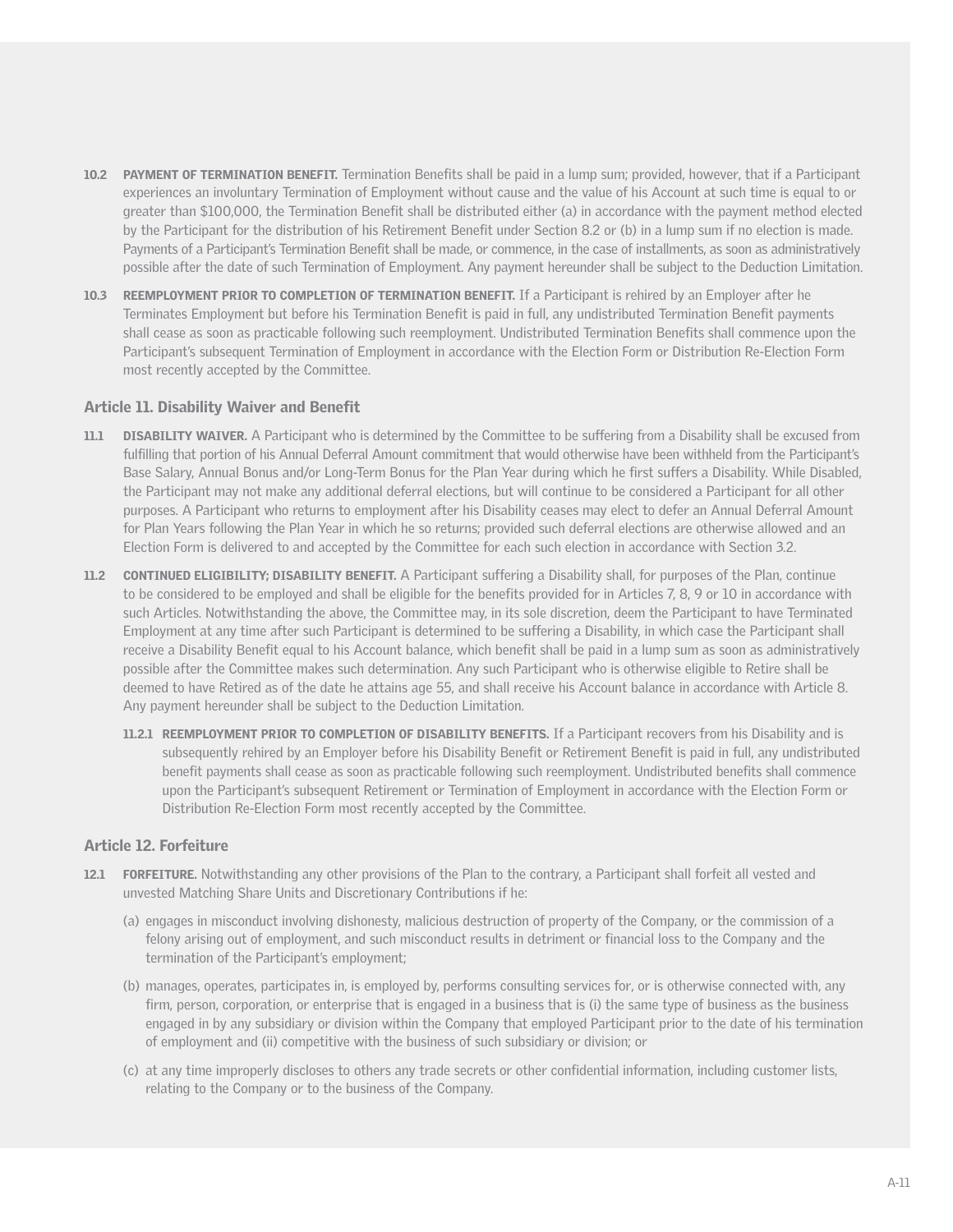#### Article 13. Beneficiary Designation

- 13.1 BENEFICIARY. Each Participant shall have the right, at any time, to designate a Beneficiary to receive any benefits payable under the Plan upon his death.
- 13.2 BENEFICIARY DESIGNATION. A Participant may designate a Beneficiary by completing a Beneficiary Designation Form, and returning it to the Committee. A Participant shall have the right to change a Beneficiary by completing, signing and otherwise complying with the terms of the Beneficiary Designation Form and the Committee's rules and procedures, as in effect from time to time. Upon the acceptance by the Committee of a new Beneficiary Designation Form, all Beneficiary designations previously filed shall be canceled. The Committee shall be entitled to rely on the last Beneficiary Designation Form filed by the Participant and accepted by the Committee prior to his death. No designation or change in designation of a Beneficiary shall be effective until received and acknowledged in writing by the Committee.
- 13.3 NO BENEFICIARY DESIGNATION. If a Participant fails to designate a Beneficiary as provided in Sections 13.1 and 13.2 or if all designated Beneficiaries predecease the Participant or die prior to complete distribution of the Participant's benefits, the Participant's surviving spouse or Domestic Partner, if any, shall be deemed the designated Beneficiary. If the Participant has no surviving spouse or Domestic Partner, the benefits remaining to be paid to a Beneficiary shall be payable to the executor or personal representative of the Participant's estate.
- 13.4 DOUBT AS TO BENEFICIARY. If the Committee has any doubt as to the proper Beneficiary to receive payments pursuant to the Plan, the Committee may cause the Participant's Employer to withhold such payments until this matter is resolved to the Committee's satisfaction.
- 13.5 DISCHARGE OF OBLIGATION. The payment of benefits under the Plan to a Beneficiary shall fully and completely discharge all Employers and the Committee from all further obligations under the Plan with respect to the Participant, and the Participant's Plan Agreement, if any, shall terminate upon such full payment of benefits.

#### Article 14. Leave of Absence

- 14.1 PAID LEAVE OF ABSENCE. A Participant, who is authorized by his Employer to take a paid leave of absence, shall continue to be considered employed by the Employer, and the Annual Deferral Amount shall continue to be withheld during such paid leave of absence in accordance with Section 3.3.
- 14.2 UNPAID LEAVE OF ABSENCE. Any Participant, who is authorized by his Employer to take an unpaid leave of absence, shall continue to be considered employed by the Employer and shall be excused from making deferrals until the earlier of the date the leave of absence expires or the Participant returns to a paid employment status. Upon such expiration or return, deferrals shall resume for the remaining portion of the Plan Year in which the expiration or return occurs, based on the deferral election, if any, made for that Plan Year. If no election was made for that Plan Year, no deferral shall be withheld.

#### Article 15. Termination, Amendment and Modification

15.1 TERMINATION. Although the Company anticipates that it will continue the Plan indefinitely, there is no guarantee that the Company will continue the Plan or will not terminate the Plan. Each Employer reserves the right to discontinue its sponsorship of the Plan and/or to terminate the Plan at any time with respect to any or all of its participating Employees, by action of its board of directors. Upon the termination of the Plan with respect to any Employer, the Plan Agreements, if any, of the affected Participants shall terminate and their Account balances shall be distributed as set forth below. Prior to a Change in Control, if the Plan is terminated with respect to all of its Participants, the Employer may, in its sole discretion and notwithstanding any elections made by any Participants, pay such benefits in a lump sum or pursuant to a Quarterly Installment Method (annual installments in the case of Share Units) of up to 15 years. If the Plan is terminated with respect to less than all of its Participants, the benefits of the affected Participants shall be distributed in a lump sum. With respect to a termination after a Change in Control, all benefits shall be distributed in a lump sum. The termination of the Plan shall not adversely affect any Participant or Beneficiary who has become entitled to any benefits under the Plan as of the date of termination; provided, however, that the Employer shall have the right to accelerate installment payments without premium or prepayment penalty by distributing an amount equal to the Account balance in a lump sum or pursuant to a Quarterly Installment Method (annual installments in the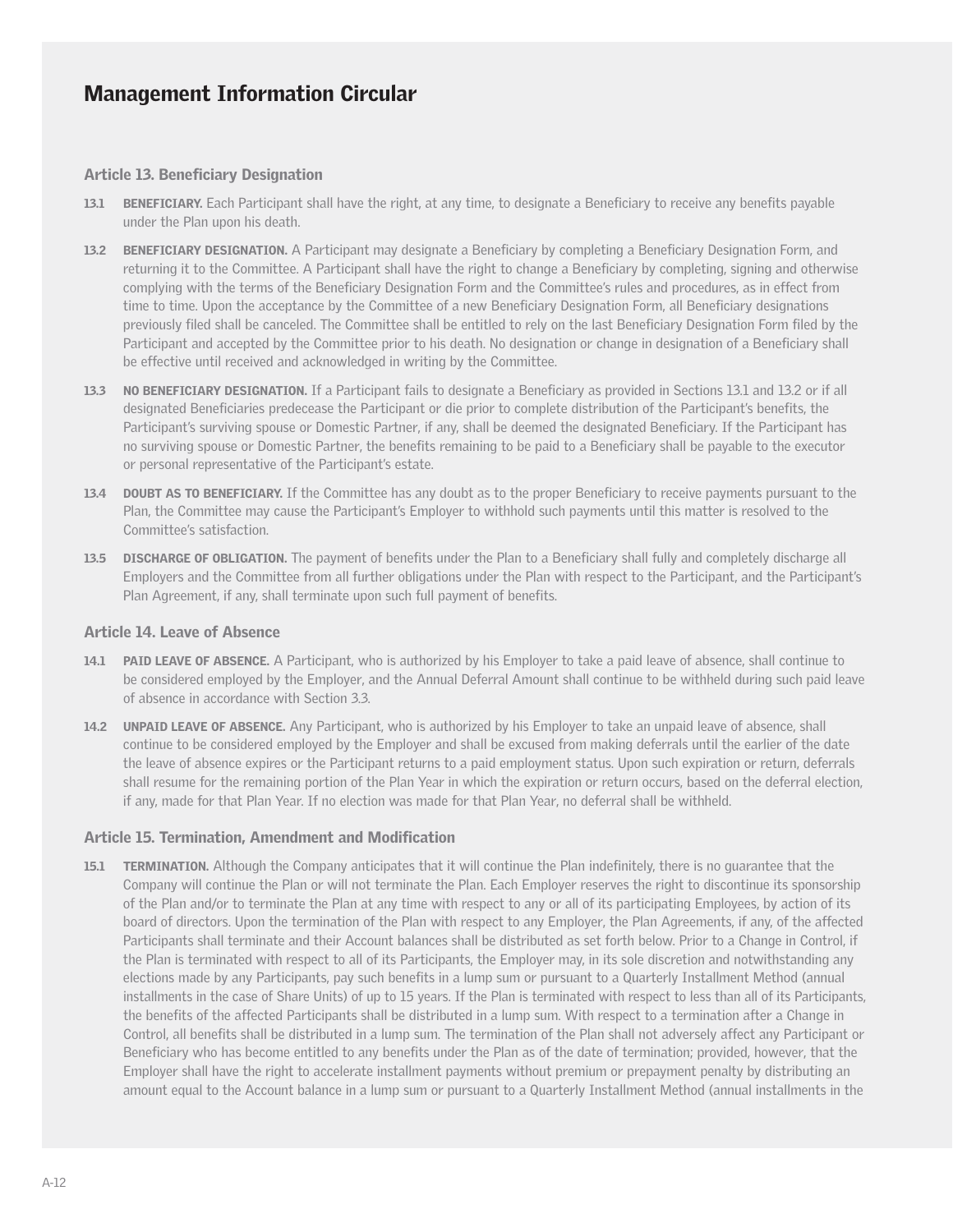case of Share Units) using fewer years. Upon termination of the Plan, each Participant shall become one hundred percent (100%) vested in his Matching Share Unit Account.

- 15.2 AMENDMENT. The Company may, at any time, amend or modify the Plan in whole or in part by action of its board of directors, a committee thereof, or the Committee. However, no such amendment or modification may operate to (a) decrease the value of a Participant's Account balance computed as of the date the amendment or modification is approved, or (b) effect the timing of the distribution of an Account balance that is scheduled to commence on or before such date; provided, however, that the Company may accelerate the distribution of installment payments by paying the Account balance in a lump sum or pursuant to a Quarterly Installment Method (annual installments in the case of Share Units). Notwithstanding the foregoing, to the extent required by law, regulations or stock exchange requirements, the Company will obtain approval of shareholders of The Thomson Corporation for amendments to the Plan.
- 15.3 PLAN AGREEMENT. Notwithstanding Sections 15.1 and 15.2 to the contrary, if a Plan Agreement contains benefits or limitations that are not in the Plan document, the Employer may amend or terminate such provisions only with the consent of the Participant.
- 15.4 EFFECT OF PAYMENT. The full payment of the applicable benefit under Articles 7, 8, 9, 10 or 11 shall completely discharge all obligations to a Participant and his designated Beneficiaries under the Plan, and the Participant's Plan Agreement, if any, shall terminate.

#### Article 16. Administration

- 16.1 COMMITTEE DUTIES. The Plan shall be administered by a Committee, which shall consist of the Board or such committee, as the Board shall appoint. Members of the Committee may be Participants. The Committee shall have the discretion and authority to (a) make, amend, interpret, and enforce all appropriate rules and regulations for the administration of this Plan and (b) decide or resolve any and all questions involving the interpretation of the Plan. Any individual serving on the Committee who is a Participant shall not vote or act on any matter relating solely to him. When making a determination or calculation, the Committee shall be entitled to rely on information furnished by a Participant or the Company.
- 16.2 AGENTS. In the administration of the Plan, the Committee may, from time to time, employ agents and delegate to them such administrative duties as it sees fit (including acting through a duly appointed representative) and may from time to time consult with counsel who may be counsel to any Employer.
- 16.3 BINDING EFFECT OF DECISIONS. The decision or action of the Committee with respect to any question arising out of or in connection with the administration, interpretation and application of the Plan and the rules and regulations promulgated hereunder shall be final and conclusive and binding upon all persons having any interest in the Plan.
- **16.4** INDEMNITY OF COMMITTEE. All Employers shall indemnify and hold harmless the members of the Committee, and any Employee to whom the duties of the Committee may be delegated, against any and all claims, losses, damages, expenses or liabilities arising from any action or failure to act with respect to this Plan, except in the case of willful misconduct by the Committee or any of its members or any such Employee.
- 16.5 EMPLOYER INFORMATION. To enable the Committee to perform its functions, each Employer shall supply full and timely information to the Committee on all matters relating to the compensation of its Participants, the date and circumstances of the Retirement, Disability, death or Termination of Employment of its Participants, and such other pertinent information as the Committee may reasonably require.

#### Article 17. Other Benefits and Agreements

17.1 COORDINATION WITH OTHER BENEFITS. The benefits provided for a Participant or Participant's Beneficiary under the Plan are in addition to any other benefits available to such Participant under any other plan or program for employees of the Participant's Employer. The Plan shall supplement and shall not supersede, modify or amend any other such plan or program, except as may otherwise be provided.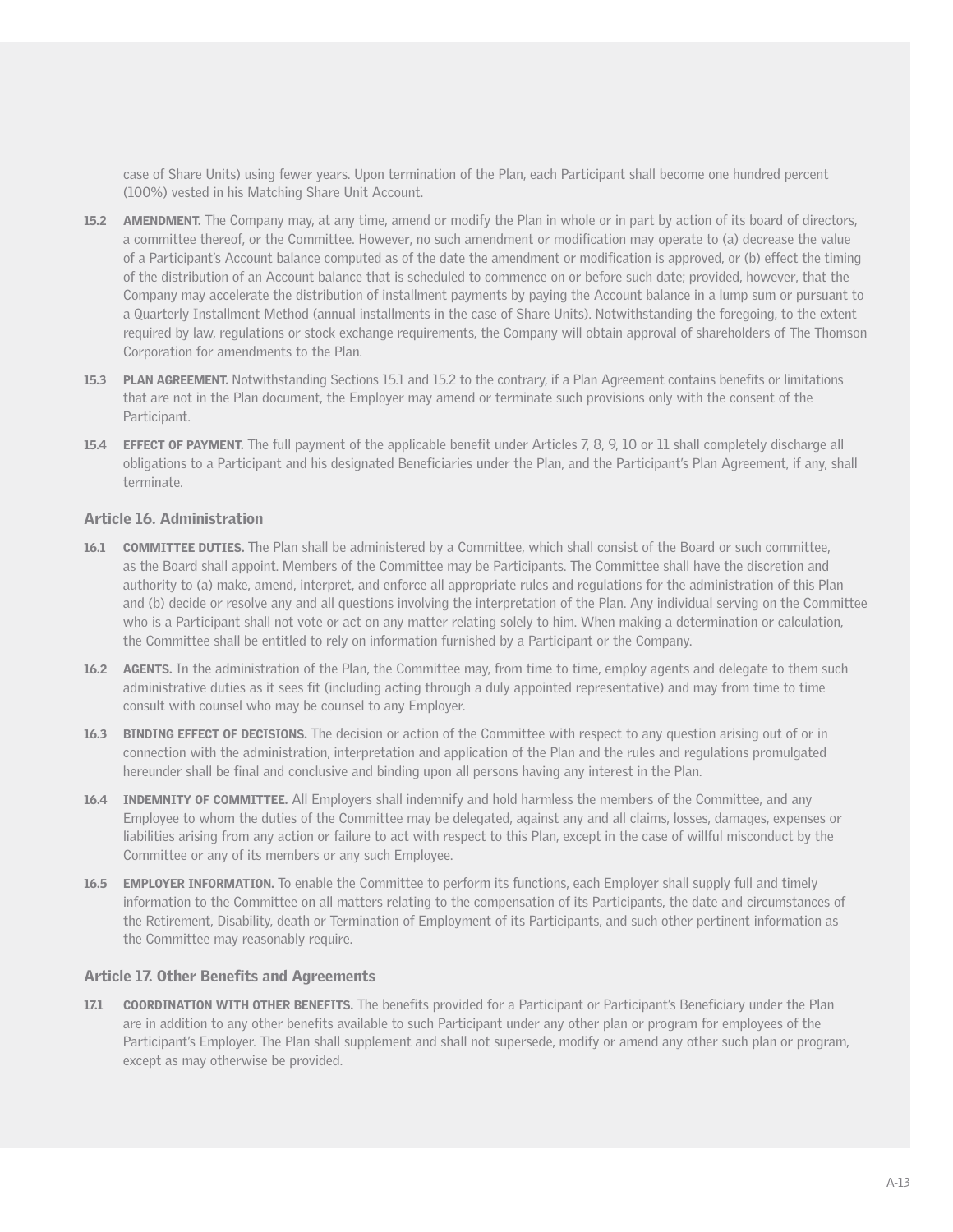#### Article 18. Claims Procedures

- 18.1 PRESENTATION OF CLAIM. Any Participant or Beneficiary of a deceased Participant (such Participant or Beneficiary being referred to as a "Claimant") may deliver to the Committee a written claim for a determination with respect to the amounts distributable to such Claimant from the Plan. If such a claim relates to the contents of a notice received by the Claimant, the claim must be made within 60 days after such notice was received by the Claimant. All other claims must be made within 180 days of the date on which the event that caused the claim to arise occurred. The claim must state with particularity the determination desired by the Claimant.
- 18.2 NOTIFICATION OF DECISION. The Committee shall consider a Claimant's claim within a reasonable time, and shall notify the Claimant in writing that: (a) the Claimant's requested determination has been made, and that the claim has been allowed in full; or (b) the Committee has reached a conclusion contrary, in whole or in part, to the Claimant's requested determination. If any part of the claim is denied, such notice must set forth in a manner calculated to be understood by the Claimant: (i) the specific reason(s) for the denial of the claim, or any part thereof; (ii) specific reference(s) to pertinent provisions of the Plan upon which such denial was based; (iii) a description of any additional material or information necessary for the Claimant to perfect the claim, and an explanation of why such material or information is necessary; and (iv) an explanation of the claim review procedure set forth in Section 18.3.
- 18.3 REVIEW OF DENIED CLAIM. Within 60 days after receiving a notice from the Committee that a claim has been denied, in whole or in part, a Claimant (or the Claimant's duly authorized representative) may file with the Committee a written request for a review of the denial of the claim. Thereafter, but not later than 30 days after the review procedure commences, the Claimant (or the Claimant's duly authorized representative) may: (a) review pertinent documents; (b) submit written comments or other documents; and/or (c) may request a hearing, which the Committee, in its sole discretion, may grant.
- 18.4 DECISION ON REVIEW. The Committee shall render its decision on review promptly, and not later than 60 days after the filing of a written request for review of the denial, unless a hearing is held or other special circumstances require additional time, in which case the Committee's decision must be rendered within 120 days after such date. Such decision must be written in a manner calculated to be understood by the Claimant, and it must contain: (a) specific reasons for the decision; (b) specific reference(s) to the pertinent Plan provisions upon which the decision was based; and (c) such other matters as the Committee deems relevant.
- **18.5** LEGAL ACTION. A Claimant's compliance with the foregoing provisions of this Article 18 is a mandatory prerequisite to a Claimant's right to commence any legal action with respect to any claim for benefits under this Plan.

### Article 19. Trust

- 19.1 ESTABLISHMENT OF THE TRUST. The Company shall establish the Trust, and each Employer shall at least annually transfer over to the Trust such assets as the Employer determines, in its sole discretion, are necessary to provide, on a present value basis, for its respective future liabilities created with respect to the Annual Deferral Amounts for such Employer's Participants for all periods prior to the transfer, as well as any debits and credits to the Participants' Account balances for all periods prior to the transfer, taking into consideration the value of the assets in the trust at the time of the transfer.
- 19.2 INTERRELATIONSHIP OF THE PLAN AND THE TRUST. The provisions of the Plan shall govern the rights of a Participant to receive distributions pursuant to the Plan. The provisions of the Trust shall govern the rights of the Employers and the creditors of the Employers to the assets transferred to the Trust. Each Employer shall at all times remain liable to carry out its obligations under the Plan.
- 19.3 DISTRIBUTIONS FROM THE TRUST. Each Employer's obligations under the Plan may be satisfied with Trust assets distributed pursuant to the terms of the Trust, and any such distribution shall reduce the Employer's obligations under the Plan.

#### Article 20. Miscellaneous

20.1 STATUS OF PLAN. The Plan is intended to be a plan that is not qualified within the meaning of Code Section 401(a) and is unfunded and is maintained by an employer primarily for the purpose of providing deferred compensation for a select group of management or highly compensated employees within the meaning of ERISA Sections 201(2), 301(a)(3) and 401(a)(1). The Plan shall be administered and interpreted to the extent possible in a manner consistent with that intent.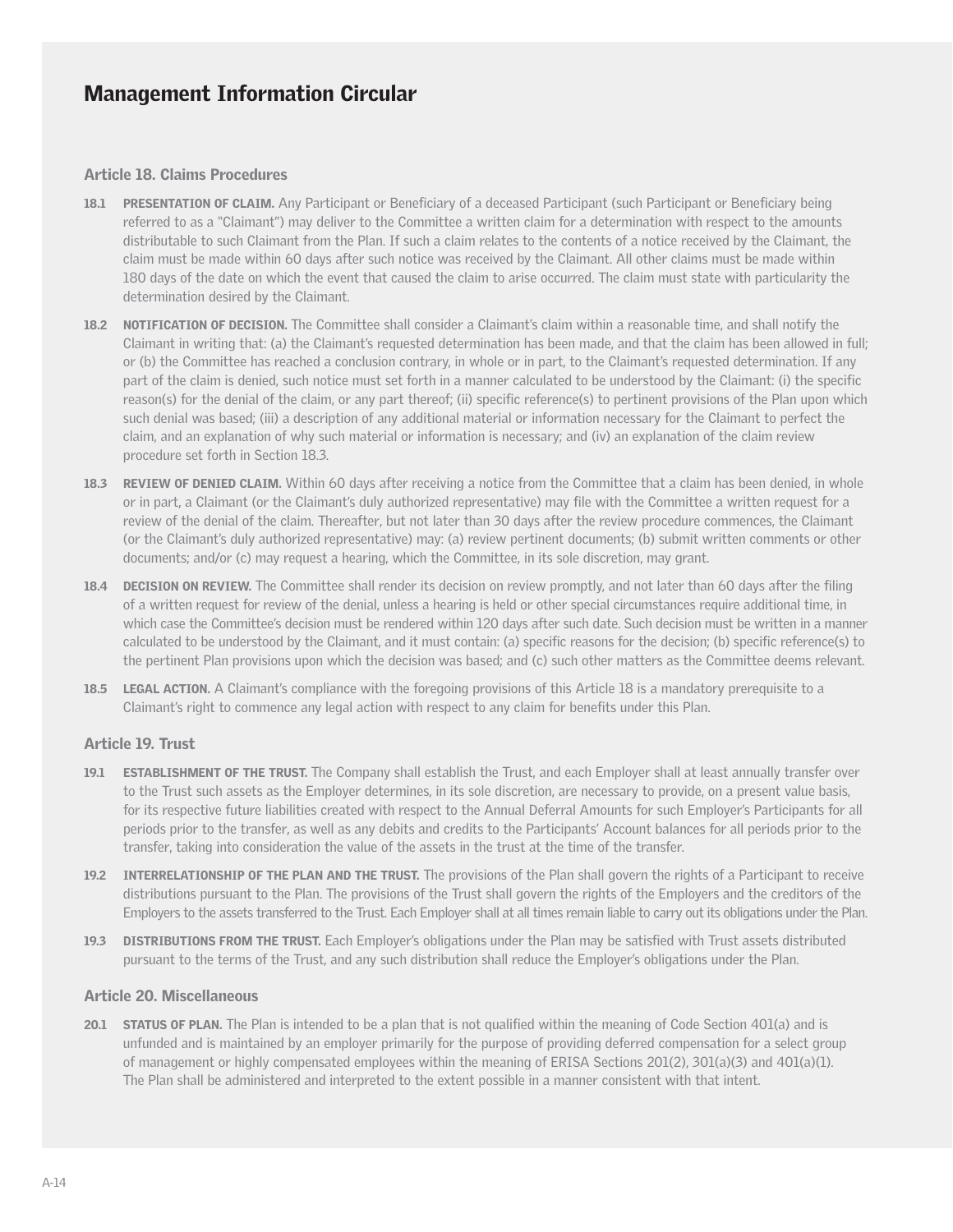- 20.2 UNSECURED GENERAL CREDITOR. Participants and their Beneficiaries, heirs, successors and assigns shall have no legal or equitable rights, interests or claims in any property or assets of an Employer. For purposes of the payment of benefits under this Plan, any and all of an Employer's assets shall be, and remain, the general, unpledged unrestricted assets of the Employer. An Employer's obligation under the Plan shall be merely that of an unfunded and unsecured promise to pay money or distribute Shares, as the case may be, in the future.
- 20.3 EMPLOYER'S LIABILITY. An Employer's liability for the payment of benefits shall be defined only by the Plan and related forms. An Employer shall have no obligation to a Participant under the Plan except as expressly provided in the Plan and related forms.
- 20.4 NONASSIGNABILITY. Neither a Participant nor any other person shall have any right to commute, sell, assign, transfer, pledge, anticipate, mortgage or otherwise encumber, transfer, hypothecate, alienate or convey in advance of actual receipt, the amounts, if any, payable hereunder, or any part thereof, which are, and all rights to which are expressly declared to be, unassignable and non-transferable. Subject to Section 20.14, no part of the amounts payable shall, prior to actual payment, be: (a) subject to seizure, attachment, garnishment or sequestration for the payment of any debts, judgments, alimony or separate maintenance owed by a Participant or any other person; (b) transferable by operation of law in the event of a Participant's or any other person's bankruptcy or insolvency; or (c) transferable to a spouse or Domestic Partner as a result of a property settlement or otherwise.
- 20.5 NOT A CONTRACT OF EMPLOYMENT. The terms and conditions of the Plan shall not be deemed to constitute a contract of employment between any Employer and a Participant. Nothing in this Plan shall be deemed to give a Participant the right to be retained in the service of any Employer as an Employee, or to interfere with the right of any Employer to discipline or discharge the Participant at any time.
- 20.6 FURNISHING INFORMATION. A Participant or his Beneficiary will cooperate with the Committee by furnishing any and all information requested by the Committee and take such other actions as may be requested in order to facilitate the administration of the Plan and the payments of benefits hereunder, including, but not limited to, taking such physical examinations as the Committee may deem necessary.
- 20.7 TERMS. Whenever any words are used herein in the masculine, they shall be constructed as though they were in the feminine in all cases where they would apply, and whenever any words are used herein in the singular or in the plural, they shall be construed as though they were used in the plural or the singular, as the case may be, in all cases when they would so apply.
- 20.8 CAPTIONS. The captions of the articles, sections and paragraphs of the Plan are for convenience only and shall not control or affect the meaning or construction of any of its provisions.
- 20.9 GOVERNING LAW. Subject to ERISA, the provisions of the Plan shall be construed and interpreted according to the laws of the State of Connecticut without regard to its conflicts of law principles.
- 20.10 NOTICE. Any notice or filing required or permitted to be given to the Committee under this Plan shall be sufficient if in writing and hand-delivered, or sent by registered or certified mail, to the address below:

Thomson Holdings Inc. Deferred Compensation Plan Committee Metro Center, One Station Place Stamford, Connecticut 06902

Such notice shall be deemed given as of the date of delivery or, if delivery is made by mail, as of the date shown on the postmark on the receipt for registration or certification. Any notice or filing required or permitted to be given to a Participant under this Plan shall be sufficient if in writing and hand-delivered, or sent by mail, to the last known address of the Participant.

- **20.11 SUCCESSORS.** The provisions of this Plan shall bind and inure to the benefit of the Participant's Employer and its successors and assigns and the Participant and the Participant's Beneficiaries.
- 20.12 VALIDITY. If any provision of this Plan shall be illegal or invalid for any reason, said illegality or invalidity shall not affect the remaining parts hereof, and the Plan shall be construed and enforced as if such illegal or invalid provision had never been inserted herein.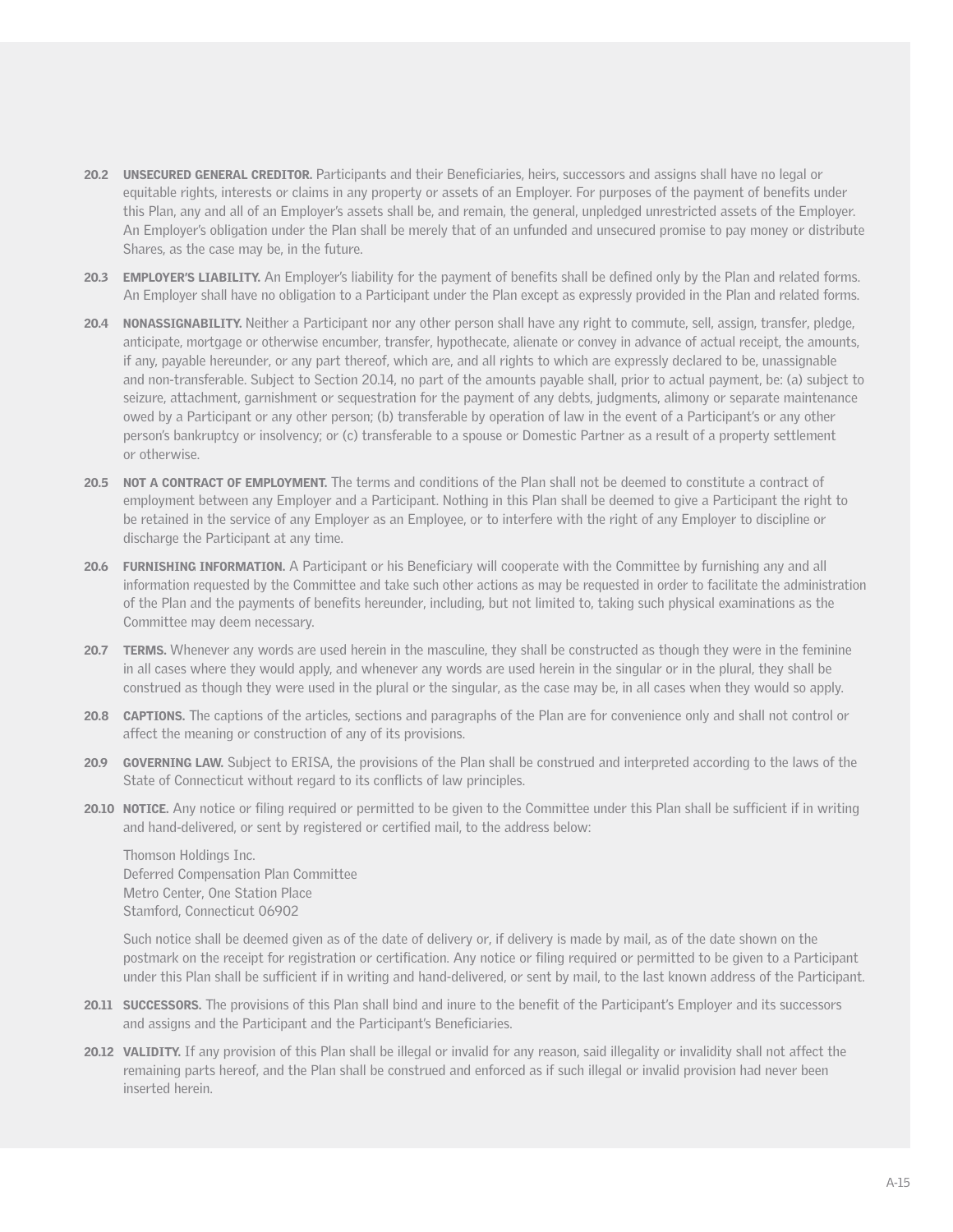- 20.13 INCOMPETENT. If the Committee determines in its discretion that a benefit under this Plan is to be paid to a minor, a person declared incompetent or a person incapable of handling the disposition of that person's property, the Committee may direct payment of such benefit to the guardian, legal representative or person having the case and custody of such minor, incompetent or incapable person. The Committee may require proof of minority, incompetence, incapacity, or guardianship, as it may deem appropriate prior to distribution of the benefit. Any payment of a benefit shall be a payment for the account of the Participant and the Participant's Beneficiary, as the case may be, and shall be a complete discharge of any liability under the Plan for such payment amount.
- 20.14 COURT ORDER. The Committee is authorized to make any payments directed by court order in any action in which the Plan or the Committee has been named as a party. In addition, if a court determines that a spouse, former spouse, Domestic Partner, or former Domestic Partner of a Participant has an interest in the Participant's benefits under the Plan in connection with a property settlement or otherwise, the Committee, in its sole discretion, shall have the right, notwithstanding any election made by a Participant, to immediately distribute the spouse's, former spouse's, Domestic Partner's, or former Domestic Partner's interest in the Participant's benefits under the Plan to that spouse, former spouse, Domestic Partner, or former Domestic Partner.

#### 20.15 DISTRIBUTION IN THE EVENT OF TAXATION.

- (a) IN GENERAL. If, for any reason, all or any portion of a Participant's benefits under this Plan becomes taxable to the Participant prior to receipt, a Participant may petition the Committee before a Change in Control, or the trustee of the Trust after a Change in Control, for a distribution of that portion of his benefit that has become taxable. Upon the grant of such a petition, which grant shall not be unreasonably withheld (and, after a Change in Control, shall be granted), a Participant's Employer shall distribute to the Participant immediately available funds or Shares (in the case of amounts attributable to Share Units or Matching Share Units) in an amount equal to the taxable portion of his benefit (which amount shall not exceed a Participant's unpaid Account balance). If the petition is granted, the tax liability distribution shall be made within 90 days of the date when the Participant's petition is granted. Such a distribution shall affect and reduce the benefits to be paid under this Plan.
- (b) TRUST. If the Trust terminates in accordance with its terms and benefits are distributed from the Trust to a Participant in accordance with such terms, the Participant's benefits under this Plan shall be reduced to the extent of such distributions.
- 20.16 INSURANCE. The Employers, on their own behalf or on behalf of the trustee of the Trust, and, in their sole discretion, may apply for and procure insurance on the life of the Participant, in such amounts and in such forms as the trustee may choose. The Employers or the trustee of the Trust, as the case may be, shall be the sole owner and beneficiary of any such insurance. The Participant shall have no interest whatsoever in any such policy or policies, and at the request of the Employers shall submit to medical examinations and supply such information and execute such documents as may be required by the insurance company or companies to whom the Employers have applied for insurance.
- 20.17 LEGAL FEES TO ENFORCE RIGHTS AFTER CHANGE IN CONTROL. The Company and each Employer is aware that upon the occurrence of a Change in Control, the Board or the board of directors of a Participant's Employer (which might then be composed of new members) or a shareholder of the Company or the Participant's Employer, or of any successor corporation might then cause or attempt to cause the Company, the Participant's Employer or such successor to refuse to comply with its obligations under the Plan and may cause or attempt to cause the Company or the Participant's Employer to institute, or may institute, litigation seeking to deny Participants the benefits intended under the Plan. Accordingly, if following a Change in Control, it should appear to any Participant that the Company, the Participant's Employer or any successor corporation has failed to comply with any of its obligations under the Plan or any agreement thereunder or, if the Company, such Employer or any other person takes any action to declare the Plan void or unenforceable or institute any litigation or other legal action designed to deny, diminish or to recover from any Participant the benefits intended to be provided, then the Company and the Participant's Employer irrevocably authorize such Participant to retain counsel of his choice at the expense of the Company and the Participant's Employer (who shall be jointly and severally liable) to represent such Participant in connection with the initiation or defense of any litigation or other legal action, whether by or against the Company, the Participant's Employer or any director, officer, shareholder or other person affiliated with the Company, the Participant's Employer or any successor thereto in any jurisdiction.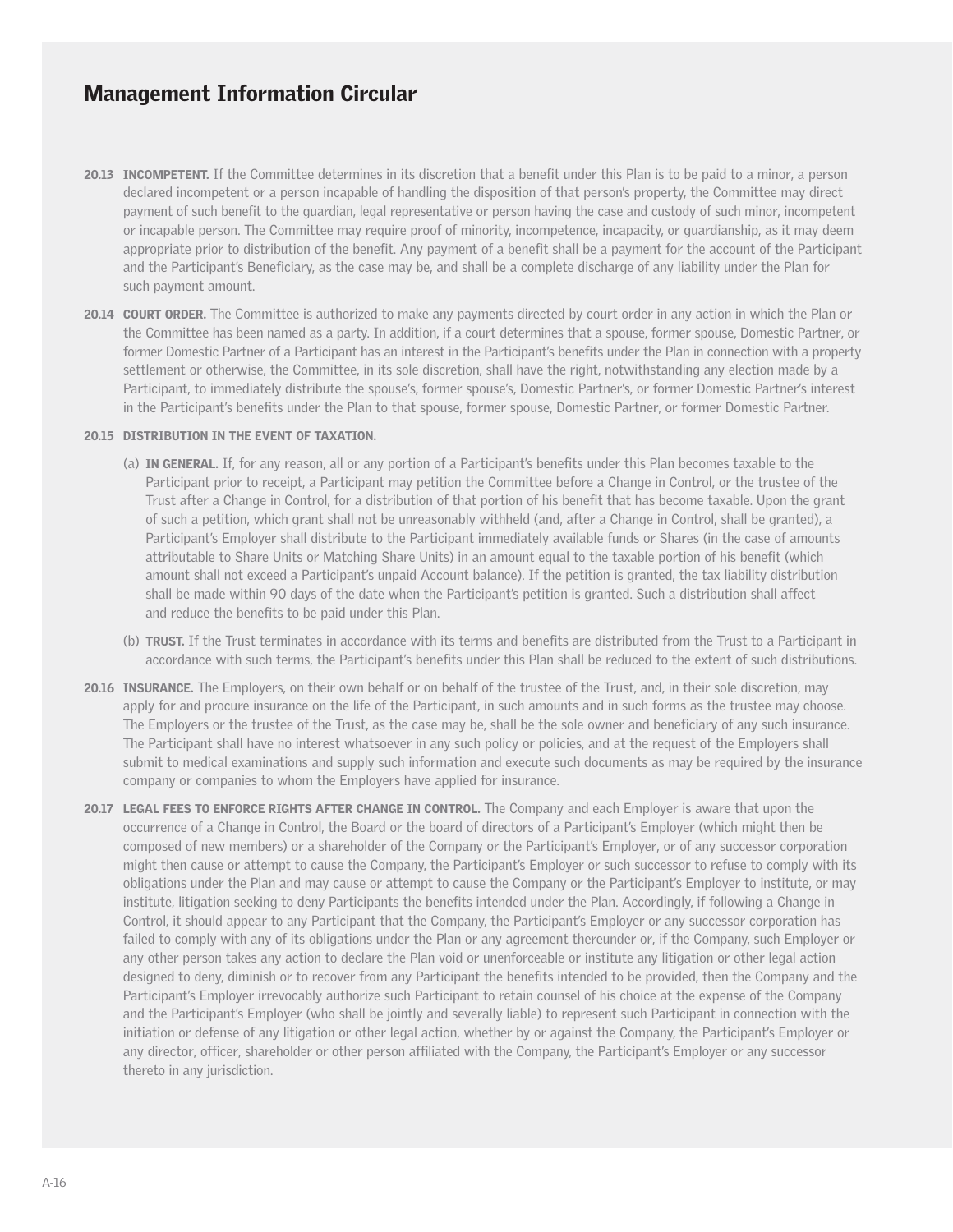### ANNEX B: CORPORATE GOVERNANCE GUIDELINES

(Approved by the Board of Directors on February 24, 2006)

#### 1. General

The Board of Directors of The Thomson Corporation believes that sound corporate governance practices are essential to the well-being of the Corporation and the promotion and protection of its shareholders' interests as owners of the Corporation. The Board oversees the functioning of the Corporation's governance system, in part, through the work of the Corporate Governance Committee which it established in 1994.

The Board has adopted these guidelines, which reflect the Corporation's commitment to high standards of corporate governance, to assist the Board in supervising the management of the business and affairs of the Corporation as required under applicable law and stock exchange rules and requirements.

The fundamental responsibility of the Board is to supervise the management of the business and affairs of the Corporation with a view to sustainable value creation for all shareholders. The Board promotes fair reporting, including financial reporting, to shareholders of the Corporation and other interested persons as well as ethical and legal corporate conduct through an appropriate system of corporate governance, internal controls and disclosure controls. The Board believes that the Corporation is best served by a board of directors that functions independently of management and that is informed and engaged.

The Corporate Governance Committee will review these guidelines annually, or more often if warranted, and recommend to the Board such changes as it deems necessary and appropriate in light of the Corporation's needs and legal and regulatory developments.

#### 2. Board Composition

#### (a) BOARD MEMBERSHIP CRITERIA

The Corporate Governance Committee is responsible for assessing the need for new directors, the preferred experience and qualifications for new directors, and the skills and competencies that the Board, its committees, individual directors and candidates should possess. The Committee recommends candidates for initial Board membership and Board members for renomination. Recommendations are based on character, integrity, judgment, business experience, record of achievement and any other skills and talents which would enhance the Board and overall management of the business and affairs of the Corporation. Each director must have an understanding of the Corporation's principal operational and financial objectives, plans and strategies, financial position and performance and the performance of the Corporation relative to its principal competitors. Directors must be able to dedicate sufficient time to carry out their duties and not assume responsibilities that would materially interfere with or be incompatible with Board membership. Directors who change their principal occupation are expected to advise the Corporate Governance Committee and, if determined appropriate by the Corporate Governance Committee, resign from the Board.

#### (b) DIRECTOR INDEPENDENCE

The Board's composition and procedures are designed to permit it to function independently from management and to promote and protect the interests of all shareholders, in particular shareholders other than the Thomson family. The Board believes that, except during periods of temporary vacancies, not less than half of its members should be independent.

The Board determines whether a director is independent. In determining independence, the Board relies on the definition of "independent" as referenced in National Instrument 58-101 "Disclosure of Corporate Governance Practices" and the New York Stock Exchange (NYSE) listing standards. Generally, an independent director means a director who has been affirmatively determined by the Board to have no material relationship with the Corporation, either directly or indirectly as a partner, shareholder or officer of an organization that has a relationship with the Corporation. A material relationship is a relationship which could, in the Board's determination, reasonably interfere with the exercise of a director's independent judgment.

The Board will review the independence of all directors on an annual basis and will publish its determinations in the management information circular for the Corporation's annual meeting of shareholders. Directors have an ongoing obligation to inform the Board of any material changes in their circumstances or relationships that may affect the Board's determination as to their independence.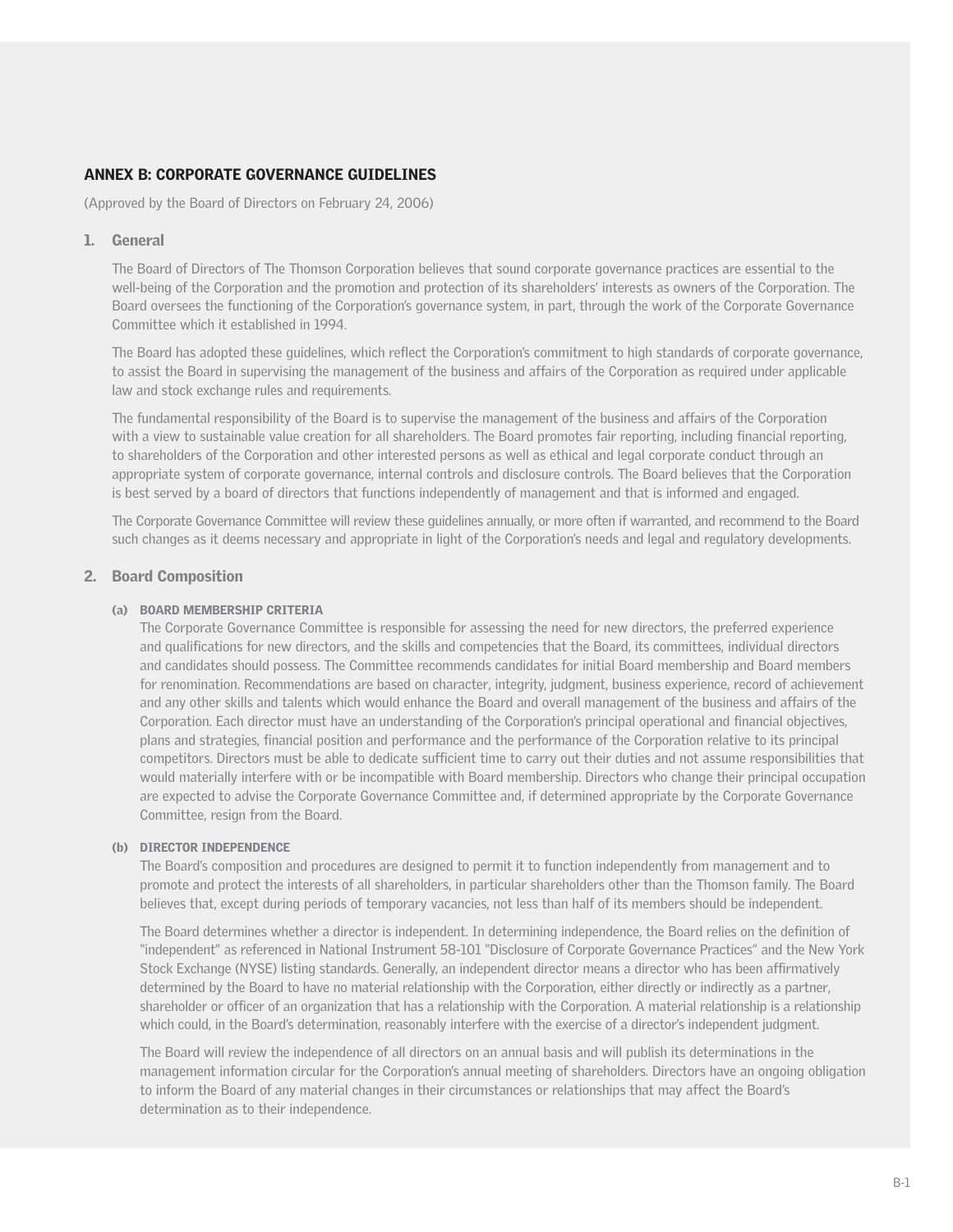Five of the directors of the Corporation are executive officers of The Woodbridge Company Limited, a private company that is the primary investment vehicle for Kenneth R. Thomson and other members of the family of the late first Lord Thomson of Fleet, or Woodbridge's affiliates other than the Corporation (David K. R. Thomson, the current Chairman, W. Geoffrey Beattie, the current Deputy Chairman, Kenneth R. Thomson, Peter J. Thomson and John A. Tory). The NYSE listing standards suggest that directors in such a relationship with the Corporation be considered not independent. The Board believes that, given that there are no material relationships between any of them and the Corporation or between Woodbridge and the Corporation which affect their independence, other than Woodbridge's ownership of common shares of the Corporation, Woodbridge's interests as a shareholder of the Corporation are fully aligned with those of the Corporation's other shareholders. Nevertheless, the Board does not classify those directors as independent directors.

The NYSE listing standards require a listed company to have, among other things, a majority of independent directors on its Board. The listing standards permit a "controlled company" to be exempt from these requirements. A "controlled company" is a company of which more than 50% of the voting power is held by an individual, group or another company. The Corporation is controlled by Kenneth R. Thomson. The Board has approved the Corporation's reliance on the controlled company exemption.

#### (c) BOARD SIZE

The Board is currently of the view that its optimal size for effective decision-making and committee work is 14 to 16 members, and that it may need to increase beyond that from time to time in anticipation of retirements from the Board.

#### (d) TERM

All directors are elected at the annual meeting of shareholders of the Corporation for a term of one year. The Board does not believe it should establish term limits or mandatory retirement ages for its members as such limits may deprive the Corporation and its shareholders of the contributions of members who have been able to develop, over time, valuable insights into the Corporation, its strategy and business operations.

#### (e) BOARD SUCCESSION

The Corporate Governance Committee is responsible for maintaining a Board succession plan that is responsive to the Corporation's needs and the interests of its shareholders.

#### (f) SERVICE ON OTHER BOARDS AND AUDIT COMMITTEES

The Board does not believe that its members should be prohibited from serving on the boards of other public companies so long as these commitments do not materially interfere with and are not incompatible with their ability to fulfill their duties as a member of the Board. Directors must advise the Chairman or Deputy Chairman in advance of accepting an invitation to serve on the board of another public company and, as a general rule, directors are not allowed to join a board of another public company on which two or more other directors of the Corporation serve.

Members of the Audit Committee may not serve on the audit committees of more than two other public companies without the prior approval of the Board.

#### 3. Board Duties and Responsibilities

The directors' primary responsibility is to act in good faith and to exercise their business judgement in what they reasonably believe to be the best interests of the Corporation. In fulfilling its responsibilities, the Board is, among other matters, responsible for the following matters.

#### (a) APPOINTMENT AND SUPERVISION OF THE CHIEF EXECUTIVE OFFICER AND SENIOR MANAGEMENT

The Board appoints and supervises the Chief Executive Officer and other members of the Corporation's senior management, approves their compensation and, as permitted by applicable law, delegates to senior management responsibility for the day-to-day operations of the Corporation.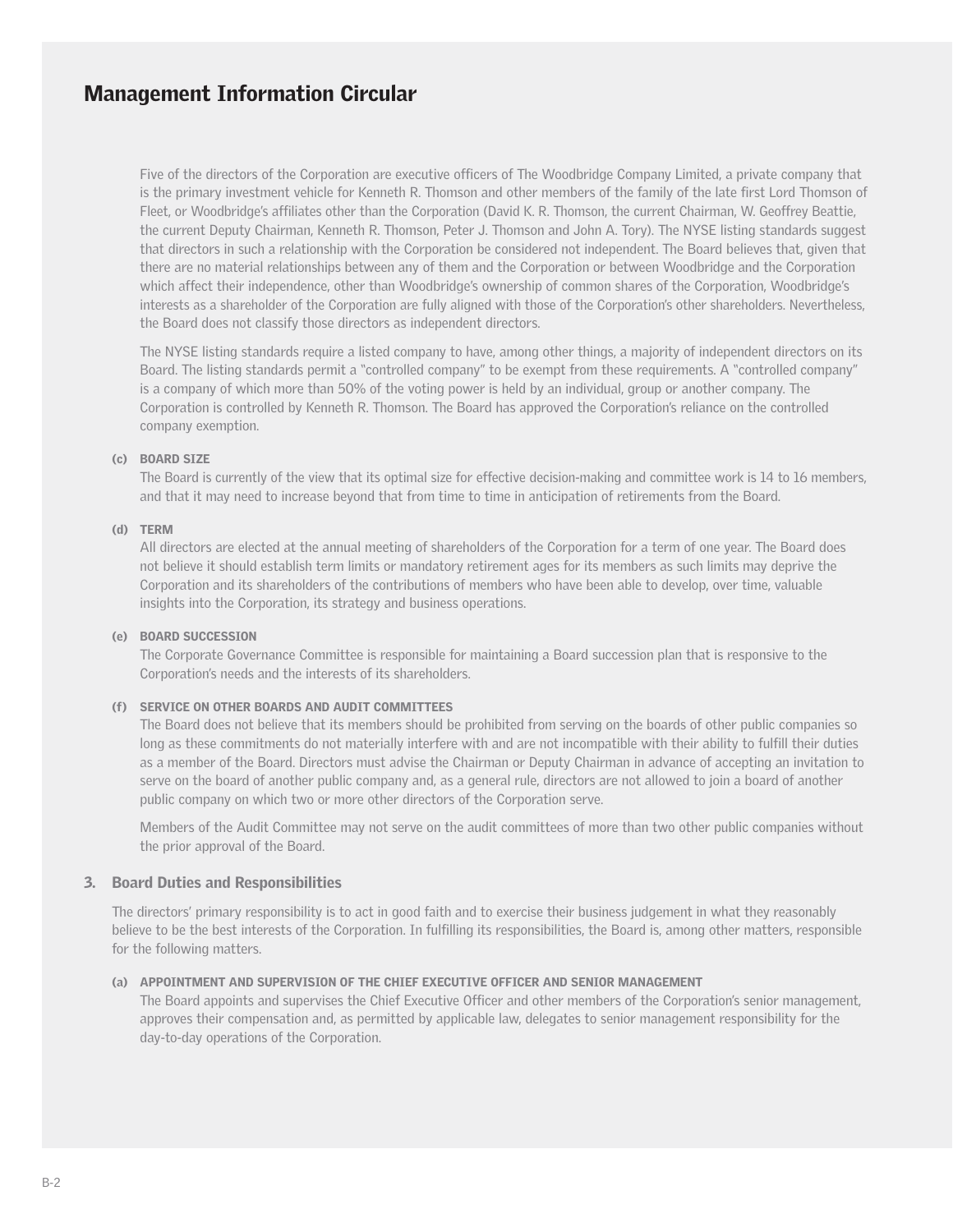The Board will satisfy itself that a process is in place to provide for the development, evaluation and succession of the Chief Executive Officer and other members of senior management. The Board will establish and maintain a position description for the Chief Executive Officer.

The Board will satisfy itself as to the integrity of the Chief Executive Officer and other members of senior management, including confirming that the Chief Executive Officer and other members of senior management create a culture of integrity throughout the Corporation.

For purposes of these guidelines, references to "senior management" mean executives of the Corporation or its business groups as determined by the Board from time to time.

#### (b) STRATEGIC PLANNING AND RISK MANAGEMENT

The Board will establish and maintain the Corporation's mission, values, long-term strategic goals, performance objectives and operational policies. In this regard, the Board will:

- review and approve on an annual basis a business plan developed with management which includes rigorous but realistic goals;
- adopt a strategic planning process and review and approve, on an annual basis, a strategic plan which takes into account, among other things, the opportunities and risks of the business;
- approve strategic and operational policies within which management will operate in relation to capital expenditures, acquisitions and dispositions, disclosure and communications, finance and investment, risk management, human resources, internal financial and disclosure controls and management information systems;
- set annual corporate and management performance targets;
- confirm that a system is in place to identify the principal risks facing the Corporation and its businesses and that appropriate procedures and systems are in place to monitor, mitigate and manage such risks; and
- confirm that processes are in place for the Corporation and its businesses to address and comply with applicable legal, regulatory, corporate, securities and other compliance matters.

#### (c) FINANCIAL REPORTING AND MANAGEMENT

The Board will:

- approve the Corporation's annual and interim financial statements and related management's discussion and analysis and review and oversee the integrity of the Corporation with regard to its compliance with applicable audit, accounting and financial reporting requirements;
- approve annual operating and capital budgets;
- confirm the integrity of the Corporation's internal control and management information systems; and
- review operating and financial performance results relative to established strategies, plans, budgets and objectives.

#### (d) DISCLOSURE AND COMMUNICATIONS

The Board will satisfy itself that appropriate policies and procedures are in place regarding public disclosure and restricted trading by insiders. In this regard, the Board will approve a corporate disclosure policy for the Corporation and will confirm that a process is in place to disclose all material information in compliance with the Corporation's timely disclosure obligations and to prevent selective disclosure of material information to analysts, institutional investors, market professionals and others.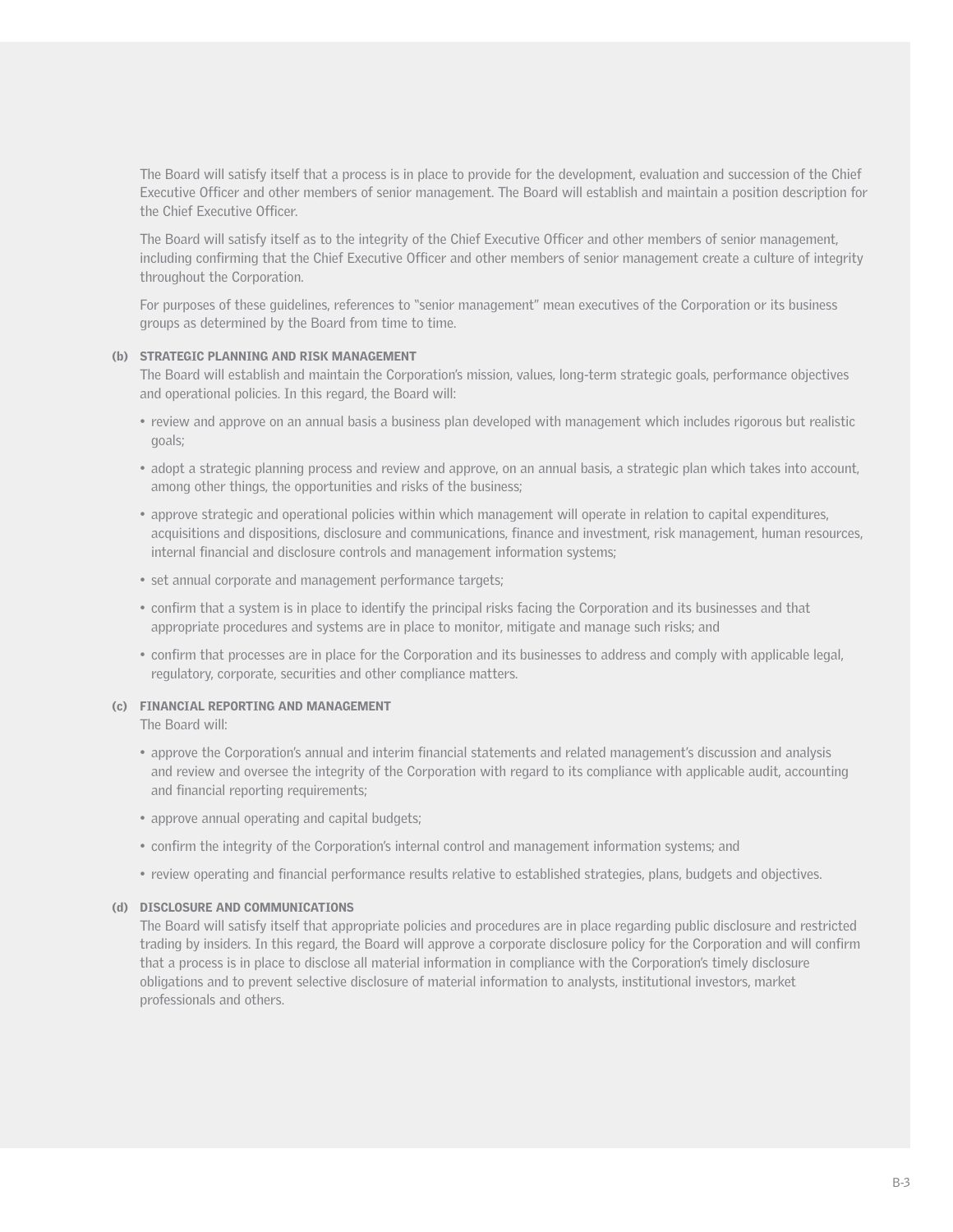#### (e) CORPORATE GOVERNANCE

The Board will:

- develop the Corporation's approach to corporate governance, including establishing appropriate principles and guidelines relating to corporate governance that are specifically applicable to the Corporation and practices to facilitate the Board's independence;
- establish committees and approve their respective charters and the limits of authority delegated to each committee;
- establish appropriate processes for the regular evaluation of the effectiveness of the Board and its committees;
- approve the nomination of directors;
- review the adequacy and form of directors' compensation to confirm that it realistically reflects the responsibilities and risks involved in being a director;
- arrange for non-management directors to meet at least quarterly without management present and for independent directors to meet at least annually; and
- ensure that sufficient funds are available for its effective operation and that of its committees.

#### (f) APPROVAL OF CERTAIN OTHER MATTERS

The Board must approve those matters which may not be delegated by the Board under applicable corporate law including, among others, the issuance of securities of the Corporation (except in the manner and on terms authorized by the Board), the declaration of dividends, the repurchase or redemption of shares of the Corporation and the adoption, repeal or amendment of the by-laws of the Corporation. The Board may also reserve to itself the right to approve certain matters notwithstanding the delegation to senior management of the authority to manage the business of the Corporation.

#### 4. Controlling Shareholder

As of the date hereof, Kenneth R. Thomson, in part through Woodbridge and its subsidiaries, controlled the Corporation through his shareholdings.

Woodbridge's primary investment is its holding of common shares of the Corporation. In its involvement with the Corporation, Woodbridge focuses principally on the following matters:

- corporate governance, including the effectiveness of the Board;
- the appointment of the Chief Executive Officer and other members of senior management and related succession planning;
- the development of the long-term business strategy of the Corporation and assessment of its implementation; and
- capital strategy.

With its expertise in dealing with these matters and its substantial equity investment in the Corporation, Woodbridge monitors the Corporation as an owner to an extent that other shareholders cannot. Woodbridge considers that its interests as a shareholder are fully aligned with those of all other shareholders.

#### 5. Chairman

The Board will in each year elect from among its members a Chairman who is not the Chief Executive Officer or otherwise a member of the Corporation's management.

The Chairman is principally responsible for overseeing the operations and affairs of the Board.

#### 6. Deputy Chairman

The Board may in each year elect from among its members a Deputy Chairman who is not the Chief Executive Officer or otherwise a member of management.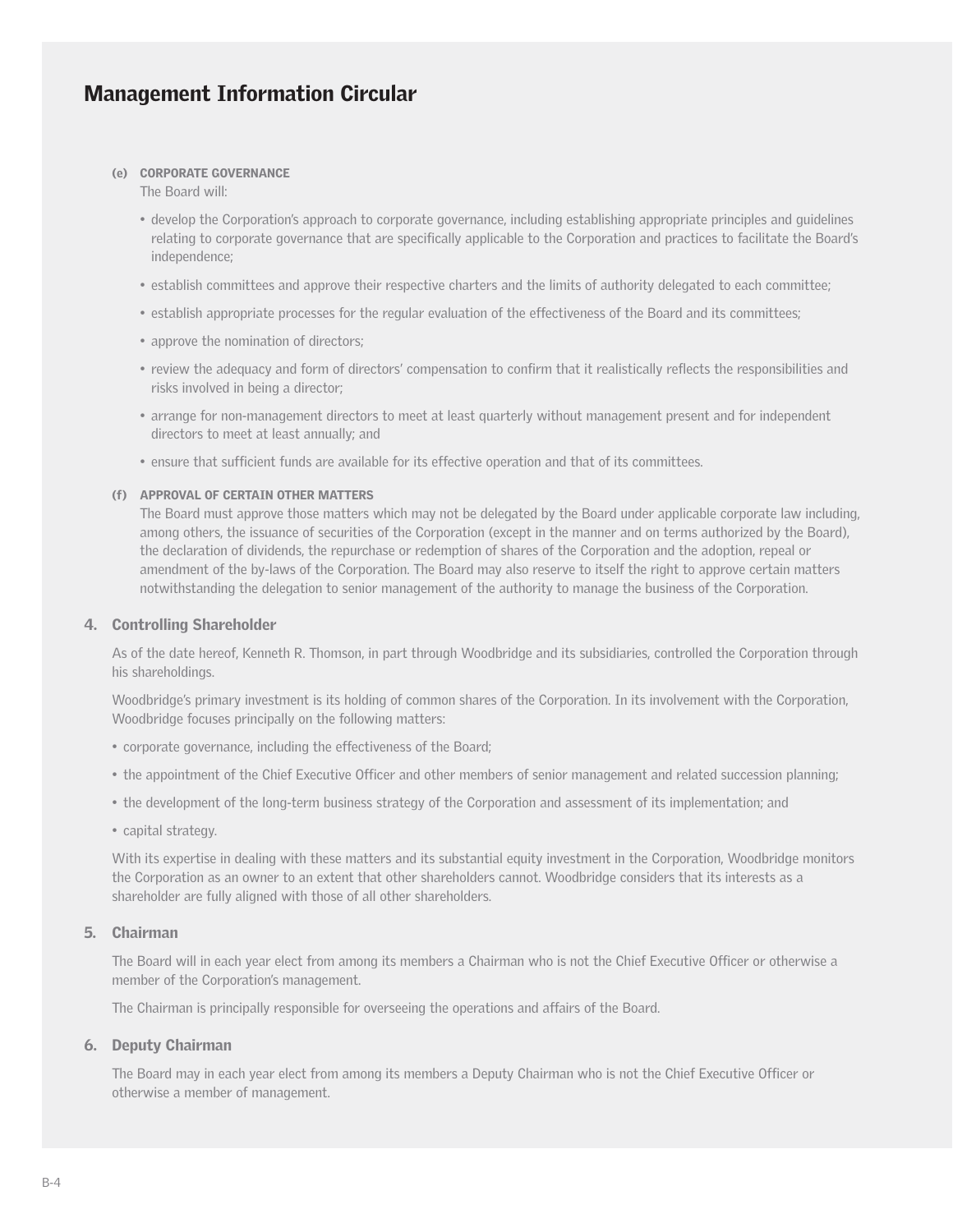The Deputy Chairman is responsible for assisting the Chairman in fulfilling his duties and for performing additional duties requested by the Board.

#### 7. Secretary to the Board of Directors

The Board will appoint an individual who is not a member of management to act as the Secretary to the Board.

The Secretary to the Board is responsible for assisting the Chairman and the Deputy Chairman in managing the operations and affairs of the Board and for performing additional duties requested by the Chairman, the Deputy Chairman or the Board or any of its committees. The Secretary to the Board reports directly to the Chairman and the Deputy Chairman.

#### 8. Board Committees

#### (a) GENERAL

The Board carries out its responsibilities directly and through the following committees and such other committees as it may establish from time to time: the Audit Committee, the Corporate Governance Committee, the Human Resources Committee and the Finance Committee.

### (b) COMPOSITION

All committees will be comprised solely of directors who are not members of management and who are selected by the Board on the recommendation of the Corporate Governance Committee. The Corporation relies on an exemption available to controlled companies from the NYSE listing standards requiring the Human Resources and Corporate Governance Committees to be composed entirely of independent directors. Members of the Audit Committee must be independent and are subject to the additional requirements that they may not (i) accept directly or indirectly any consulting, advisory, or other compensatory fee from the Corporation or any of its subsidiaries, other than director and committee fees and pension or other forms of deferred compensation for prior service (provided such compensation is not contingent in any way on continued service), or (ii) be an "affiliated person" of the Corporation or any of its subsidiaries (within the meaning of applicable law). Each member of the Audit Committee will be "financially literate" (within the meaning of applicable law).

#### (c) CHAIR

The Audit Committee, Corporate Governance Committee and the Human Resources Committee are each chaired by an independent director who is selected by the Board on the recommendation of the Corporate Governance Committee and is responsible for determining the agenda and the frequency and conduct of meetings.

#### (d) CHARTERS

Each committee has its own charter that sets out its responsibilities and duties, qualifications for membership, procedures for committee member removal and appointment and reporting to the Board. On an annual basis, each committee's charter is reviewed by both the committee itself and the Corporate Governance Committee and is also reviewed and approved by the Board. Copies of each charter are posted on the Corporation's website.

#### 9. Board and committee meetings

#### (a) SCHEDULING

Board meetings are scheduled in advance at appropriate intervals throughout the year. In addition to regularly scheduled Board meetings, additional Board meetings may be called upon proper notice at any time to address specific needs of the Corporation. The Board may also take action from time to time by unanimous written consent. A Board meeting may be called by the Chairman, the Deputy Chairman, the Chief Executive Officer or any two directors.

Each committee meets as often as it determines is necessary to fulfill its responsibilities. A meeting of any committee may be called by the committee chair, the Chairman, the Deputy Chairman, the Chief Executive Officer or any committee member.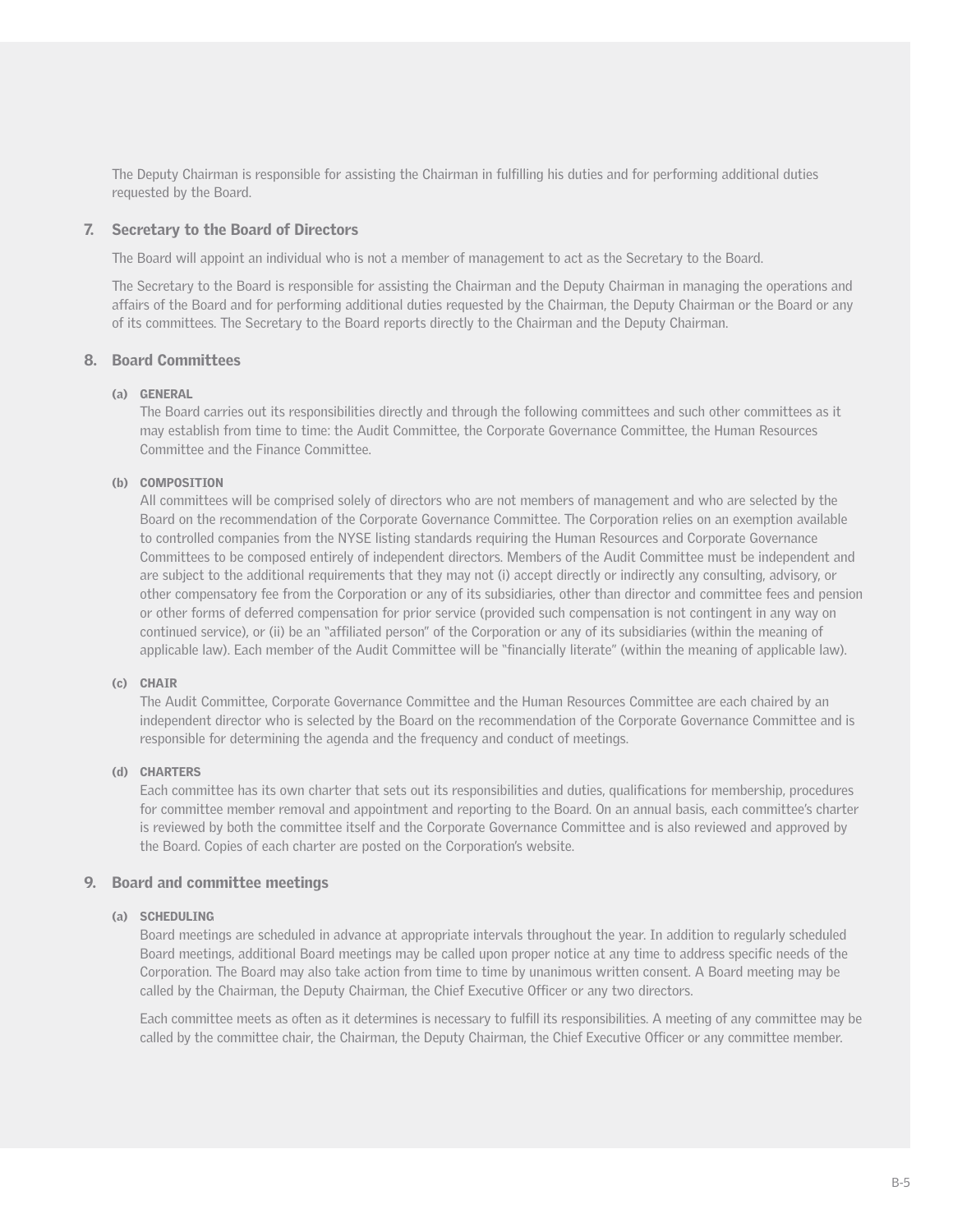Board meetings are held at a location determined by the Chairman and meetings of each committee are held at a location determined by the committee chair. The Board meets at least once a year at the offices of one of the Corporation's businesses so that directors may meet operating management and develop a deeper understanding of a particular business or market group.

#### (b) AGENDA

The Chairman establishes the agenda for each Board meeting in consultation with the Deputy Chairman, the other directors, the Secretary to the Board and the Corporation's senior management. Any director may propose the inclusion of items on the agenda, request the presence of or a report by any member of senior management, or at any Board meeting raise subjects that are not on the agenda for that meeting.

Committee chairs establish the agenda for each committee meeting. Any committee member may propose the inclusion of items on the agenda, request the presence of or a report by any member of senior management, or at any committee meeting raise subjects that are not on the agenda for the meeting.

#### (c) MEETINGS OF NON-MANAGEMENT AND INDEPENDENT DIRECTORS

To facilitate the Board's independence, non-management directors meet as a group after each Board meeting without management present. Non-management directors may also meet without management present at such other times as determined by the chairing or presiding director. The Deputy Chairman informs management of the substance of these meetings to the extent that action is required by them. At least annually, independent directors will meet separately. The Chair of the Corporate Governance Committee chairs these meetings and informs the Chairman and the Deputy Chairman of the substance of these meetings to the extent that action is required by them.

#### (d) DISTRIBUTION OF INFORMATION

Information that is important to the Board's understanding of the business and its meeting agenda are distributed to the Board before it meets. Sensitive subject matters may be discussed at a meeting without written materials being distributed in advance or at the meeting. The Board periodically receives reports on the operating activities of the Corporation, as well as reports on certain non-operational matters, including corporate governance, insurance, pensions and treasury matters. The Corporation maintains a secure intranet site for directors, which is used to distribute information and to foster communication among directors and between directors and the Corporation's senior management.

#### (e) PREPARATION, ATTENDANCE AND PARTICIPATION

Each director is expected to prepare adequately for and attend all meetings of the Board and any committee of which he or she is a member. A director who is unable to attend a Board or committee meeting in person may participate by telephone or teleconference.

#### (f) PROCEDURES

Procedures for Board meetings are determined by the Chairman unless otherwise determined by the by-laws of the Corporation or a resolution of the Board.

Procedures for committee meetings are determined by the chair of the committee unless otherwise determined by the by-laws of the Corporation or a resolution of the committee or the Board.

#### 10. Director compensation

The Board believes that compensation for directors should be competitive with the compensation paid to directors of businesses of comparable size and in comparable markets. The Board reviews directors' compensation annually with these criteria in mind.

Non-management directors (except for the Chairman and Deputy Chairman) must receive at least one-third and may receive up to 100% of their annual retainer in common shares of the Corporation or deferred share units. If a director elects to receive shares, the amount (net of withholding taxes) is used to buy shares for the director in the open market. If a director elects to receive deferred share units, units representing the value of the shares are credited to the director's account based on the market value of a share. Deferred share units are paid to the director within one year following termination of Board service. Payment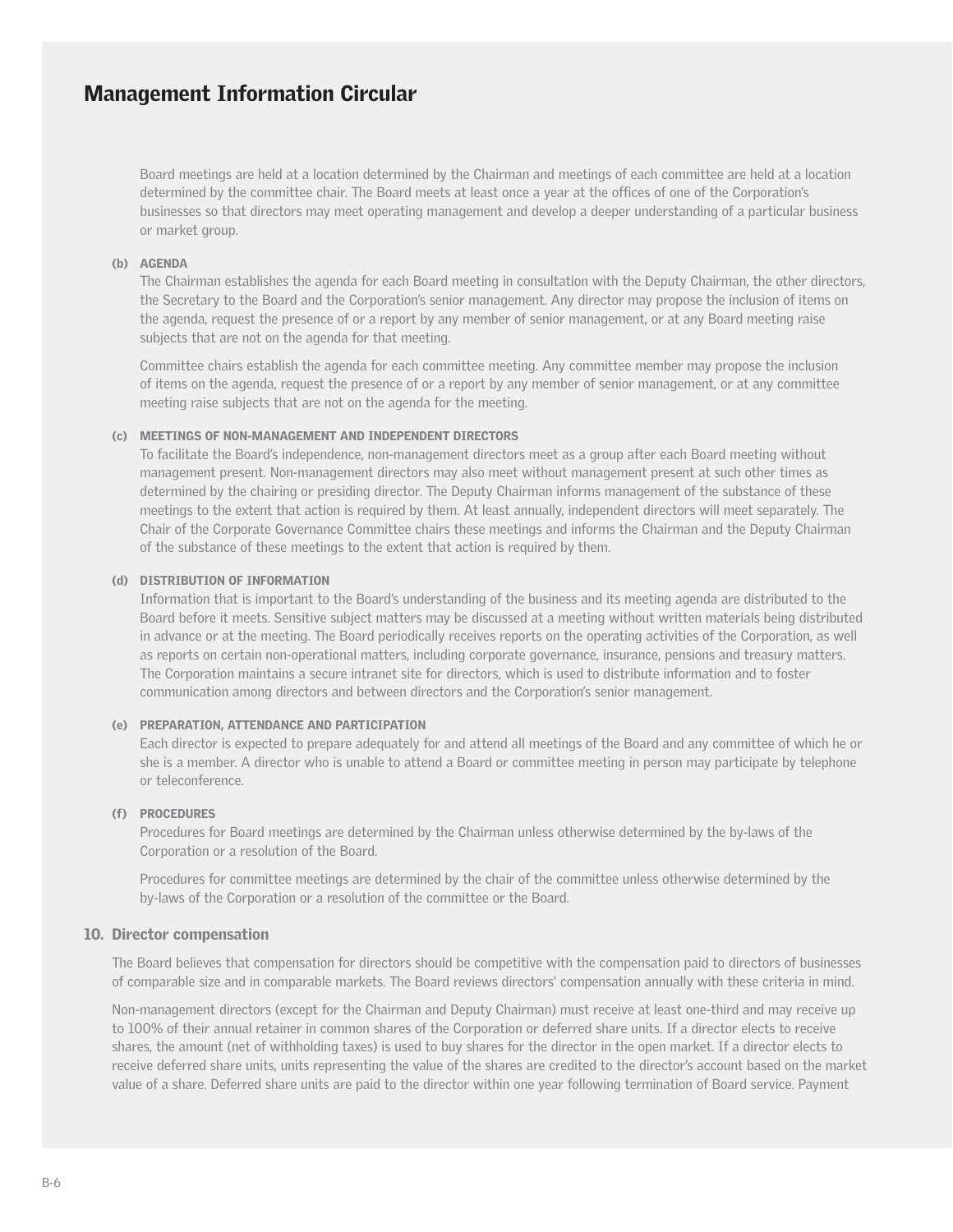will be made in shares or cash (net of withholding taxes), based on the market value of the shares on the date of payment. Deferred share units also accumulate additional units based on notional equivalents of dividends declared on the Corporation's common shares. The Board believes that this plan further aligns the interests of directors with the interests of other shareholders.

Directors are reimbursed by the Corporation for reasonable travel and out-of-pocket expenses incurred in connection with their duties as directors.

Management directors do not receive compensation for their services as directors. Neither the Chairman nor the Deputy Chairman receives attendance fees.

#### 11. Share ownership requirements

Directors are required to hold common shares or deferred share units of the Corporation having a value equal to at least five times the amount of their annual retainer for service as a director. Directors have from the later of January 20, 2008 or five years from the date of their election or appointment to the Board to comply with this requirement.

The Chief Executive Officer is required to acquire and hold common shares or deferred share units of the Corporation with a value equal to at least five times his or her annual base salary.

Each of the other executive officers of the Corporation is required to acquire and hold common shares or deferred share units of the Corporation with a value equal to at least his or her annual base salary or, in some instances, with a value equal to at least three times his or her annual base salary, depending on his or her position with the Corporation.

The Chief Executive Officer and the other executive officers of the Corporation do not have a deadline in which to comply with the share ownership requirements. Each of them is expected to retain a specified percentage of the common shares of the Corporation that he or she acquires (after applicable tax withholdings) through option exercises and the vesting of restricted share units until he or she has attained the share ownership requirements. The Chief Executive Officer is currently required to retain 100% of the common shares of the Corporation that he acquires and the other executive officers of the Corporation must retain 50% of the common shares of the Corporation that they acquire, until they attain the share ownership requirements.

#### 12. Director orientation and continuing education

New directors receive orientation materials describing the Corporation's business, its corporate governance structure and related policies and information. New directors also have meetings with the Corporation's Chairman, Deputy Chairman, Chief Executive Officer and Chief Financial Officer and other senior executives, including heads of the Corporation's major business groups. Early in their tenure, new directors are provided with the opportunity to visit major facilities and meet with operating management of the Corporation's market groups.

The Corporate Governance Committee is responsible for confirming that procedures are in place and resources are made available to provide directors with appropriate continuing education opportunities. Directors may attend continuing education programs at the Corporation's expense.

#### 13. Board access to management and advisors

The Board has complete access to members of the Corporation's management and directors are encouraged to raise any questions or concerns directly with management. The Board and its committees may invite any member of management, employee, outside advisor or other person to attend any of their meetings.

In carrying out their duties, the Board and any of its committees may retain an outside advisor at the expense of the Corporation at any time and have the authority to determine the advisor's fees and other retention terms. Individual directors may retain an outside advisor at the expense of the Corporation with the approval of the Corporate Governance Committee.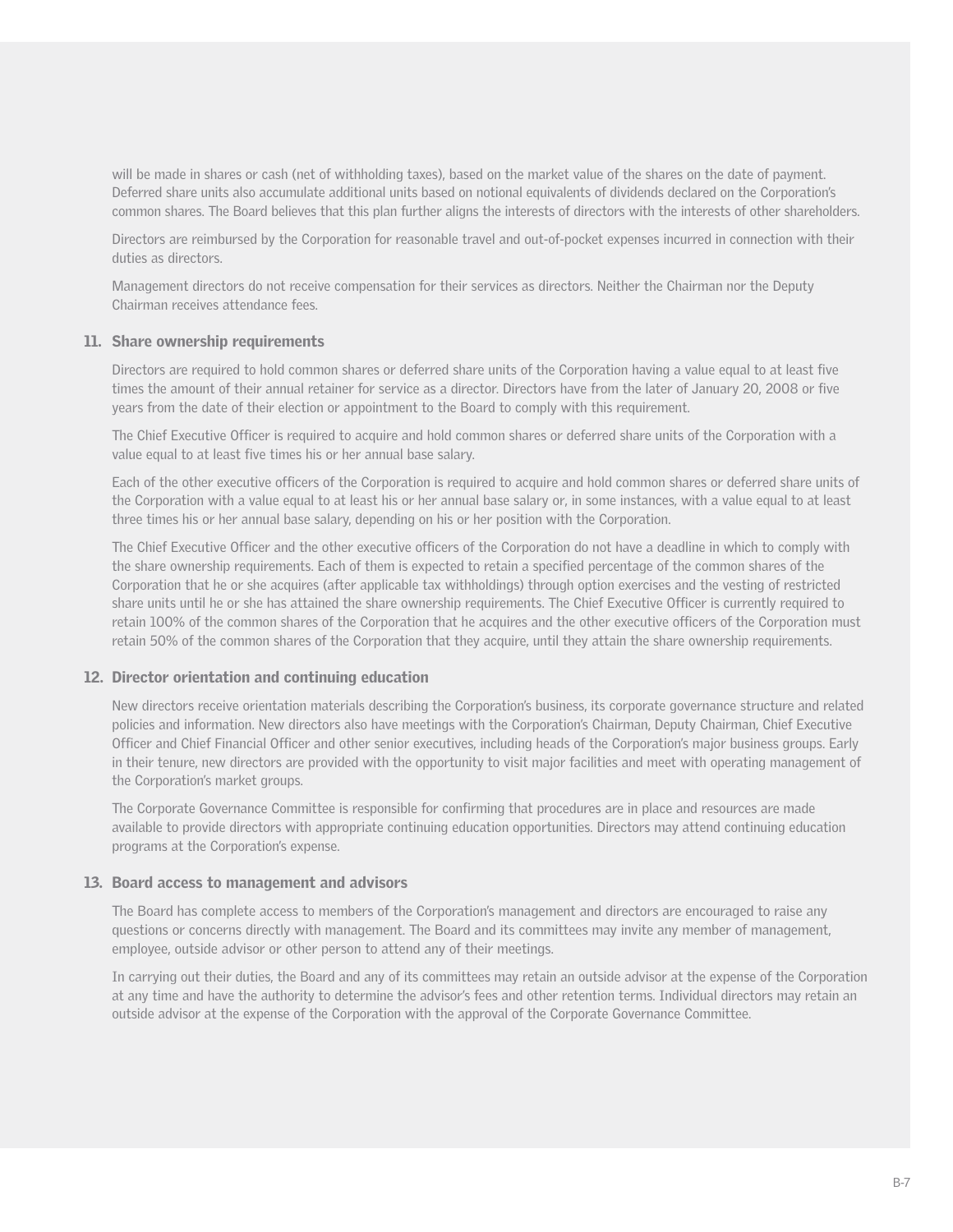#### 14. Performance assessments of the Board, directors and committees

The Board, acting through the Corporate Governance Committee, annually reviews the effectiveness of the Board, each director and each Board committee in fulfilling their responsibilities and duties, including their effectiveness and contribution. The Corporate Governance Committee subsequently makes recommendations to the Board for appropriate action. The Corporate Governance Committee also evaluates individual directors to assess their suitability for nomination for re-election.

#### 15. Code of Business Conduct and Ethics

The Board has adopted a Code of Business Conduct and Ethics. The Board expects all directors, officers and employees of the Corporation and its subsidiaries to conduct themselves in accordance with the highest ethical standards and adhere to the Code. Any waiver of the Code for directors or executive officers may only be made by the Board or one of its committees and will be disclosed by the Corporation to the extent required by law, regulation or stock exchange requirement.

#### 16. Prohibition on personal loans

The Corporation will not extend or maintain credit, arrange for the extension of credit, or renew an extension of credit, in the form of a personal loan to or for any director or executive officer.

#### 17. Indemnification and insurance

In accordance with the by-laws of the Corporation and applicable Ontario law, present and former directors and officers are each indemnified by the Corporation against all liability and costs arising out of any action or suit against them from the execution of their duties, provided that they have carried out their duties honestly and in good faith with a view to the best interests of the Corporation and have otherwise complied with the provisions of applicable corporate law.

The Corporation maintains insurance or comparable arrangements for the benefit of its directors and officers against any liability incurred by them for which they would be indemnified. The amount and terms of the insurance coverage or comparable arrangements are dependent upon prevailing market conditions and practices with the objective of adequately protecting directors and officers from such liability.

#### 18. Conflicts of interest

Each director is required to inform the Board of any potential or actual conflict of interest he or she may have with the Corporation. If a director has a personal interest in a matter before the Board or a committee, he or she must not participate in any vote on the matter, except where the Board or the committee has expressly determined that it is appropriate for him or her to do so.

To avoid potential conflicts of interest, interlocking directorships will not be allowed. Interlocking directorships occur where a member of senior management of the Corporation serves on the board or as a trustee of a company or institution that employs a director of the Corporation.

#### 19. To contact the Board and its committees

The Board welcomes input and comments from shareholders of the Corporation. You may contact one or more members of the Board or its committees by writing to the Secretary to the Board at:

Board of Directors of The Thomson Corporation c/o David W. Binet, Secretary to the Board of Directors The Thomson Corporation 65 Queen Street West, Suite 2400 Toronto, Ontario M5H 2M8 Canada

E-mail: *board.secretary@thomson.com*